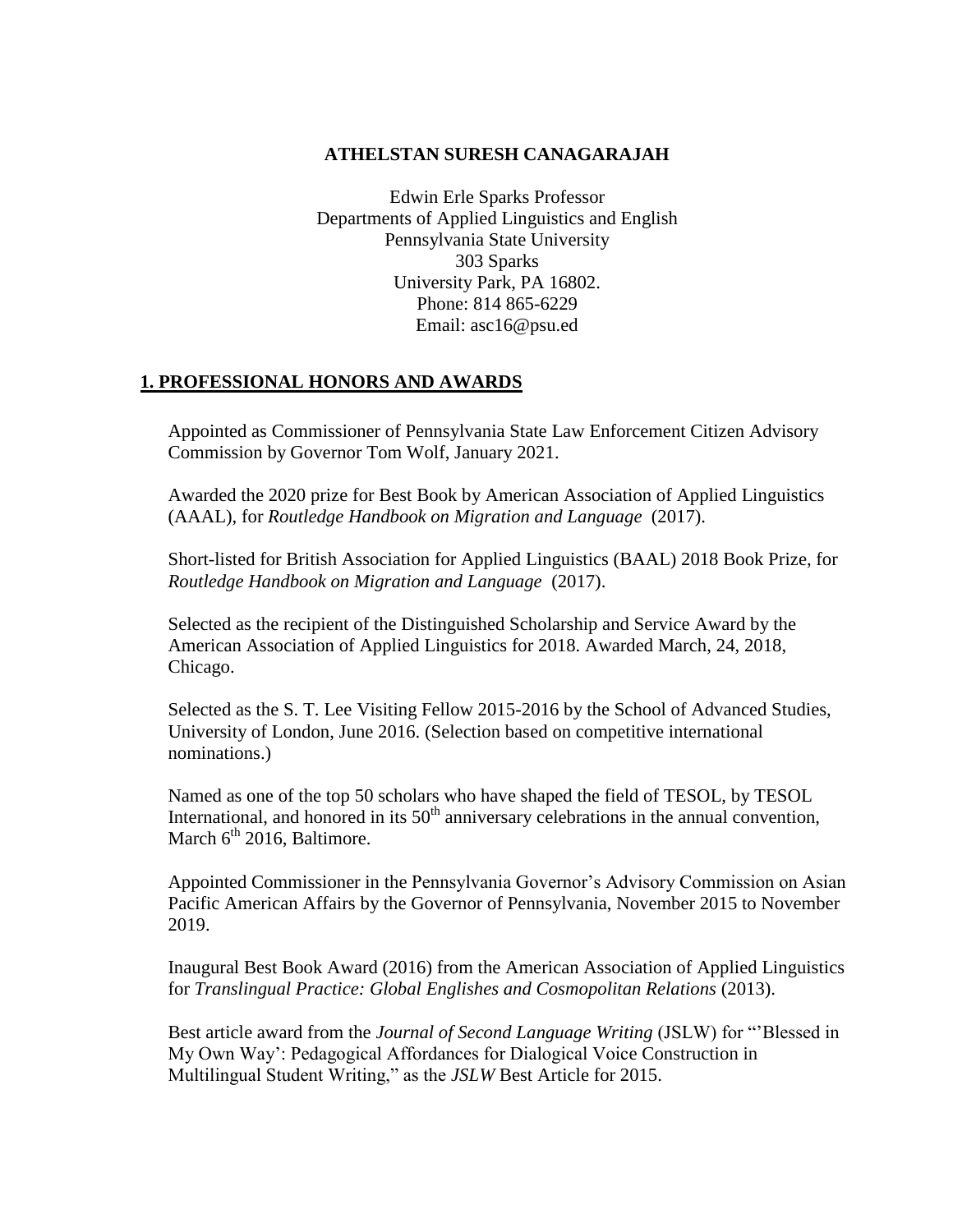Mina P. Shaughnessy Award (2015) by the Modern Language Association for the Outstanding Scholarly Book in the Fields of Language, Culture, Literacy, or Literature for *Translingual Practice: Global Englishes and Cosmpolitan Relations* (2013).

British Association for Applied Linguistics (BAAL) 2014 Book Prize for an Outstanding Book in Applied Linguistics, for T*ranslingual Practice: Global Englishes and Cosmpolitan Relations* (2013).

Distinguished Visiting Professor, National Institute of Education, Nanyang Technological University, Singapore. July  $22<sup>nd</sup>$  to August  $23<sup>rd</sup>$ , 2013.

LASC Distinguished Visiting Professor, Language and Society Centre; School of Languages, Cultures and Linguistics; Monash University, Australia. August 1-7, 2012. Also delivered the fifth annual Language and Society Lecture.

Visiting Professor, School of Education, University of New South Wales, Sydney, Australia, July 10-23, 2012.

*Language Learning* Distinguished Scholar-in-Residence, National University of La Plata, Argentina, May 21-27, 2012.

Elected President of the American Association of Applied Linguistics, 2011-2012.

Thomas Watson Distinguished Visiting Professor, Department of English, University of Louisville, fall 2011.

TOEFL International Speaker Grant Awardee, International Symposium on Bilingualism and Bilingual Education in Latin America IV, June 29 to July 2, 2011 in Oaxaca, Mexico.

Fellow, Stellensbosch Institute for Advanced Studies, Cape Town, South Africa. Summer 2011. (Selection based on competitive international nominations.)

Henry Osborne Award 2009 for "academic excellence with Christian commitment" from Cornerstone University, Michigan. October  $5<sup>th</sup>$  2009.

Benjamin Meeker Visiting Professorship in the Institute of Advanced Studies, sponsored by the Graduate School of Education, University of Bristol, UK, Summer 2008. (Selection based on competitive international nominations.)

Braddock Award for the best article in the journal *College Composition and Communication*. Awarded at the Convention of College Composition and Communication, April 2007, for the article "The Place of World Englishes in Composition: Pluralization Continued."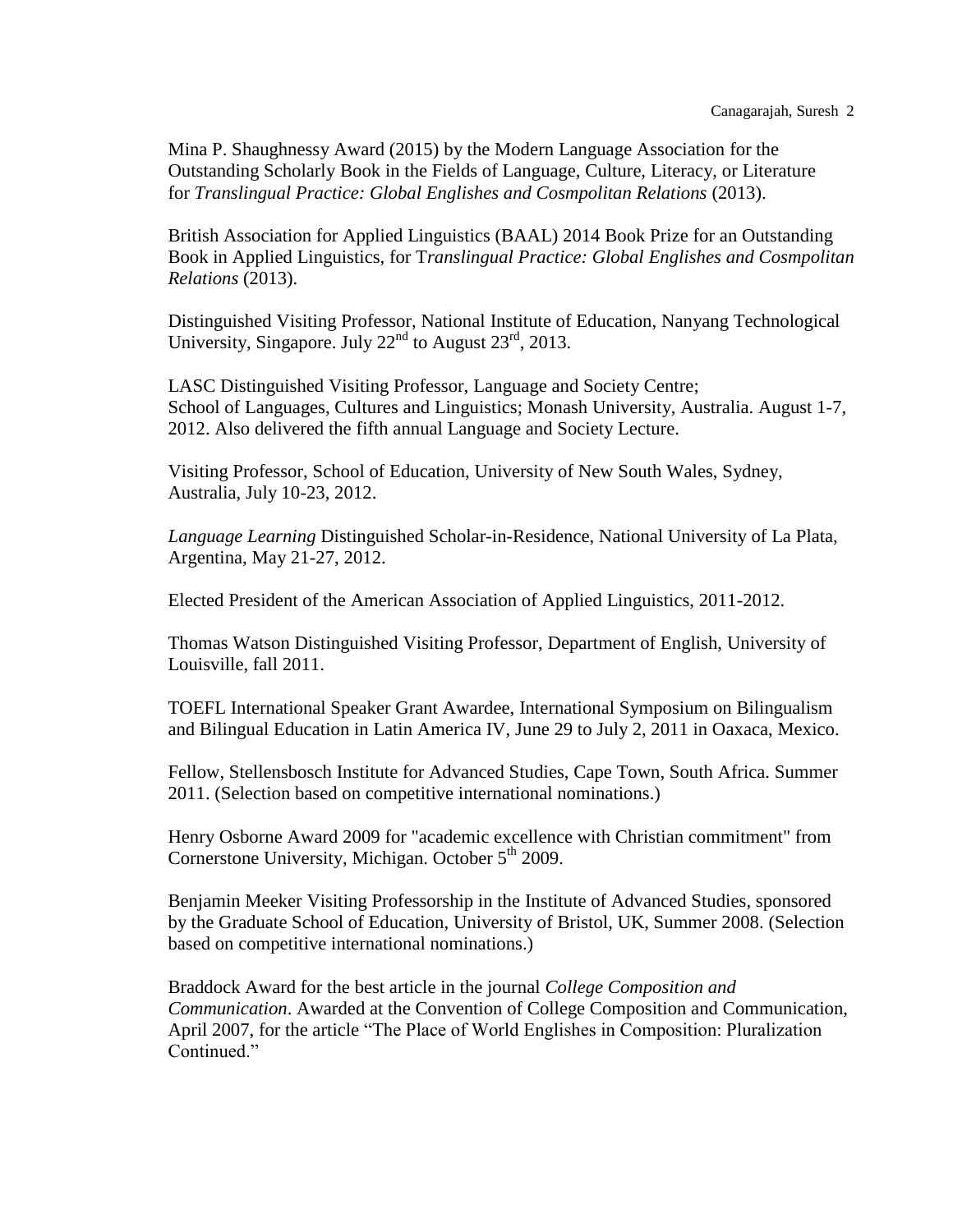Awarded the East Carolina University/TESOL Award for an Outstanding Paper on NNEST (Nonnative English Speakers in TESOL) issues for the colloquium titled, "Race and (Non)Nativeness in English Language Teaching," April, 2005. (See Kubota, R., Bashir-Ali, K., Canagarajah, S., Kamhi-Stein, L., Lee, E., & Shin, H. (2005). "Race and (non)nativeness in English language Teaching: A brief report." *NNEST Newsletter: The newsletter of the Nonnative English Speakers in TESOL Caucus*.)

Presidential Excellence Award for Distinguished Scholarship and Research, Baruch College/City University of New York, Aug.2004.

Selected as the Editor for *TESOL Quarterly* after a two-year international search process. Editorship held from 2005-2009. (This is the flagship journal of the international association, Teachers of English for Speakers of Other Languages. The peer-reviewed journal has an acceptance rate of 8%, 8000 individual subscribers, and 1700 institutional subscribers.)

Winner of the Olson Award for the best book in Rhetorical and Cultural Studies for *A Geopolitics of Academic Writing*. Awarded by the Association for the Teachers of Advanced Composition at the Convention of College Composition and Communication, March 2003.

Invited as the Mellon Foundation Guest Lecturer at the American University of Paris, France, April, 2003.

Winner of the Mina P.Shaughnessy Award by the Modern Language Association of America for the best book on "research in English Language Teaching, composition, and rhetoric" in 1999. (Awarded to *Resisting Linguistic Imperialism in English Teaching* at the MLA convention in Dec.2000.)

*Resisting Linguistic Imperialism in English Teaching* was short-listed for the best book award of the British Association for Applied Linguistics, 2000.

Invited as a Visiting Scholar in Education by the Wisconsin Center for Education Research for the 1999-2000 academic year at the University of Wisconsin-Madison

Won the Feliks Gross Endowment Award of the CUNY Academy for the Humanities and the Sciences for outstanding junior faculty in CUNY, 1999.

Won the National Endowment of Humanities Summer Stipend Award, as the Junior Faculty nominee of the School of Liberal Arts and Sciences of Baruch College, 1998.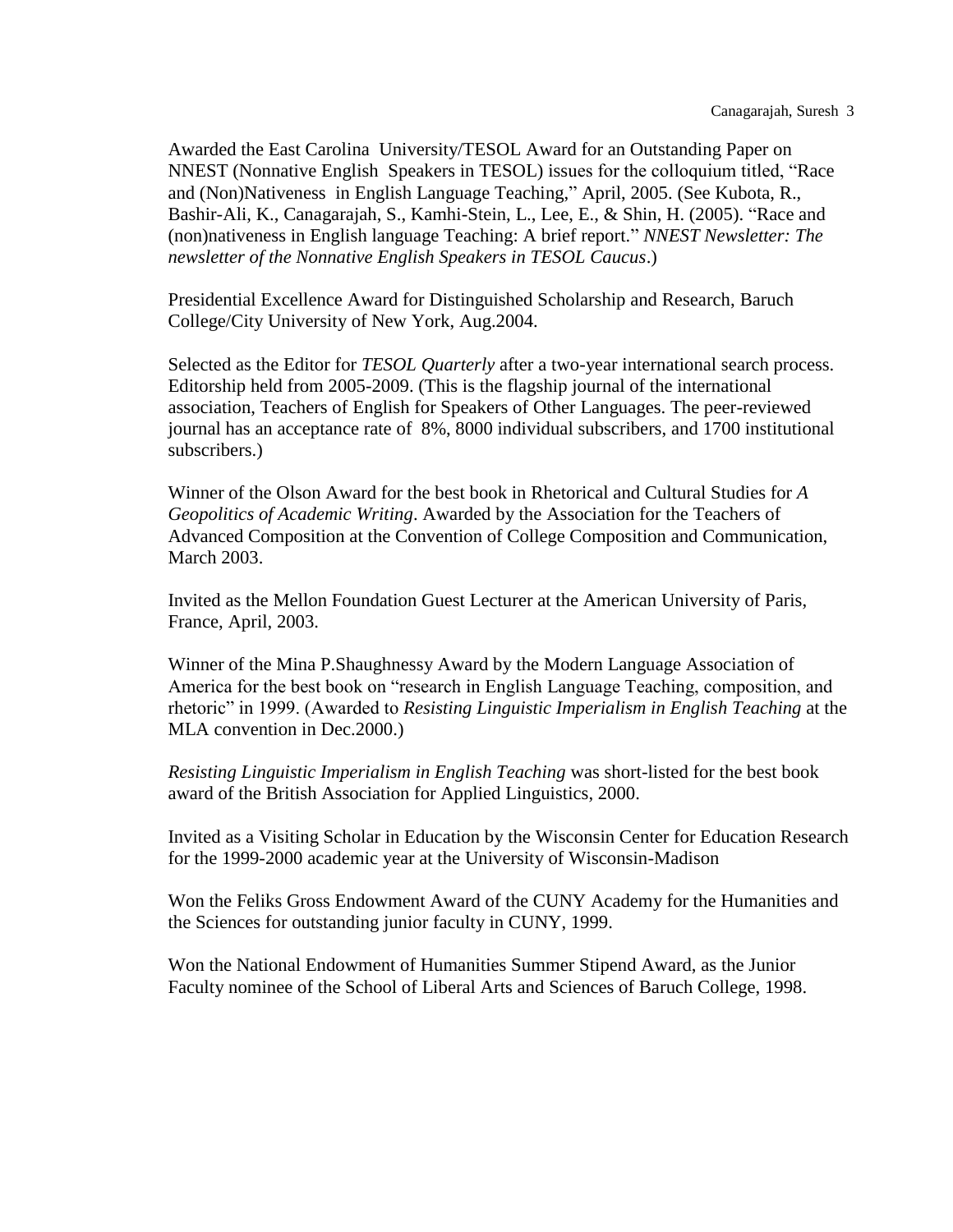#### **2. EMPLOYMENT**

William J and Catherine Craig Kirby Professor, Departments of Applied Linguistics and English, Pennsylvania State University.

July 2007-Aug.2010

Professor. Department of English, Baruch College and the Graduate Center, City University of New York.

Jan. 2005-July 2007.

- Associate Professor, Department of English, Baruch College. CUNY. Jan. 2000-Dec. 2004.
- Assistant Professor, Department of English, Baruch College, CUNY. Sept. 1994-Dec.1999.
- Senior Lecturer. English Language Teaching Center, University of Jaffna, Sri Lanka June 1990-Aug.1994.
- Lecturer in English. English Language Teaching Center, University of Jaffna, Sri Lanka Jan. 1984- May 1990. (On leave September 1985- May 1990)
- Department Head, English Language Teaching Center, University of Jaffna, Sri Lanka Jan.1984 - Sept.1994. (On leave September 1985- May 1990)
- Assistant Instructor. Department of English, University of Texas at Austin Sept.1987-May 1990.
- Teaching Assistant. Department of Ethnic Studies, Bowling Green State University, Ohio Sept.1985-May 1987.
- Visiting Instructor. ESL, Open University of Sri Lanka July1983-Dec.1984.
- Assistant Teacher in English Literature. Chundikuli Girls' College (Secondary School) June 1982-July 1983.
- Assistant Editor. *Saturday Review* (weekly newspaper in English), Sri Lanka July1982 Dec.1983

#### **3. EDUCATION**

#### **Ph. D in Applied Linguistics at the University of Texas at Austin**.

September 1987- May 1990.

Dissertation: Negotiating Competing Discourses and Identities: A Sociolinguistic Analysis of Challenges in Academic Writing for Minority Students.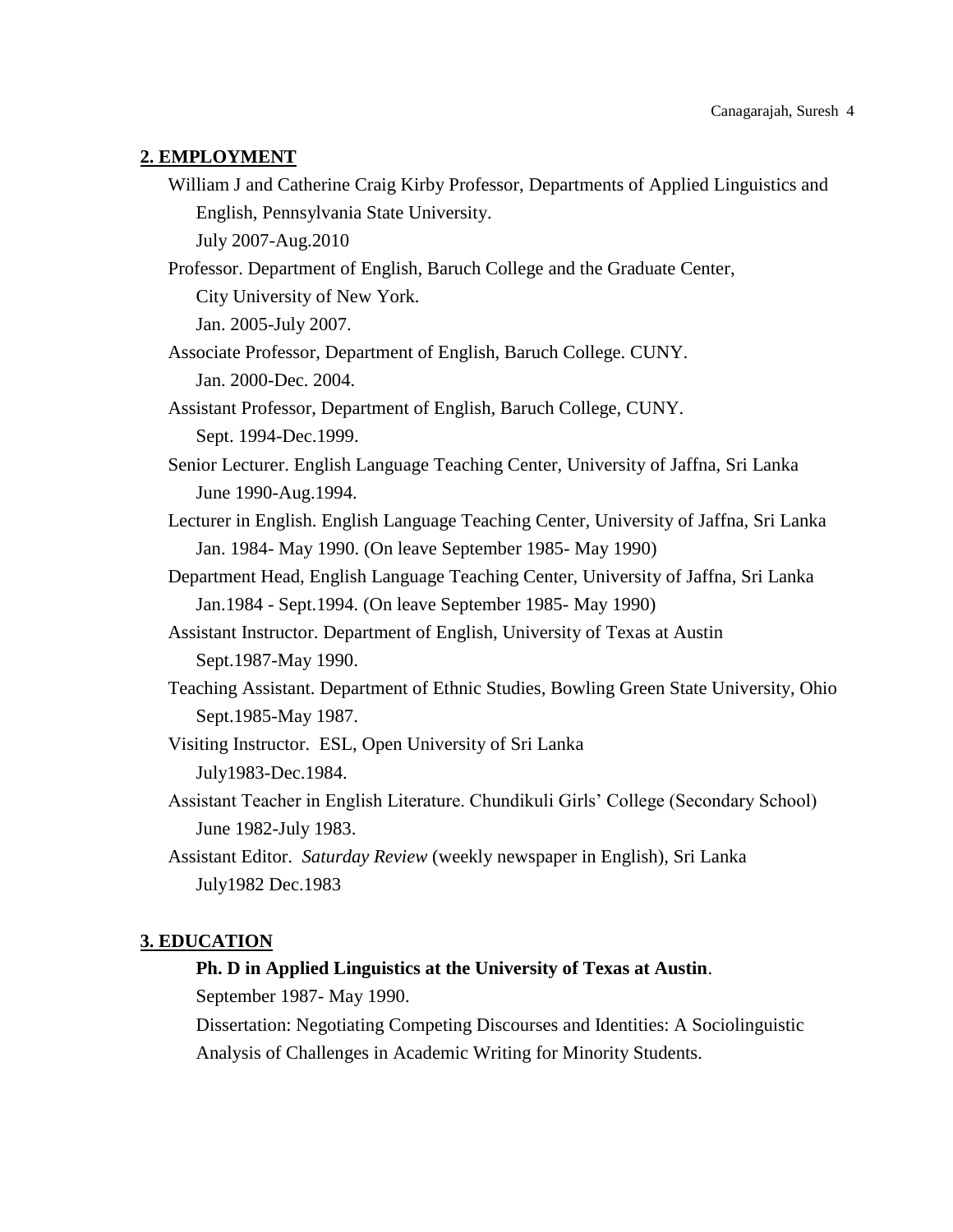## **MA in English at Bowling Green State University, Ohio.**

August 1985 - December 1986.

Thesis: Speech Act Theory and Literary Discourse: Is Communication Intentional or Conventional?

# **BA with a major in English at the University of Kelaniya, Sri Lanka.**

1978-1981.

Honors thesis: Political Commitment and the African Novelist: A Comparative Study of Achebe, Ekwensi, Soyinka, and Ngugi.

# **4. PUBLICATIONS IN FIELD OF EXPERTISE**

A. Books:

1. Canagarajah, Suresh. *Language Incompetence: Learning to Communicate through Cancer, Disability, and Anomalous Embodiment*. London: Routledge, 2022. (In press.)

2. Jain, R., B. Yazan, & S. Canagarajah (Eds). *Transnational Identities and Practices in English Language Teaching*. Clevedon: Multilingual Matters, 2021. Pp. xi+276.

3. Yazan, B., S. Canagarajah, & R. Jain. (Eds). *Autoethnographies in ELT: Transnational Identities, Pedagogies, and Practices.* Abingdon: Routledge, 2021. Pp.viii+267.

4. Canagarajah, Suresh. *Transnational Literacy Autobiographies as Translingual Writing*. London: Routledge, 2020. Pp. viii+312.

5. Giampapa, F & S. Canagarajah (Eds.). *Skilled Migration and Global English*. London: Routledge, 2018. Pp. ix+148.

6. Canagarajah, Suresh (Ed.), *Routledge Handbook of Migration and Language*. London: Routledge, 2017. Pp. xx+610.

7. Canagarajah, Suresh. *Translingual Practices and Neoliberal Policies: Attitudes and Strategies of African Skilled Migrants in Anglophone Workplaces.* Berlin: Springer, 2016. Pp. vii+66.

8. Canagarajah, Suresh. *Translingual Practice: Global Englishes and Cosmopolitan Relations*. New York and Abingdon: Routledge, 2013. Pp. xxii + 230.

9. Canagarajah, Suresh. (Ed). *Literacy as Translingual Practice: Between Communities and Classrooms*. New York: Routledge, 2013. Pp. xxii + 256.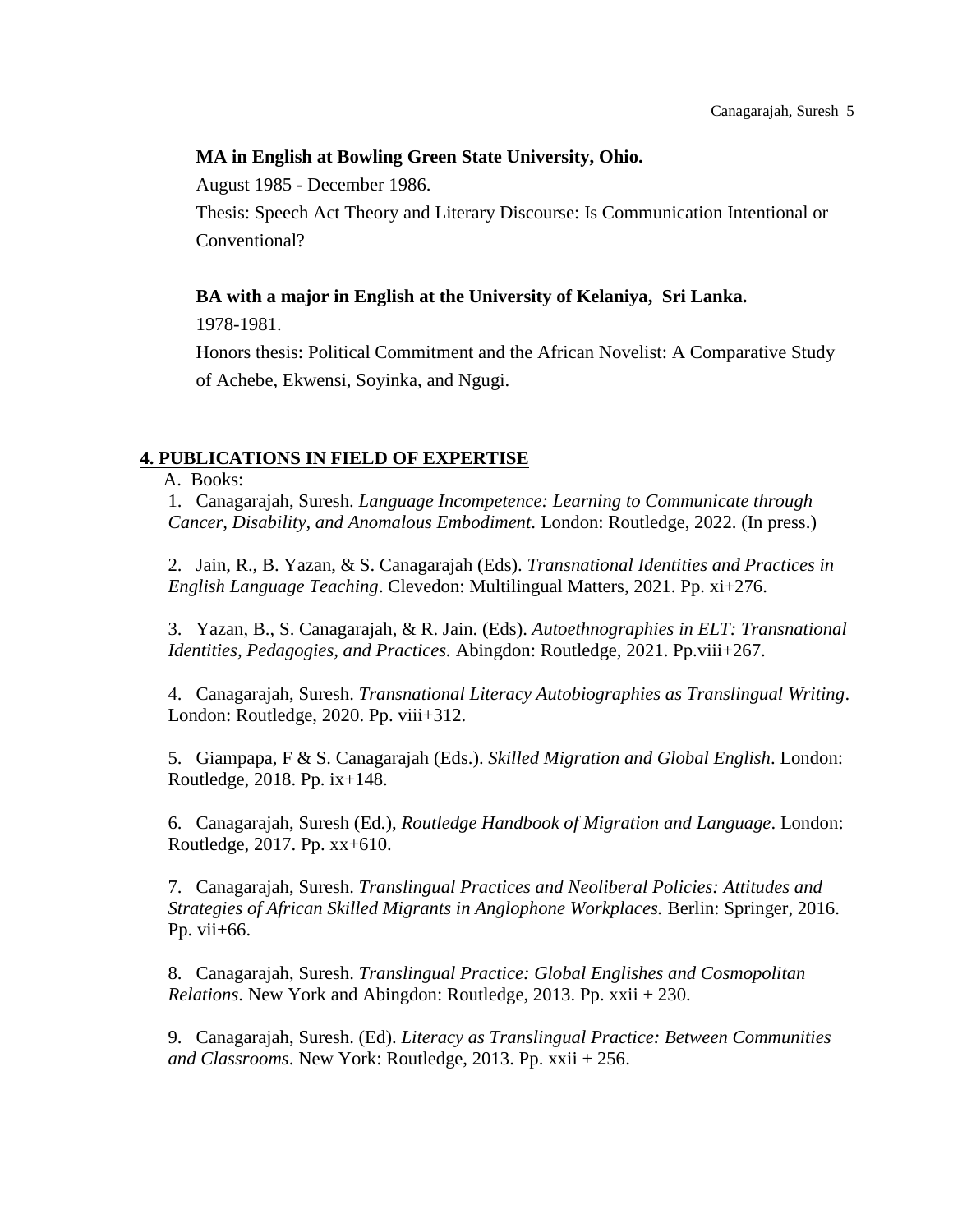10. Wong, Mary and Suresh Canagarajah, Eds. *Christian and Critical English Language Educators in Dialogue*. New York and Abingdon: Routledge, 2009. Pp. xxii + 301.

11. Canagarajah, Suresh. *A Geopolitics of Academic Writing*. New Delhi: Orient Longman, 2007. Pp. x+332. (Asian Edition)

12. Canagarajah, Suresh, (Ed). *Reclaiming the Local in Language Policy and Practice*. Mahwah, NJ: Lawrence Erlbaum Publishers. 2005. Pp. xxx + 297.

13. Canagarajah, Suresh. *Critical Academic Writing and Multilingual Students.* Ann Arbor: University of Michigan Press. 2002. Pp. xiii+279.

14. Canagarajah, Suresh. *A Geopolitics of Academic Writing*. Pittsburgh: University of Pittsburgh Press. 2002. Pp.x+332.

15. Canagarajah, Suresh. *Resisting Linguistic Imperialism in English Teaching.* Oxford, UK: Oxford University Press. 1999. Pp.viii+216.

B. Edited Special Issues:

- 1. "Transnational work, Translingual Practices, and Interactional Sociolinguistics." *Journal of Sociolinguistics*. Vol. 24/5, November 2020.
- 2. "Reorienting to the Text." *College English*. Vol. 82/1, September 2019.
- 3. "Translingual Practice in Higher Education." *English Teaching and Learning*. Vol. 43/1, March 2019.(Co-edited with Xuesong Gao.)
- 4. "Skilled Migration and Global English." *Globalisation, Societies and Education*. Vol. 15/1, February 2017. (Co-edited with Frances Giampapa.)
- 5. "Scalar Approaches in Educational Linguistics." *Linguistics and Education*, vol. 34, June 2016. (Co-edited with Peter De Costa.)
- 6. "Diaspora Identities and Language." *Journal of Language, Identity, and Education*, vol. 11/2, May 2012. (Co-edited with Sandy Silberstein)
- 7. "Multilingual Communication and Language Acquisition." *The Reading Matrix*, Volume 11, Number 1, January 2011.
- 8. Fortieth Anniversary State-of-the-Art issue. *TESOL Quarterly*, vol. 40.1, March 2006.
- 9. "Celebrating Local Knowledge on Language and Education." *Journal of Language, Identity, and Education*, vol. 1.4, December 2002.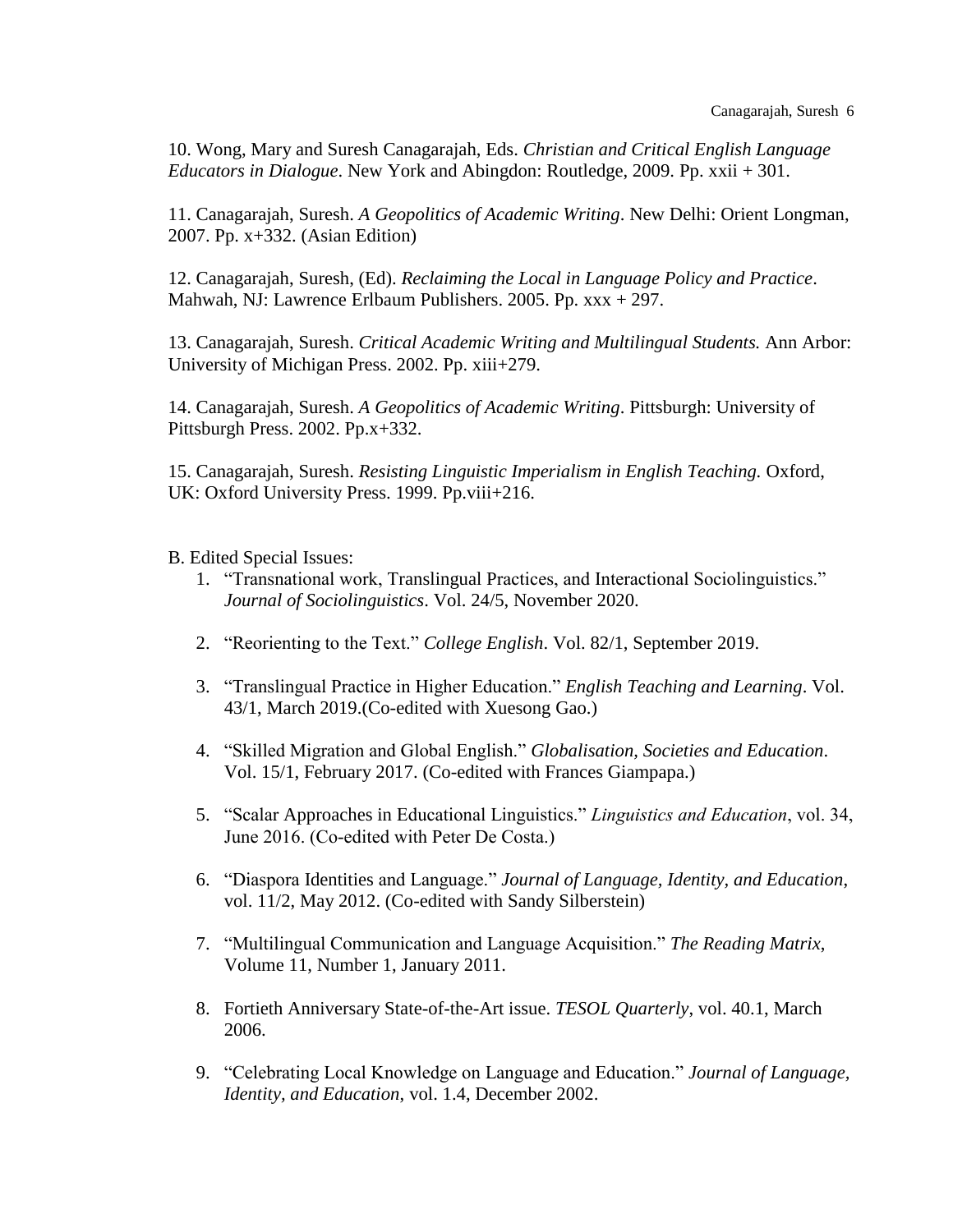C. Papers in Peer Reviewed Professional Journals:

(1) Articles:

- 1. Canagarajah, S. "Rethinking mobility and language: From the Global South." *Modern Language Journal*, 105 (2), 2021, 570-582.
- 2. Canagarajah, S. "Materializing narratives: The story behind the story." *System*, 102 (2), 2021. Early view.
- 3. Kim, Miso & S. Canagarajah. "Student artifacts as language learning materials: A New Materialist analysis of South Korean job seekers' student - generated materials use." *Modern Language Journal*,105(S1), 2021, 21-38. https://doi.org/10.1111/modl.12686
- 4. Canagarajah, S. "Materialising semiotic repertoires: Challenges in the interactional analysis of multilingual communication." *International Journal of Multilingualism*, 18(2), 2021, 206-225. DOI: [10.1080/14790718.2021.1877293](https://doi.org/10.1080/14790718.2021.1877293)
- 5. Canagarajah, S. "Reconsidering material conditions in language politics: A revised agenda for resistance." *Nordic Journal of English Studies*, 19(3), 2020, 101-114.
- 6. Canagarajah, S. "Trajectories in decolonizing language: A conversation with Ngugi wa Thiong'o." *Applied Linguistics*, In print. (Published online November 27, 2020). <https://doi.org/10.1093/applin/amaa057>
- 7. Matsumoto, Yumi & Suresh Canagarajah. "The use of gesture, gesture hold, and gaze in trouble-in-talk among multilingual interlocutors in an English as a Lingua Franca context." *Journal of Pragmatics*, 169, 2020, 245-267. <https://doi.org/10.1016/j.pragma.2020.08.015>
- 8. Canagarajah, S. "Transnational work, translingual practices, and interactional sociolinguistics." *Journal of Sociolinguistics*, 24/5, 2020, 555-573.
- 9. Kimura, D & Canagarajah, S. "Embodied semiotic resources in Research Group Meetings: How language competence is framed." *Journal of Sociolinguistics*, 24/5, 2020, 634-655.
- 10. Canagarajah, S. "Weaving the text: Changing literacy practices and orientations." *College English*, 82/1, 2019, 7-28.
- 11. Canagarajah, S. "Changing orientations to heritage language: The practice-based ideology of Sri Lankan Tamil Diaspora Families." *International Journal of the Sociology of Language*, 255 (2019), 9-44.
- 12. Canagarajah, S & S. Dovchin. "The everyday politics of translingualism as a resistant practice." *International Journal of Multilingualism*, 16/2, 2019, 127-144. DOI: 10.1080/14790718.2019.1575833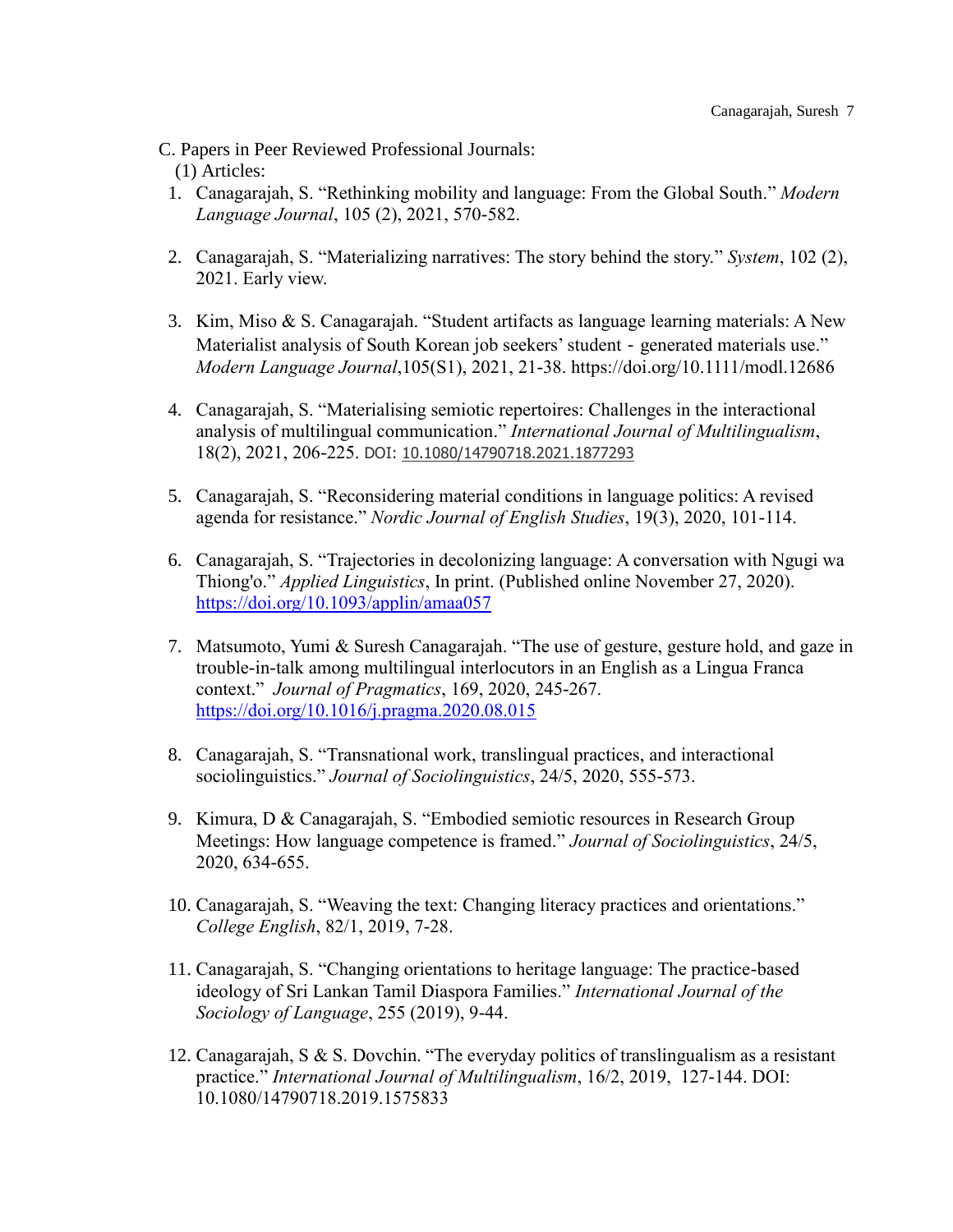- 13. Liyanage, I & S. Canagarajah. "Shame in English Language Teaching: Desirable pedagogical possibilities for Kiribati in Neoliberal times." *TESOL Quarterly*, 53/2, 2019, 430-455.
- 14. Lee, E & Canagarajah, S. (2018): "The connection between transcultural dispositions and translingual practices in academic writing." *Journal of Multicultural Discourses*, 14/1, 2019, 14-28. DOI: 10.1080/17447143.2018.1501375
- 15. Bhatttacharya, U., L. Jiang, & Canagarajah. "Race, representation and diversity in the American Association for Applied Linguistics." *Applied Linguistics*, 41/6, (December) 2020, 999-1004. https://doi.org/10.1093/applin/amz003
- 16. Canagarajah, A. Suresh. "The Unit and Focus of Analysis in Lingua Franca English Interactions: In Search of a Method," *International Journal of Bilingual Education and Bilingualism*, 21/7, 2018, 805-824.. DOI: 10.1080/13670050.2018.1474850
- 17. Canagarajah, A. Suresh. "English as a Spatial Resource: Explaining the Claimed Competence of Chinese STEM Professionals," *World Englishes,* 37 (2018), 34-50.
- 18. Canagarajah, A. Suresh. "Materializing 'Competence:' Perspectives from International STEM Scholars." *Modern Language Journal*, 102 (2), (2018). 1-24.
- 19. Canagarajah, A. Suresh. "Translingual Practice as Spatial Repertoires: Expanding the Paradigm Beyond Structuralist Orientations." *Applied Linguistics*, 39 (1), (2018). 31- 54.
- 20. De Costa, P., J. Singh, E. Milu, X. Wang, S. Fraiburg, and S. Canagarajah. "Pedagogizing Translingual Practice: Prospects and Possibilities." *Research in the Teaching of English*, 51/4, (2017), 464-472.
- 21. Canagarajah, Suresh and Yumi Matsumoto. "Negotiating Voice in Translingual Literacies: From Literacy Regimes to Contact Zones." *Journal of Multilingual and Multicultural Development*. 38:5, (2017), 390-406.
- 22. Rabbi, S and S. Canagarajah. "Socialization in the Neoliberal Academy of STEM Scholars: A Case Study of Negotiating Dispositions in an International Graduate Student in Entomology." Humanities, 6(2), 39, (June, 2017), 1-25. doi:10.3390/h6020039.
- 23. Canagarajah, Suresh. "Translingual writing and teacher development in composition." *College English*, 78/3, (2016), 265-273.
- 24. Canagarajah, Suresh. "Crossing borders, addressing diversity." *Language Teaching*, 49/3, (2016), 438-454.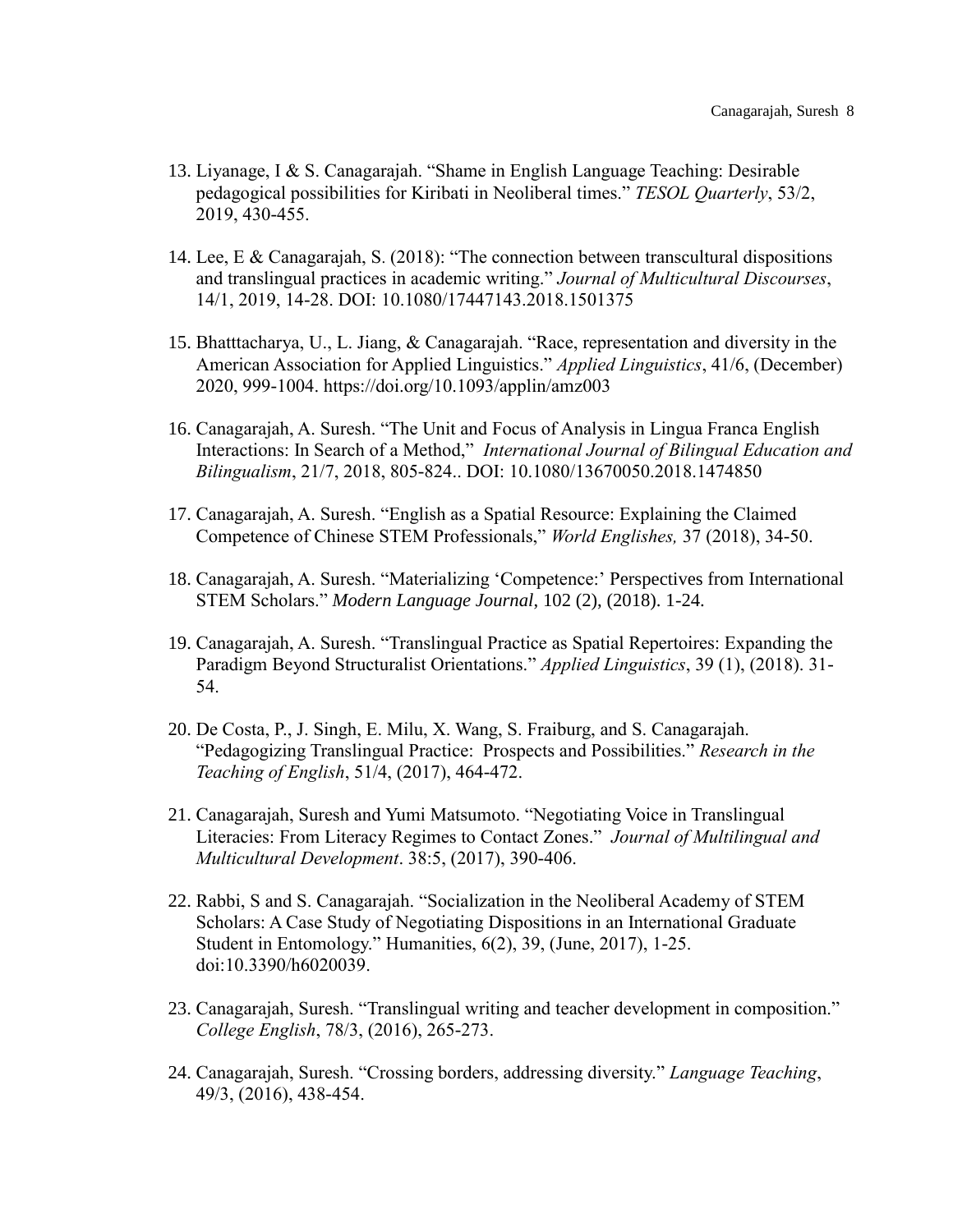- 25. Canagarajah, Suresh. "Negotiating Diversity in English Language Teaching: A Tragedy in Four Acts." *English Language Teaching World Online,* 2016, 1-18.
- 26. Gu, Michelle and Suresh Canagarajah. "Harnessing the Professional Value of a Transnational Disposition: Perceptions of Migrant English Language Teachers in Hong Kong." *Applied Linguistics*. (Advance Publication 3rd January 2017).
- 27. Bailey, Adrian, Suresh Canagarajah, Shanshan Lan, and Devereux Powers. "Scalar Politics, Language Ideologies, and the Sociolinguistics of Globalization Among Transnational Korean Professionals in Hong Kong." *Journal of Sociolinguistics*, 20/3, (2016), 312–334.
- 28. Canagarajah, Suresh. "TESOL as a Professional Community: A Half-Century of Pedagogy, Research, and Theory." *TESOL Quarterly*, 50/1, (2016), 7-41.
- 29. Canagarajah, Suresh. "Shuttling Between Scales in the Workplace: Reexamining Policies and Pedagogies for Migrant Professionals." *Linguistics and Education*, 34, (2016), 47-57.
- 30. Canagarajah, Suresh and Peter DeCosta. "Introduction: Scales Analysis, and its Uses and Prospects in Educational Linguistics." *Linguistics and Education*, 34, (2016), 1-10.
- 31. Canagarajah, Suresh and Yumi Matsumoto. "Negotiating Voice in Translingual Literacies: From Literacy Regimes to Contact Zones." *Journal of Multilingual and Multicultural Development*. Forthcoming. (Published online June 2016)
- 32. Canagarajah, Suresh. "Clarifying the Relationship Between Translingual Practice and L2 Writing: Addressing Learner Identities." *Applied Linguistics Review, 6/4* (2015), 415-440.
- 33. Canagarajah, A. Suresh. "'Blessed in my Own Way': Pedagogical Affordances for Dialogical Voice Construction in Multilingual Student Writing." *Journal of Second Language Writing*, 27/1 (2015), 122-139.
- 34. Canagarajah, A. Suresh. "In Search of a New Paradigm For Teaching English as an International Language." *TESOL Journal*, 5/4 (2014), 767-785.
- 35. Yayli, D and S. Canagarajah. "A Missing Move and an Emergent Step: Variation in the RA Introductions of Two Composition Journals." *Reading Matrix*, 14/1, (2014), 95-110.
- 36. Canagarajah, A. Suresh. "Local knowledge when ranking journals: Reproductive effects and resistant possibilities." *Education Policy Analysis Archives*, 22/28, (2014), 1-23. [http://dx.doi.org/10.14507/epaa.v22n28.2014.](http://dx.doi.org/10.14507/epaa.v22n28.2014)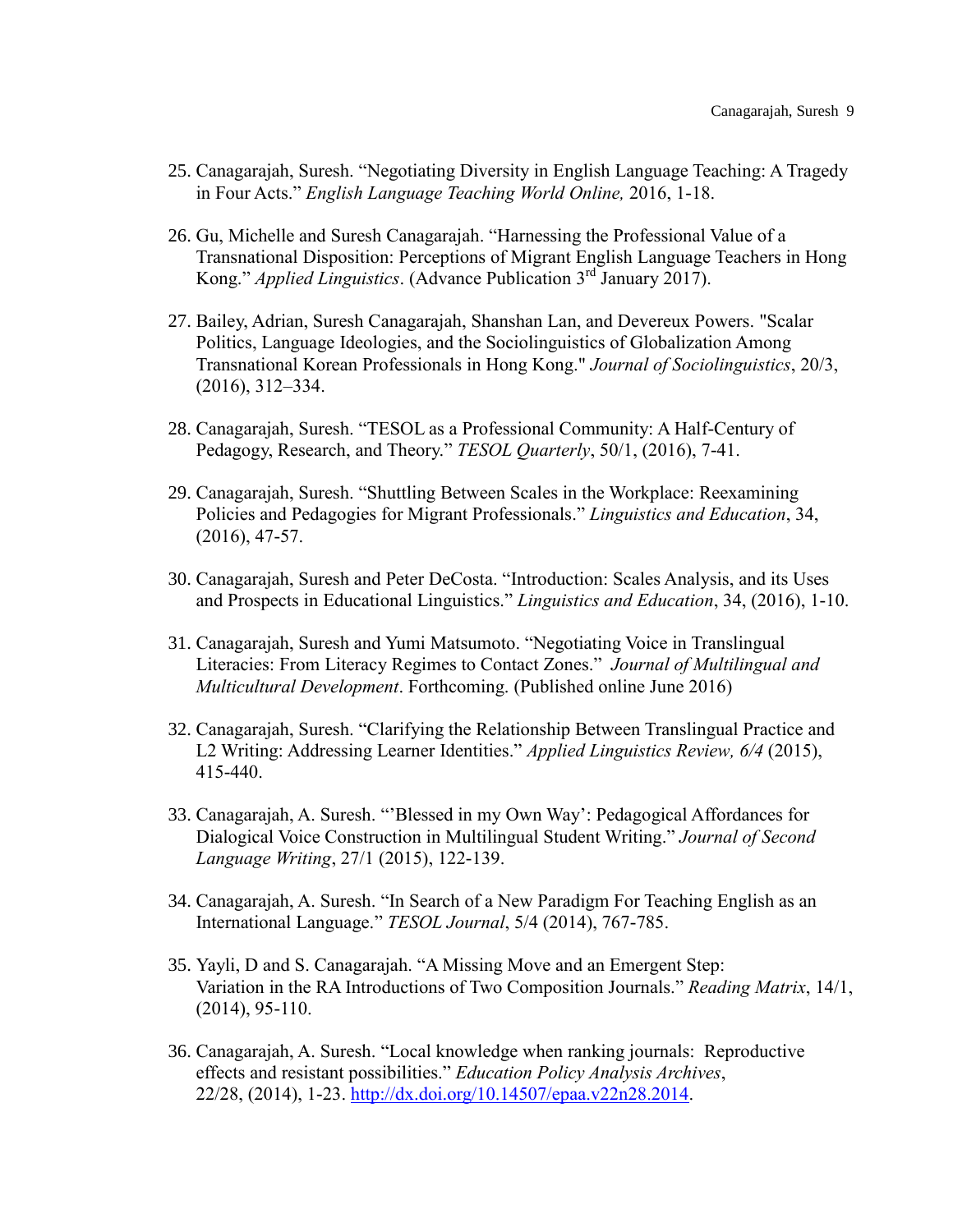- 37. Canagarajah, A. Suresh. "The end of second language writing?" *Journal of Second Language Writing*, 22 (2013), 440-441.
- 38. Canagarajah, A. S and H. Ashraf. "Multilingualism and education in South Asia: Resolving Policy/Practice Dilemmas." *Annual Review of Applied Linguistics*, 33, (2013), 258-285.
- 39. Canagarajah, A. Suresh. "Negotiating translingual literacy: An enactment." *Research in the Teaching of English*, 48/1 (2013), 40-67.
- 40. Canagarajah. A. Suresh. "Skilled migration and development: Portable communicative resources for transnational work." *Multilingual Education*, 3/8 (2013), 1-19.
- 41. Canagarajah, A. Suresh. "Reconstructing heritage language: Resolving dilemmas in language maintenance for Sri Lankan Tamil migrants." *International Journal of the Sociology of Language*, Volume 2013, Issue 222, (2013), 131–155.
- 42. Canagarajah, A. Suresh. "Agency and power in intercultural communication: Negotiating English in translocal spaces." *Language and Intercultural Communication*, 13/2 (2013), 202-224.
- 43. Canagarajah, A. Suresh. "Migrant ethnic identities, mobile language resources: Identification practices of Sri Lankan Tamil Youth." *Applied Linguistics Review*, 3/2 (2012), 251-272.
- 44. Canagarajah, A. Suresh. "Styling one's own in the Sri Lankan Tamil Diaspora: Implications for language and ethnicity." *Journal of Language, Identity and Education*, 11 (2012), 124-135.
- 45. Canagarajah, A. Suresh & S. Silberstein. "Diaspora identities and language." *Journal of Language, Identity and Education*, 11 (2012), 81-84.
- 46. Canagarajah, A. Suresh "Teacher development in a global profession: An autoethnography." *TESOL Quarterly*, 46/2 (2012), 258-279.
- 47. Canagarajah, A. Suresh. "English Studies as Creole Scholarship: Reconfiguring the Discipline for Postcolonial Conditions." *Changing English*, 18/3 (2011), 251-264.
- 48. Canagarajah, A. Suresh and Adrian Wurr. ["Multilingual communication and language](http://www.readingmatrix.com/articles/january_2011/canagarajah_wurr.pdf)  [acquisition: New research directions.](http://www.readingmatrix.com/articles/january_2011/canagarajah_wurr.pdf)" *Reading Matrix*, 11/1 (2011), 1-15.
- 49. Canagarajah, A. Suresh. "Codemeshing in academic writing: Identifying teachable strategies of translanguaging" *Modern Language Journal* 95.3 (2011): 401-417.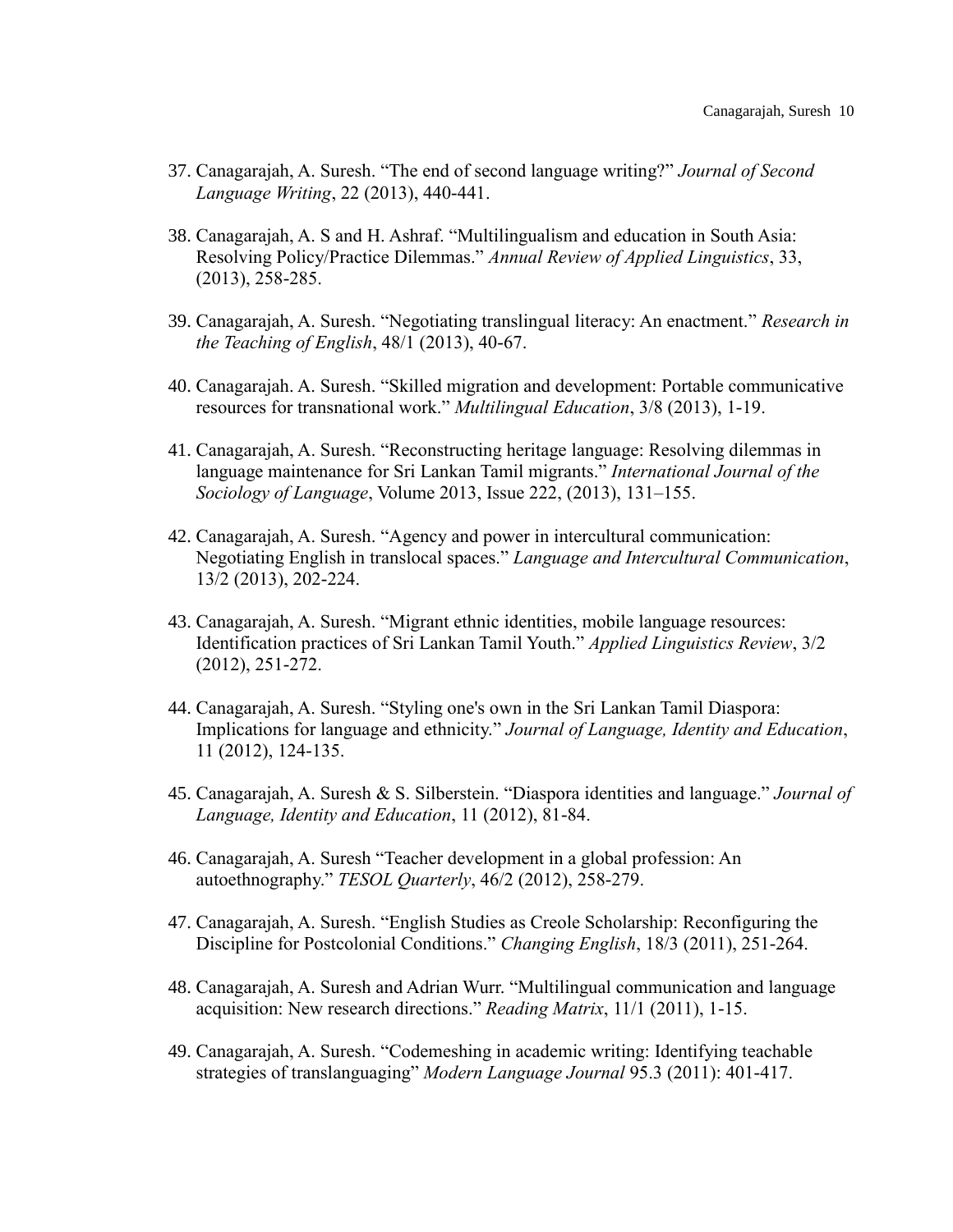- 50. Canagarajah, A. Suresh. "Translanguaging in the classroom: Emerging issues for research and pedagogy." *Applied Linguistics Review*, 2, (2011), 1-28.
- 51. Canagarajah, A. Suresh. "Internationalizing knowledge construction and dissemination." *Modern Language Journal*, 94/4, (2010), 661-664.
- 52. Canagarajah, A. Suresh. "Multilingual strategies of negotiating English: From conversation to writing." *Journal of Advanced Composition*, 29 (2009), 711-743.
- 53. Canagarajah, A. Suresh. "The plurilingual tradition and the English language in South Asia." *AILA Review* 22 (2009): 5-22.
- 54. Canagarajah, A. Suresh. "Language shift and the family: Questions from the Sri Lankan Tamil diaspora." *Journal of Sociolinguistics 12/2* (2008)*: 1–34*.
- 55. Canagarajah, A. Suresh. "The ecology of Global English." *International Multilingual Research Journal*. Vol.1, no. 2, (2007): 89-100.
- 56. Canagarajah, A. Suresh. "Lingua Franca English, multilingual communities, and language acquisition." *Modern Language Journal*, 91/5 (2007): 921-937.
- 57. Michael-Luna, Sara and A. Suresh Canagarajah. "Multilingual academic literacies: Pedagogical foundations for Code Meshing in primary and higher education." *Journal of Applied Linguistics,* 4/1 (2007): 55–77.
- 58. Canagarajah, A. Suresh. "The place of World Englishes in composition: Pluralization continued." *College Composition and Communication,* 57/4 (2006): 586-619.
- 59. Canagarajah, A. Suresh. "Toward a writing pedagogy of shuttling between languages: Learning from multilingual writers." *College English,* 68/6 (2006): 589-604.
- 60. Canagarajah, A. Suresh. "Changing communicative needs, revised assessment objectives: Testing English as an International Language." *Language Assessment Quarterly, 3/3* (2006): 229-242.
- 61. Canagarajah, A. Suresh. "Negotiating the local in English as a lingua franca." *Annual Review of Applied Linguistics 26* (2006): 197-218.
- 62. Canagarajah, A. Suresh. "TESOL at forty: What are the issues?" *TESOL Quarterly*, 40/1 (2006): 9-34.
- 63. Canagarajah, A. Suresh. "Dilemmas in planning English/Vernacular relations in postcolonial communities." *Journal of Sociolinguistics* 9/3 (2005): 418-447.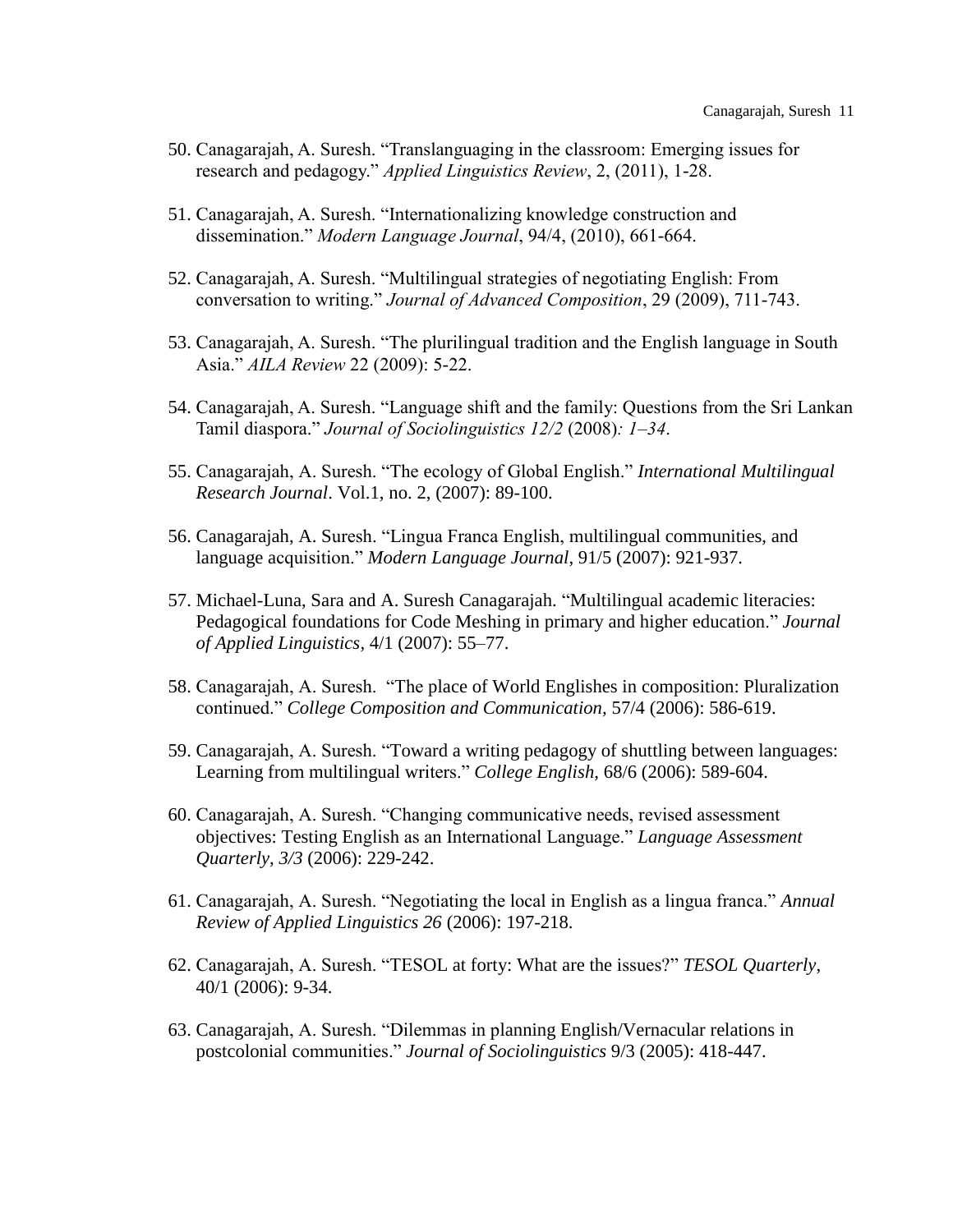- 64. Canagarajah, A. Suresh. "Rhetoricizing reflexivity." *Journal of Language, Identity, and Education.* Vol.4/4, (2005): Pp. 309-315
- 65. Canagarajah, A. Suresh. "Language rights and postmodern conditions." *Journal of Language, Identity, and Education* 3/2 (2004): 140-145.
- 66. Matsuda, Paul,. A. Suresh Canagarajah, L.Harklau, K.Hyland, & M. Warschauer. "Changing currents in Second Language Writing research: A Colloquium." *Journal of Second Language Writing* 6/1 (2003): 1-21.
- 67. Canagarajah, A. Suresh. "Multilingual Writers and the Academic Community: Towards a Critical Relationship." *Journal of English for Academic Purposes* 1/1 (2002): 29-44.
- 68. Canagarajah, A. Suresh. "Rediscovering Local Knowledge." *Journal of Language, Identity, and Education*, 1/4, (2002): 243-260.
- 69. Canagarajah, A. Suresh. "On EFL Teachers, Awareness, and Agency." *ELT Journal* 53/3 (1999): 207-214.
- 70. Canagarajah, A. Suresh. "The Politics of Code Choice: Bilingualism in the Liberated Zone." *Navasilu: Journal of the English Association of Sri Lanka* 15-16 (1998): 11-19.
- 71. Canagarajah, A. Suresh. "Safe Houses in the Contact Zone: Coping Strategies of African American Students in the Academy." *College Composition and Communication* 48/2 (1997): 173-196.
- 72. Canagarajah, A. Suresh. "Challenges in English Literacy for African-American and Lankan Tamil Learners: Towards a Pedagogical Paradigm for Bidialectal and Bilingual Minority Students." *Language and Education* 11/1 (1997): 15-37.
- 73. Canagarajah, A. Suresh. "From Critical Research Practice to Critical Research Reporting." *TESOL Quarterly* 29/2 (1996): 320-330.
- 74. Canagarajah, A. Suresh. "Non-discursive Requirements in Academic Publishing, Material Resources of Periphery Scholars, and the Politics of Knowledge Production." *Written Communication* 13/4 (1996): 435-472.
- 75. Canagarajah, A. Suresh. "Functions of Code Switching in the ESL Classroom: Socializing Bilingualism in Jaffna*.*" *Journal of Multilingual and Multicultural Development* 16 /3 (1995): 173-196.
- 76. Canagarajah, A. Suresh. "The Political Economy of Code Choice in a Revolutionary Society: English / Tamil Bilingualism in Jaffna. *Language in Society* 24/2 (1995): 187-212.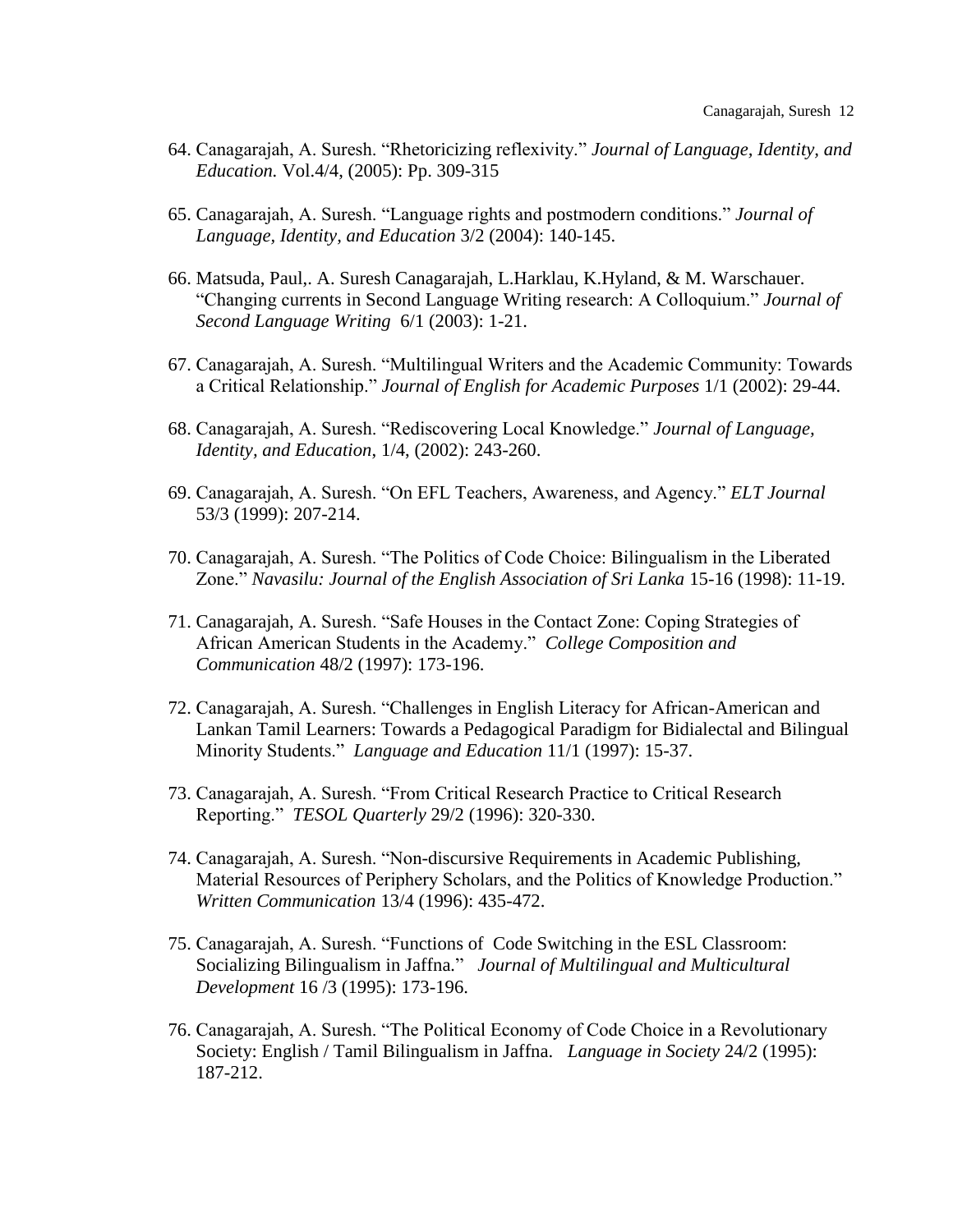- 77. Canagarajah, A. Suresh. "Use of English Borrowings by Tamil Fish Vendors: Manipulating the Context." *Multilingua* 14 (1995): 5-24.
- 78. Canagarajah, A. Suresh. "Competing Discourses in Sri Lankan English Poetry." *World Englishes* 13/3 (1994): 361-376.
- 79. Canagarajah, A. Suresh. "American Textbooks and Tamil Students: Discerning Ideological Tensions in the ESL Classroom." *Language, Culture and Curriculum* 6/2 (1993): 143-156.
- 80. Canagarajah, A. Suresh. "Critical Ethnography of a Sri Lankan Classroom: Ambiguities in Student Opposition to Reproduction through ESOL." *TESOL Quarterly* 27 /4 (1993): 601-626.
- 81. Canagarajah, A. Suresh. "The Discursive Construction of Identity: A Comparison of Poetry in Tamil and English by Sri Lankan Tamil Writers." *Sri Lankan Journal of South Asian Studies* 3 /NS (1993): 80-88.
- 82. Canagarajah, A. Suresh. "The Linguistic Construction of Political Experience: Challenges in English Poetic Discourse for Tamil Writers." *Lanka: Studies in Lankan Culture* 7 (1992): 1-30.

(In Tamil):

- 1.Canagarajah, A. Suresh. "ARivai makkaL mayappaTuttal." [Democratizing Knowledge] *Kaalam* 16 (2002): 23-26.
- 2. Canagarajah, A. Suresh. "Aakka ilakkiyamaaka moLipeyarppu." [Translation as Creative Writing.] *Kaalam* 13 (2000): 75-78.
- 3. Canagarajah, A. Suresh. "TamiL ilakkiya vimarsanam--amaippiyal vathamamum pira viyaakiyaana muraikaLum paRRiya oor matippiidu." [Tamil Literary Criticism: An Appraisal of Structuralism and Other Interpretative Methods] *Panpaadu* 4 /1 (1994): 32-40.
- 4. Canagarajah, A. Suresh. "Putiya koonankaLiliruntu palaya paarampariyankal: sama kaala iilattu tamil kavitai paRRiya muunraam ulaka ilakkiya kaNNooTTam." [Old Traditions from New Perspectives: A Third World literary Perspective on Contemporary Tamil Poetry.] *Nirappirikai* 11 (1994): 1-17.
- 5. Canagarajah, A. Suresh. "Vaaimoli marapum eluttarivu marapum: sama kaala iilattu kavitai paTRiya muunraam ulaka ilakkiya kaNNooTTam." [Oral Tradition and Literate Tradition: A Perspective on Contemporary Tamil Poetry.] *Panpaadu* 3 /1 (1993): 34- 45.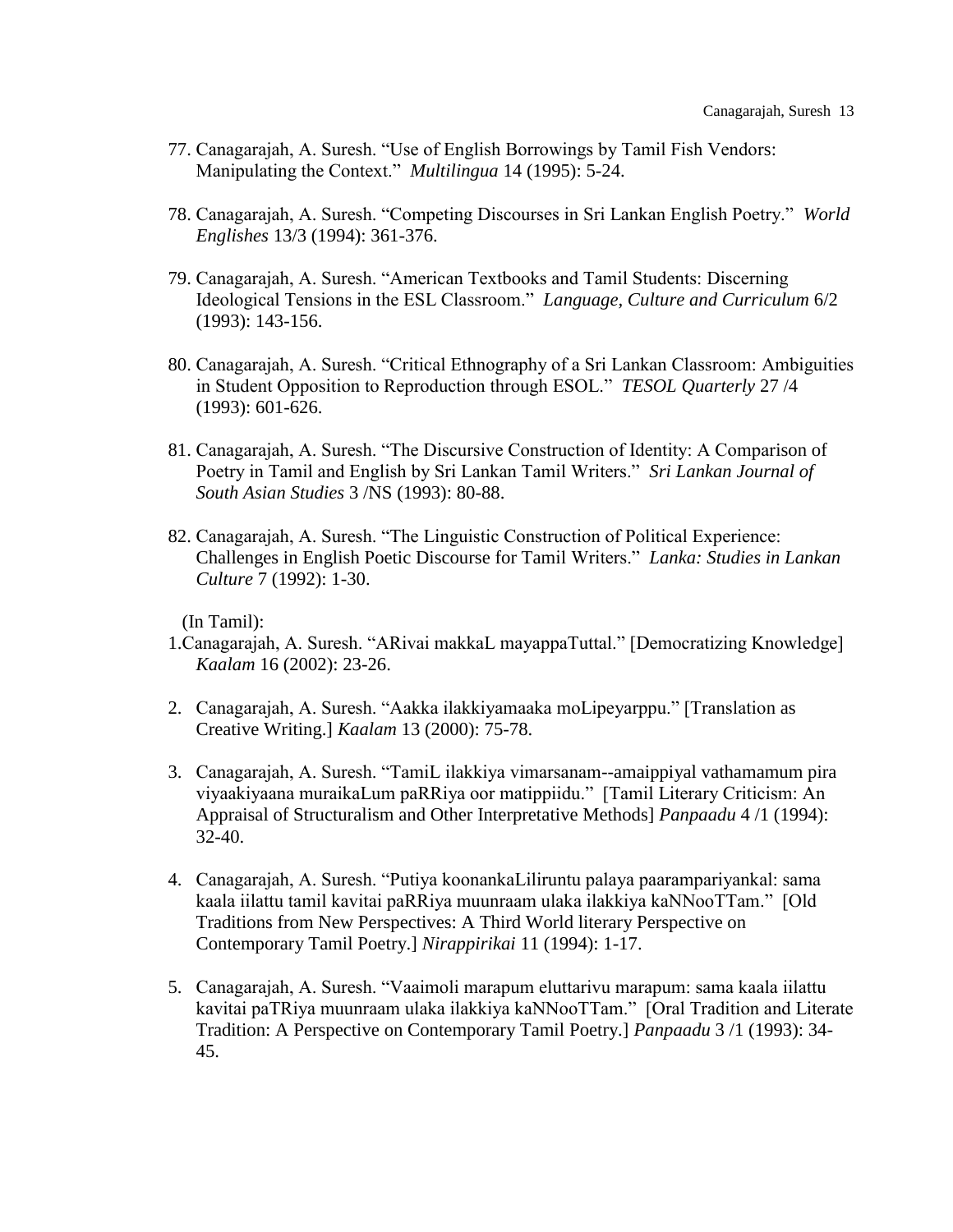(in Russian translation)

1. Canagarajah, A. Suresh. (2016). МУЛЬТИЛИНГВАЛЬНАЯ ПЕДАГОГИКА НЕОЛИБЕРАЛЬНОГО ВРЕМЕНИ: РАСЧИСТКА ТЕРРИТОРИИ И ПЛАНИРОВАНИЕ ДВИЖЕНИЯ ВПЕРЕД . «Социальные и гуманитарные науки на Дальнем Востоке», 2016, № 2 (50), 10-21.

(in Portuguese translation)

1. Canagarajah, A. Suresh. (2009). "Identidades subversivas, zonas pedagógicas de segurança e aprendizagem crítica." *Em Aberto, Brasília*, v. 22, n. 81, p. 113-134. (Translated version of "Subversive identities, pedagogical safe houses, and critical learning." In: NORTON, B.; TOOHEY, K. (eds.). *Critical Pedagogies and Language Learning*. Cambridge: Cambridge University Press, 2004. p. 116-137.)

#### (2) Proceedings:

Canagarajah, A. Suresh. "Ilakkiyamaaka naaTakam" [Drama as Literature]. In *Theatre as Education: Seminar papers*, Fine Arts Publication no.1, (1993) University of Jaffna, Sri Lanka. [Keynote address in the seminar on Theatre as Education, Department of Fine Arts, University of Jaffna, May 22-24, 1993.]

- (3) Reprinted in Anthologies:
- 1. Canagarajah, A. Suresh. "Critical Ethnography of a Sri Lankan Classroom: Ambiguities in Student Opposition to Reproduction through ESOL." *TESOL Quarterly* 27 /4 (1993): 601-626.

Reprinted in:

- a. Chris Candlin and Neil Mercer. (eds.) *English Language Teaching in its Social Context: A Reader*. London, New York: Routledge, 2001. Pp.208-226.
- 2. Canagarajah, A. Suresh. "Safe Houses in the Contact Zone: Coping Strategies of African American Students in the Academy." *College Composition and Communication* 48/2 (1997): 173-196.

#### Reprinted in:

- Zarina Hock. (Ed.). *Trends and Issues in Postsecondary English Studies*. Urbana: NCTE*,* 1999. Pp. 23-49.
- 3. Canagarajah, A. Suresh. "The Place of World Englishes in Composition: Pluralization Continued." *College Composition and Communication,* 57/4 (2006): 586-619. Reprinted in:
- a. Perryman-Clark, S., Kirkland, D., & Jackson, A. (Eds.). *Students' Right to their Own Language: A Critical Sourcebook*. Urbana: NCTE, 2015. Pp.279-304.
- b. Prinsloo, M & M. Baynham. *Literacy Studies: SAGE Benchmarks in Language and Linguistics*. London: Sage, 2013.
- c. Susan Miller (ed.), *The Norton Book of Composition Studies*. New York and London: Norton, 2009. Pp. 1617-1642.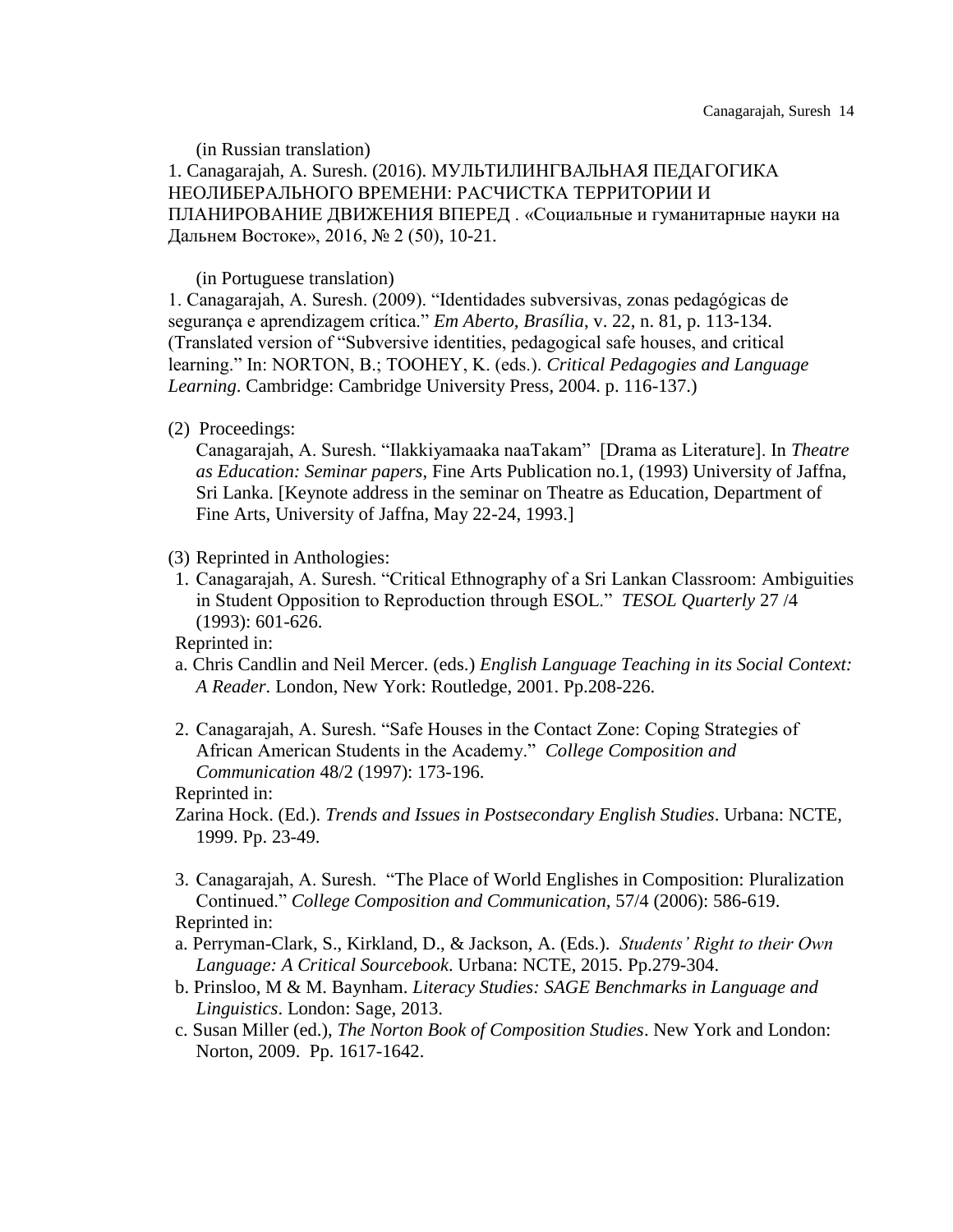- 4. Canagarajah, A. Suresh. "Agency and Power in Intercultural Communication: Negotiating English in Translocal Spaces. *Language and Intercultural Communication*, 13/2 (2013), 202-224.
- Reprinted in: Piller, Ingrid and Alexandra Grey (eds). *Language and Globalization*. London: Routledge, 2017.
- 5. Canagarajah, A. Suresh. "Negotiating translingual literacy: An enactment." Research in the Teaching of English, 48/1 (2013), 40-67.
- Reprinted in: Ellen Cushman and Christina Haas (eds), *Literacies: A Critical Sourcebook*, 2/e, Bedford, 2019.

D. Chapters in Books:

1. Canagarajah, S. (2021). "Addressing Language Statuses in the Writing of Multilingual Students." In T. Silva and Zhaozhe Wang (eds), *Reconciling Translingualism and Second Language Writing*. New York: Routledge. Pp.41-54.

2. Yazan, B., S. Canagarajah, and R. Jain. (2021). "Autoethnograph as Research in ELT: Methodological Challenges and Affordances in the Exploration of Transnational Identities, Pedagogies, and Practices." In Yazan et al, (eds.), *Autoethnographies in ELT: Transnational Identities, Pedagogies, and Practices.* Abingdon: Routledge. Pp. 1-20.

3. Canagarajah, Suresh. (2021). "Local Knowledge when Ranking Journals: Reproductive Effects and Resistant Possibilities." In A. Welch and J, Li (Eds.), Measuring up in Higher Education. Singapore: Palgrave. Pp. 47-74.

4. Schreiber, B., Shahri, M. N., and Canagarajah, S. (2020). "Expanding Academic Discourses: Diverse Englishes, Modalities, and Spatial Repertoires." In Anna De Fina and Alexandra Georgakopoulou (Eds.), *Discourse Studies*. Cambridge: Cambridge University Press. Pp. 417-436.

5. Canagarajah, S. (2020). "English as a Resource in a Communicative Assemblage: A Perspective from Flat Ontology." In C. J. Hall & R. Wicaksono (Eds.), *Ontologies of English*. Cambridge: Cambridge University Press. Pp. 295-314.

6. Canagarajah, S, D. Kimura, M. N. N. Shahri, and M. D. Amory. (2020). "Toward an Expansive Interactional Analysis." In Jim McKinley & Heath Rose (Eds.), *The Routledge Handbook of Research Methods in Applied Linguistics*. Abingdon: Routledge. Pp. 500-513.

7. Dovchin, S and S. Canagarajah. (2020). "The Everyday Politics of Translingualism as Transgressive Practice." In J. W. Lee & S. Dovchin (Eds.), *Translinguistics: Negotiating Innovation and Ordinariness*. Abingdon: Routledge. Pp. 163-178.

8. Liyanage, I and S. Canagarajah (2020). "The Role of Shame in Drawing Social Boundaries for Empowerment: ELT in Kiribati." In J. A. Windle, D. de Jesus, & L. Bartlett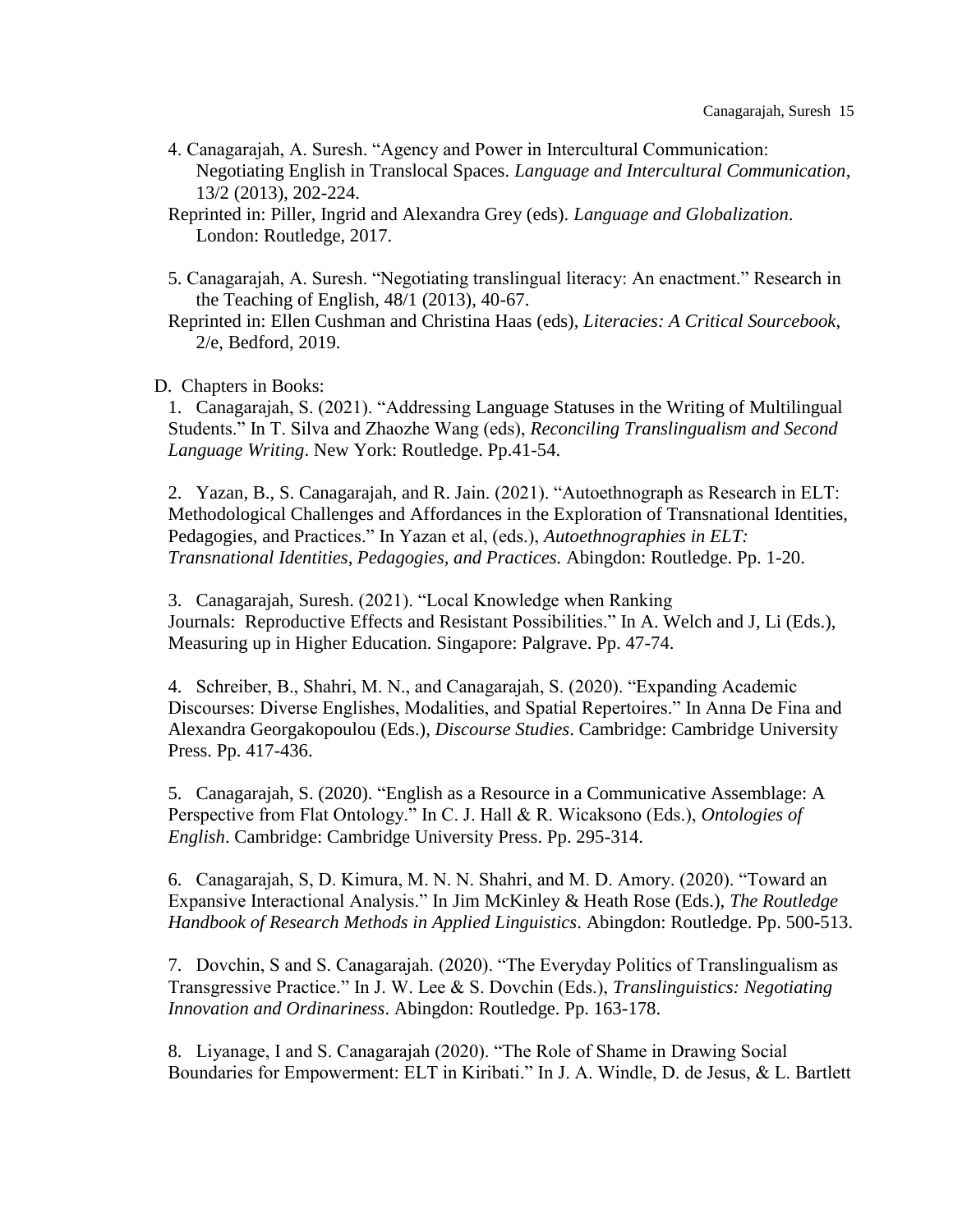(Eds.), *The Dynamics of Language and Inequality in Education*. Bristol: Multilingual Matters. Pp. 71-83.

9. Canagarajah, S. (2018). "Reconfiguring Learner Identities in Writing Pedagogy." In S. W. Logan & W. H. Slater (Eds.), *Academic and Professional Writing in an Age of Accountability*. Carbondale: SIU Press. Pp. 146-167.

10. Canagarajah, S (2018). "Transnationalism and Translingualism: How They are Connected." In X. You (Ed), *Transnational Writing Education: Theory, History, and Practice*. New York: Routledge. Pp. 41-60.

11. Kimura, Daisuke and S. Canagarajah. (2017). "Translingual Practice and ELF." In J. Jenkins, W. Baker, & M. Dewey (Eds.), *The Routledge Handbook of English as a Lingua Franca*. New York: Routledge. Pp. 295-308.

12. Canagarajah, A. S. (2017). "The Nexus of Migration and Language: The Emergence of a Disciplinary Space." In S. Canagarajah (ed.), *The Routledge Handbook of Migration and Language.* Abingdon: Routledge. Pp. 1-28.

13. Canagarajah, Suresh. (2017). "Multilingual identity in teaching multilingual writing." In G. Barkhuizen (ed.), *Reflections on language teacher identity research*. Abingdon: Routledge. Pp. 67-73.

14. Kafle, M and S. Canagarajah. (2015). "Multiliteracies, Pedagogies, and Academic Literacy." In Wayne Wright, Sovicheth Boun, and Ofelia Garcia (eds.), *The Handbook of Bilingual and Multilingual Education*. Malden: Wiley. Pp. 241-252.

15. Canagarajah, A. S. (2015). "Prying into Safe Houses." In Peter de Costa (ed.), *Ethics in Applied Linguistics Research.* Abingdon: Routledge. Pp. 195-217.

16. Canagarajah, A. S and P. Stanley. (2015). "Ethical Considerations in Language Policy Research." In F. Hult & D. Johnson (eds.), *Research Methods in Language Policy and Planning: A Practical Guide.* Malden: Wiley. Pp. 33-44.

17. Canagarajah, A. S. (2015). "When we Talk about Language Acquisition or Language Development, What is it that Needs to be Acquired?" In G. Valdes, K. Menken, & M .Castro (eds.), *Common Core and English Language Learners: A Resource for Educators*. Philadelphia: Caslon. Pp. 46-47.

18. Canagarajah, A. S. (2015). "Negotiating Mobile Codes and Literacies at the Contact Zone: Another Perspective on South African Township Schools." In C. Stroud & M. Prinsloo (eds.), *Language, Litercy and Deversity: Moving Words*. Abingdon: Routledge. Pp.34-54.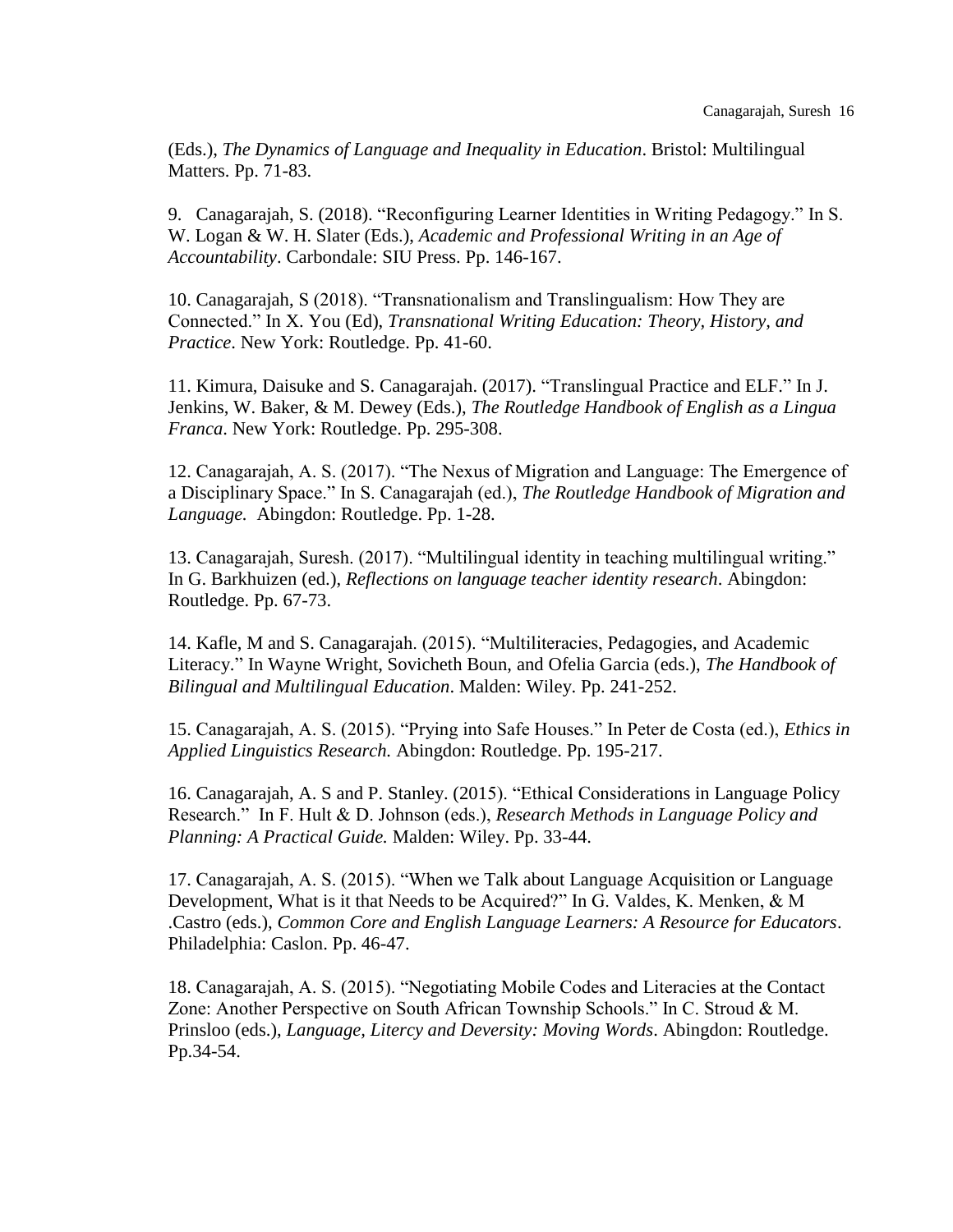19. Canagarajah, A. S. (2015). "English." In Paul Hilker & Peter Vandenberg (eds.), *Keywords in Writing Studies*. Logan: Utah State University Press. Pp.72-76.

20. Canagarajah, A. S. (2014). "ESL Composition as a Literate Art of the Contact Zone. In D. Coxwell-Teague & R. F. Lunsford (eds.), *First-Year Composition: From Theory to Practice*. Anderson, SC: Parlor. Pp. 27-48.

21. Canagarajah, A. S. (2014). "EAP in Asia: Challenges and Possibilities." In I. Liyanage & T. Walker (eds.), *English for Academic Purposes in Asia: Negotiating Appropriate Practices in a Global Context*. Boston: Sense Publishers. Pp. 93-102.

22. Canagarajah, A. S and Ena Lee (2014). "Negotiating Alternative Discourses in Academic Writing: Risks with Hybridity." In Lucia Thesen and Linda Cooper (ed.), *Risk in Academic Writing: Postgraduate Students, their Teachers and the Making of Knowledge*. Bristol: Multilingual Matters. Pp. 59-99.

23. Canagarajah, A. Suresh (2014). "Theorizing a Competence for Translingual Practice at the Contact Zone." In Stephen May (ed)., *The Multilingual Turn: Implications for SLA, TESOL, and Bilingual Education*. New York: Routledge. Pp. 78-102.

24. Liyanage, Indika and Suresh Canagarajah (2014). "Interethnic Understanding and the Teaching of Local Languages in Sri Lanka." In Gorter, Dirk et al (ed)., *Minority Languages and Multilingual Education*. New York: Springer. Pp. 119-136.

25. Canagarajah, A. Suresh. (2013). "Navigating language politics: A story of critical praxis." In C. Nicolaides, K. da Silva, R. Tilio, & C. Rocha (eds)., *Politica e Politicas Linguisticas*. Campinas, Brazil: Pontes Editores. Pp.43-62.

26. Canagarajah, A. Suresh (2013). "From Intercultural Rhetoric to Cosmopolitan Practice: Addressing New Challenges in Lingua Franca English." In D. Belcher & G. Nelson (eds). *Critical and Corpus-Based Approaches to Intercultural Rhetoric*. Ann Arbor: U of Michigan Press. Pp. 203-226.

27. Canagarajah, A. Suresh and I. Liyanage. (2012). "Lessons from precolonial multilingualism." In M. Martin-Jones, A. Blackledge, and A. Creese (eds.), *The Routledge Handbook of Multilingualism*. London: Routledge. Pp. 49-65).

28. Canagarajah, A. Suresh. (2012). "Autoethnography in the Study of Multilingual Writers." In L. Nickoson and M. Sheridan (Eds.), *Writing Studies Research in Practice: Methods and Methodologies*. Carbondale: Southern Illionois University Press. Pp. 113-124.

29. Canagarajah, A. Suresh. (2012). "Working as a Journal Editor." In R. Kubota & Y. Sun (eds.), *Demystifying Career Paths after Graduate School: A Guide for Second Language Professionals in Higher Education (Contemporary Language Studies).* Charlotte, NC: Information Age Publishing. Pp. 177-190.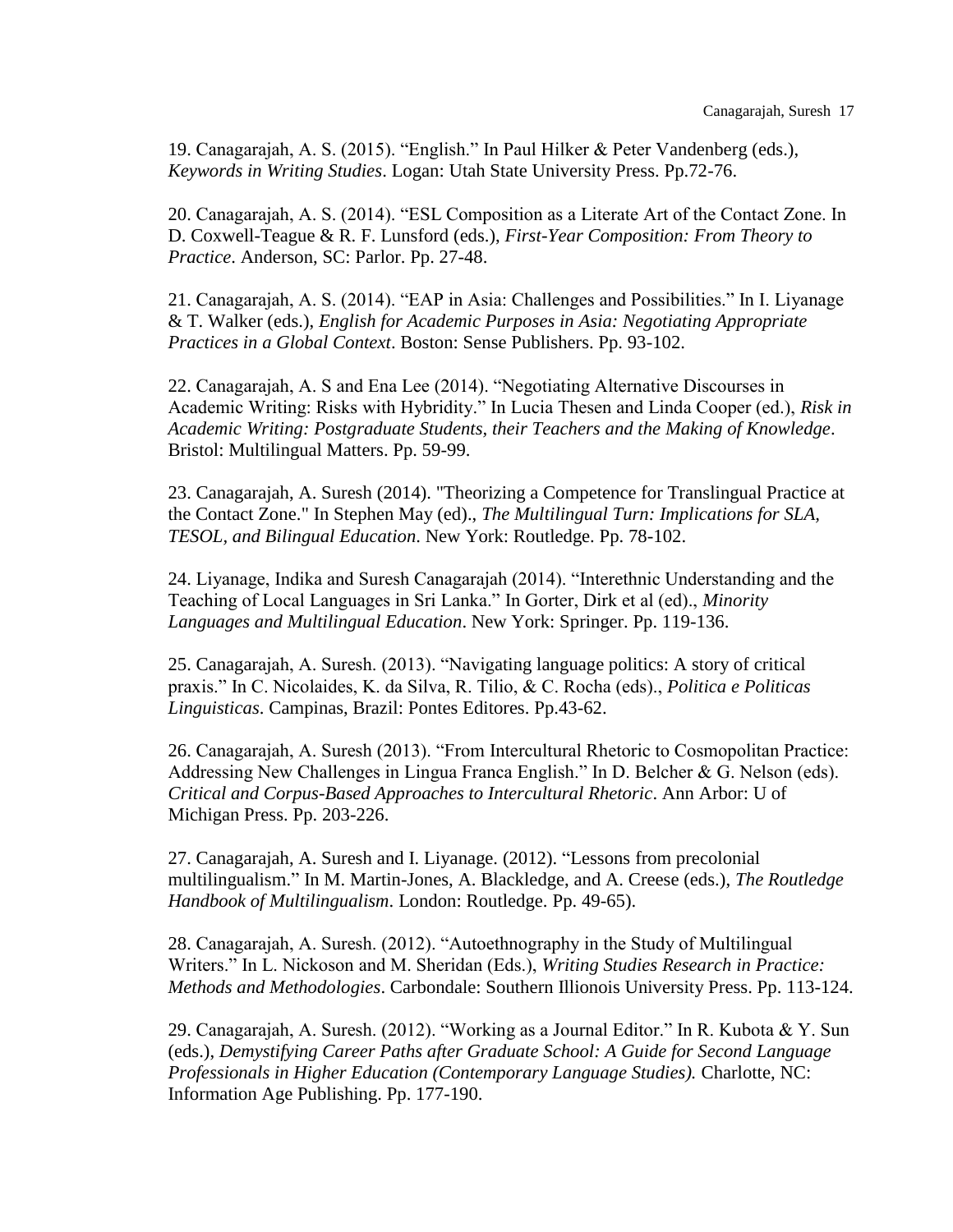30. Canagarajah, S., Kafle, M., & Matsumoto, Y. (2012). "World Englishes in local classrooms." In A. Yiakoumetti (Ed.), *Harnessing Linguistic diversity for better education: Rethinking Education.* Oxford: Peter Lang. Pp. 77-96.

31. Canagarajah, A. Suresh (2012). "Code Alternation Studies: A Trajectory." In Philip Seargeant and Joan Swann (Eds.), *English in the World: History, Diversity, Change*. Abingdon, UK: Routledge. Pp. 275-283.

32. Canagarajah, A. Suresh. (2012). "Postmodernism and Intercultural Discourse: World Englishes." In Christina Bratt Paulston, Scott Kiesling, and Elizabeth Rangel (Eds.), *Handbook on Intercultural Discourse and Communication.* London*:* Blackwell. Pp. 110- 132.

33. Canagarajah, A. Suresh (2011). "Diaspora Communities, Language Maintenance, and Policy Dilemmas." In Teresa McCarty (Ed.), *Ethnography and Language Policy*. New York and Abingdon: Routledge. Pp. 77-98.

34. Canagarajah, A. Suresh (2011). "World Englishes as Code Meshing." In V. Young & A. Martinez (Ed.), *Code-Meshing as World English: Pedagogy, Policy, Performance*. Urbana: NCTE. Pp. 273-281.

35. Canagarajah, A. Suresh and Selim ben Said. (2011). "Linguistic imperialism." In James Simpson (Ed.), *The Routledge Handbook of Applied Linguistics*. Abingdon, UK: Routledge. Pp. 388-400.

36. Canagarajah, A. Suresh (2010). "A rhetoric of shuttling between languages." In B. Horner, M-Z Lu, & P. K. Matsuda (eds.), *Cross-language Relations in Composition*. Carbondale: Southern Illinois University Press. Pp. 158-182.

**37.** Canagarajah, A.Suresh. (2010). "Ideology and theory in second language writing: A dialogical treatment." In T. Silva & P.K. Matsuda (Eds.), *Practicing theory in second language writing*. West Lafayette, IN: Parlor Press. pp.176-190.

**38.** Canagarajah, A. Suresh. (2010). "Achieving community." In David Nunan and Julie Choi (Eds.), *Language and Culture: Reflective Narratives and the Emergence of Identity*. New York and Abingdon: Routledge. pp.41-49.

39. Perera, Kaushalya and Suresh Canagarajah. (2010) "Globalization and English Teaching in Sri Lanka: Foreign Resources and Local Responses." Vaish, Viniti. (ed.) *Globalization of Language and Culture in Asia*. London: Continuum. Pp. 106-119.

**40.** Canagarajah, A. Suresh and Selim Ben Said. (2009) "English Language Teaching in the Outer and Expanding Circles." In J. Maybin and J. Swann (Eds.), *Routledge*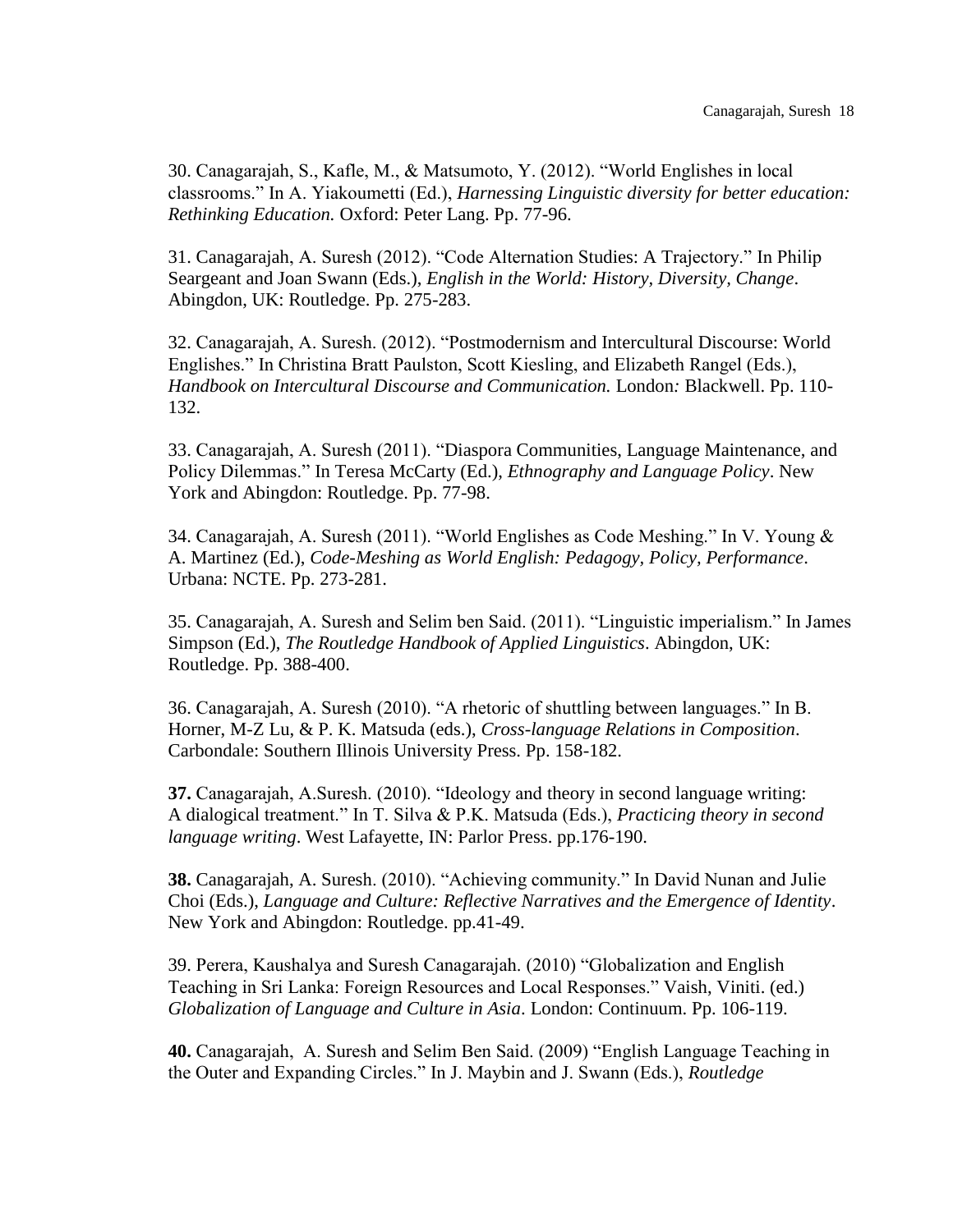*Companion to English Language Studies.* New York and Abingdon: Routledge. Pp. 157- 170.

**41.** Roberts, Paul and Suresh Canagarajah. (2009). "Broadening the ELF Paradigm: Spoken English in an International Encounter" In Farzad Sharifian (Ed.) *English as an International Language: Perspectives and Pedagogical issues*. Clevedon, UK: Multilingual Matters. 209-226.

42. Canagarajah, A. Suresh. (2009) "World Englishes and Composition: Pluralization Continued." (Reprint of article in *CCC*). In Susan Miller (ed.), *The Norton Book of Composition Studies*. New York and London: Norton. 1617-1642.

43. Canagarajah, A. Suresh. (2009). "Introduction: New Possibilities for the Spiritual and the Critical in Pedagogy." In Mary Wong and Suresh Canagarajah (Eds.), *Christian and Critical English Language Educators in Dialogue*. New York and Abingdon: Routledge. Pp.1-18.

44. Canagarajah, A. Suresh. (2009) "Can We Talk? Finding a Platform for Dialogue among Values-based Professionals in Post-Positivist Education" In Mary Wong and Suresh Canagarajah (Eds.), *Christian and Critical English Language Educators in Dialogue*. New York and Abingdon: Routledge. Pp.75-86.

45. Canagarajah, A. S and Maria Jerskey. (2009) "Meeting the Needs of Advanced Multilingual Writers." In Roger Beard, Debra Myhill, Jeni Riley and Martin Nystrand (Eds.), *The Sage Handbook of Writing Development*. London: Routledge. Pp. 472-488.

46. Canagarajah, A. Suresh. "The Politics of English Language Teaching." In Stephen May (Ed.), *Encyclopedia of Language and Education*. Volume 1: Language Policy and Political Issues in Education. Heidelberg, Germany: Springer. 2008. 213-228.

47. Canagarajah, A. Suresh. (2008) Changing Pedagogical Priorities, Revised Professional Relationships. In Naciye Kunt, Javanshir Shibliyev and Fatos Erozan, ELT Profession: Challenges and Prospects. The Proceedings of the 2<sup>nd</sup> International Conference on ELT, 2006, Eastern Mediterranean University, Turkish Republic of Northern Cyprus. Munchen: Lincom. 17-25.

48. Canagarajah, A. Suresh. (2007) "After Disvention: Possibilities for Communication, Community, and Competence." In Sinfree Makoni and Alastair Pennycook (eds.), *Disventing and Reconsituting Languages*. 233-239.

49. Canagarajah, A. Suresh. (2007). "From Babel to Pentecost: Postmodern Glottoscapes and the Globalization of English. In Liliana Anglada, Mario Barrios, Jeffery Williams (eds.), *Towards the Knowledge Society: Making EFL Education Relevant.* Argentina: British Council. Pp. 22-35.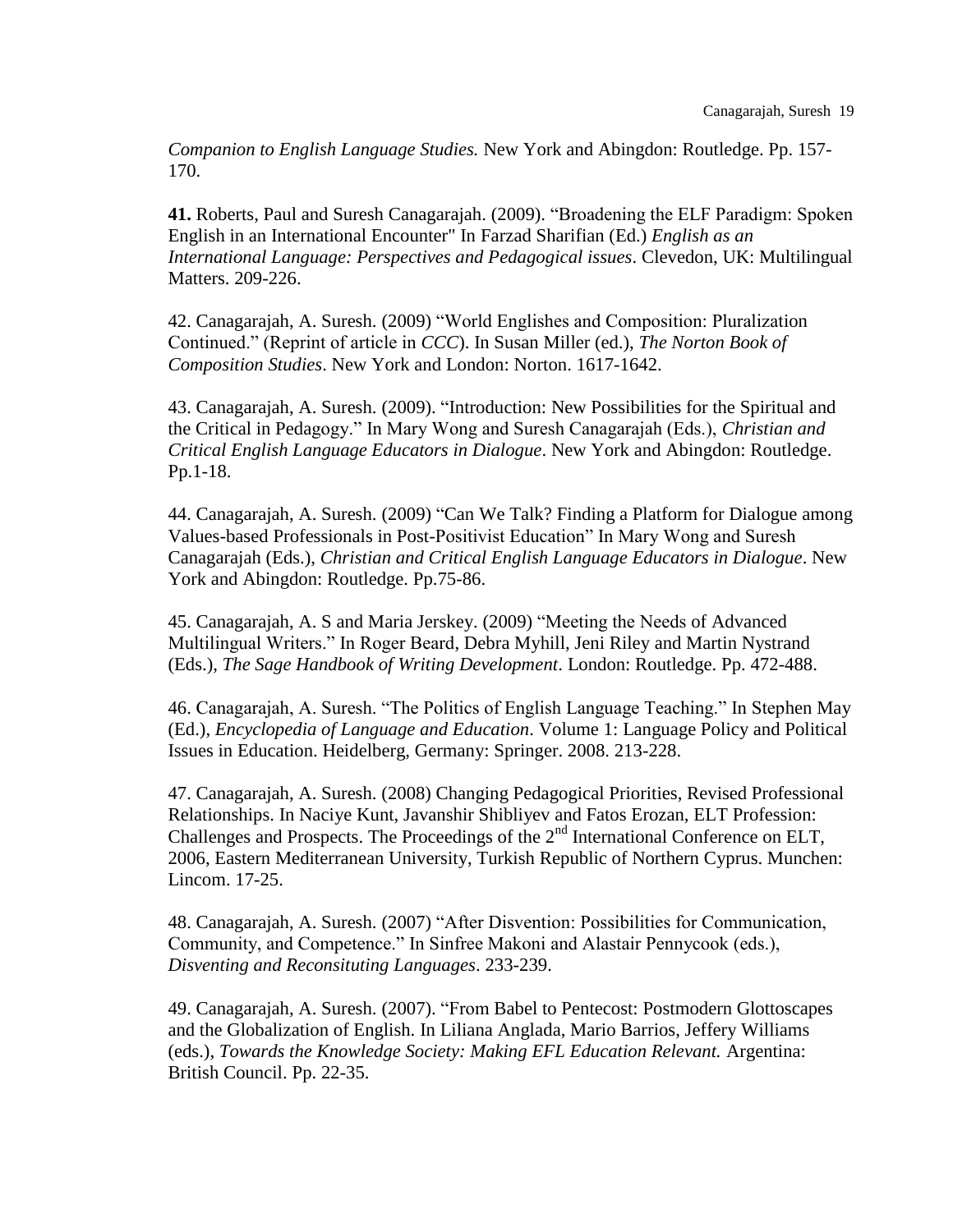50. Canagarajah, A. Suresh. (2006). "Constructing a Diaspora Identity in English: The Case of Sri Lankan Tamils." In Janina Brutt-Griffler and Catherine E. Davies (eds.) *English and Ethnicity*. New York: Palgrave. Pp. 191-216.

51. Canagarajah, A.Suresh. (2006). "Ethnographic methods in language policy." In T. Ricento (Ed.), *An Introduction to Language Policy: Theories and Methods* Oxford: Blackwell. pp.153-169.

52. Canagarajah, A. Suresh. (2006). "An interview with Suresh Canagarajah." In Rani Rubdy and Mario Saraceni (eds.), English in the World: Global Rules, Global Roles. London, New York: Continuum. Pp.200-212.

53. Canagarajah, A. Suresh. (2006). "Globalization of English and changing pedagogical priorities: The postmodern turn." In B. Beaven (ed.), *IATEFL 2005 Cardiff Conference Selections.* Canterbury, UK: IATEFL. 15-24.

54. Canagarajah, A. Suresh. (2005). "Shuttling between discourses: Textual and pedagogical possibilities for periphery scholars." In Giuseppina Cortese and Anna Duszak (eds) *Identity, Community, Discourse: English in Intercultural Settings*. Berlin: Peter Lang. pp. 47-68.

55. Canagarajah, A. Suresh. (2005). "Critical Pedagogy in L2 Learning and Teaching." *Handbook of Research in Second Language Teaching and Research*. Ed. Eli Hinkel. London; Mahwah, NJ: Lawrence Erlbaum, 931-949.

56. Canagarajah, A. Suresh. (2005). "Accommodating Tensions in Language-in-Education Policies." *Decolonisation, Globalisation: Language-in-Education Policy and Practice.* Eds. Angel Lin & Peter Martin. Clevedon: Multilingual Matters. Pp.194-201.

57. Canagarajah, A. Suresh. (2005). "Introduction." In A. S. Canagarajah (Ed.), *Reclaiming the local in language policy and practice.* Mahwah, NJ: Lawrence Erlbaum. Pp. xiii-xxx.

58. Canagarajah, A. Suresh. (2005). "Reconstructing local knowledge, reconfiguring language studies." In A. S. Canagarajah (Ed.), *Reclaiming the local in language policy and practice.* Mahwah, NJ: Lawrence Erlbaum. Pp. 3-24.

59. Canagarajah, A. Suresh. (2004). "Subversive Identities, Pedagogical Safe Houses, and Critical Learning." *Critical Pedagogies and Language Learning*. Eds. B. Norton and K.Toohey. Cambridge: CUP. 116-137.

60. Canagarajah, A. Suresh.(2004). "Multilingual Writers and the Struggle for Voice: Assessing Some Approaches." *Negotiation of Identities in Multilingual Contexts.* Eds. A. Blackledge and A. Pavelenko. Clevedon, UK: Multilingual Matters. 266-289.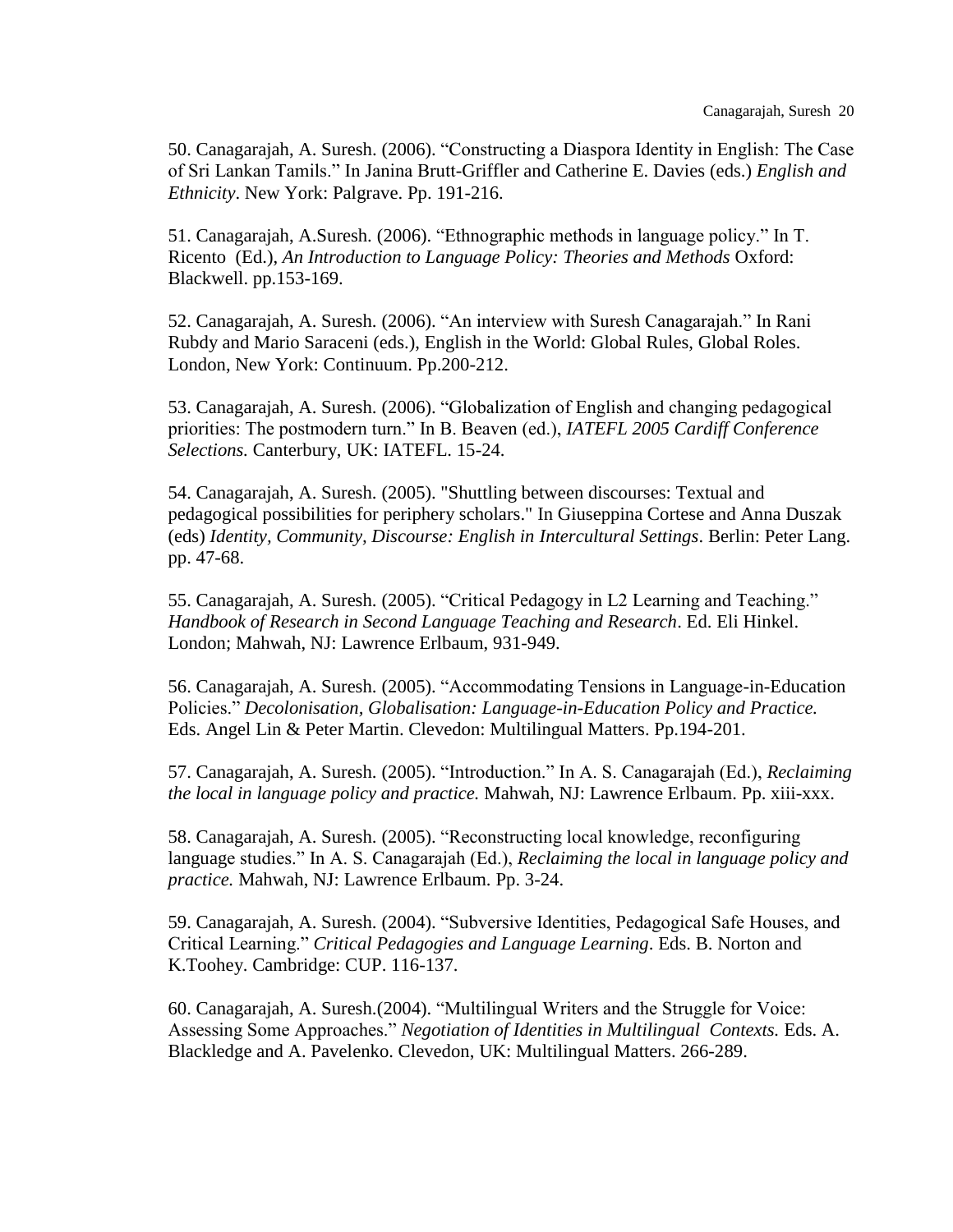61. Canagarajah, A. Suresh. (2003). "A Somewhat Legitimate and Very Peripheral Participation." *Writing for Scholarly Publication*. Ed. C.P.Casanave and S.Vandrick. Mahwah: Erlbaum. 197-210.

62. Canagarajah, A. Suresh. (2002). "Globalization, Methods and Practice in Periphery Classrooms." *Globalization and Language Teaching*. Ed. David Block and Deborah Cameron. London: Routledge. 134-150.

63. Canagarajah, A. Suresh. (2001). "The Fortunate Traveler: Shuttling between Communities and Literacies by Economy Class." *Reflections on Multiliterate Lives*. Eds. D.Belcher and U. Connor. Clevedon: Multilingual Matters, 23-37.

64. Canagarajah, A. Suresh. (2001). "Critical Ethnography of a Sri Lankan Classroom: Ambiguities in Student Opposition to Reproduction through ESOL." (Reprinted from *TESOL Quarterly*.) In *English Language Teaching in its Social Context: A Reader*. Eds. Chris Candlin and Neil Mercer. London, New York: Routledge. 208-226.

65. Canagarajah, A. Suresh. (2001). "Constructing Hybrid Postcolonial Subjects: Codeswitching in Jaffna Classrooms."*Voices of Authority: Education and Linguistic Difference*. Eds. Monica Heller and Marilyn Martin-Jones. (Contemporary Studies in Linguistics and Education volume 1.) Westport, CT, and London: Ablex. 193-212.

66. Canagarajah, A. Suresh. (2001). "Addressing Issues of Power and Difference in ESL Academic Writing." *Research Perspectives on English for Academic Purposes*. Eds. John Flowerdew and Matthew Peacock. Cambridge: Cambridge University Press*.*.117-131.

67. Canagarajah, A. Suresh. (2000). "Negotiating Ideologies through English: Strategies from the Periphery." *Ideology, Politics, and Language Policies: Focus on English*. Ed. Tom Ricento. Amsterdam, Philadelphia: John Benjamins. 107-120.

68. Canagarajah, A. Suresh.(1999). "Safe Houses in the Contact Zone: Coping Strategies of African American Students in the Academy." (Reprinted from *College Composition and Communication*.) *Trends and Issues in Postsecondary English Studies*. Ed. Zarina Hock. Urbana: NCTE. 23-49.

69. Canagarajah, A. Suresh. (1999). "Tambimuttu: iiLattu kavitai ulkil or naTchattiram." *Ukam maarum: A Book of International Tamil Writings*. Ed. Pathmanaba Iyer. Newham, UK: Tamil Welfare Association. 36-40.

70. Canagarajah, A. Suresh.(1999). "Interrogating the Native Speaker Fallacy: Nonlinguistic Roots, Non-pedagogical Results." *Non-native Educators in ELT*. Ed. G. Braine. Mahwah, NJ: Erlbaum. 77-92.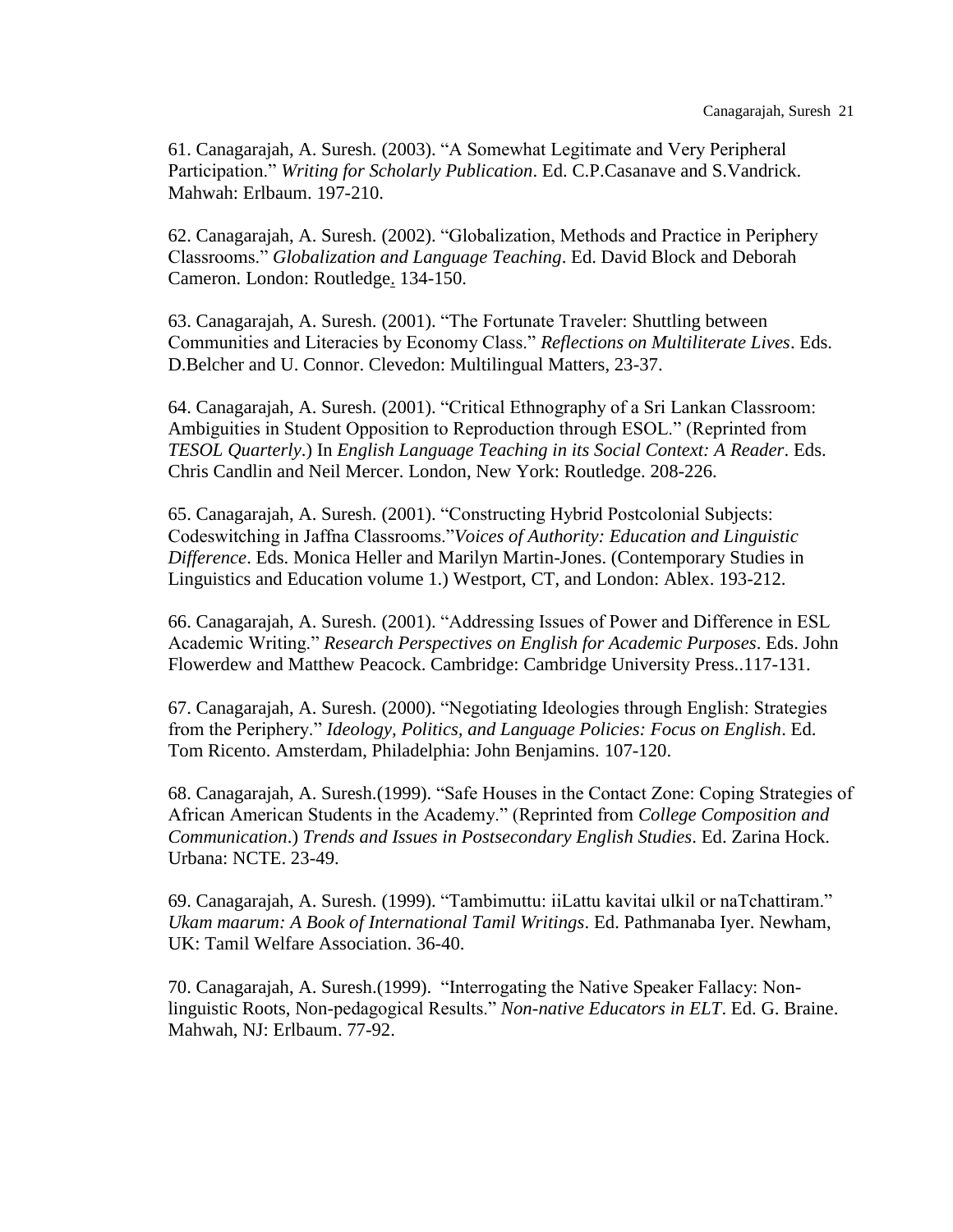71. Canagarajah, A. Suresh. (1998). "Iilattu Tamilk kavitay: aTutta kaTTa vaLaRchi" [The Next Stage in Tamil Eelam Poetry] *Innumoru kaaladi: A Book of International Tamil Writings*. Ed. Pathmanaba Iyer. Newham, UK: Tamil Welfare Association. 35-41.

72. Canagarajah, A. Suresh. (1995). "Reconsidering the Question of Language in Sri Lankan English Poetry: A Discourse Analytical Perspective." *Essays on Sri Lankan Poetry in English*. Ed. N. de Mel. Colombo: English Association of Sri Lanka. 118-159.

73. Canagarajah, A. Suresh. (1994). "Challenges in Academic Writing for Sri Lankan Students: The Social Process Perspective." *Compendium of University ELT Papers: 1987- 1991*. Ed. M. Gunasekera. Colombo: ELT units of Sri Lankan universities. 26-38.

## E. Monographs:

Canagarajah, A. Suresh. *Contrastive Rhetoric: A Critique and a Proposal*. (Monograph B 171) Duisburgh: Linguistic Agency, University of Duisburgh, 1987.

Canagarajah, A. Suresh. *Speech Act Theory and Literary Discourse: Is Communication Intentional or Conventional?* (Monograph A 191) Duisburgh: Linguistic Agency, University of Duisburgh, 1987.

## F. Book Reviews:

1. Canagarajah, A. Suresh. Review of *Literacy and Development: Ethnographic Perspectives.* In the *International Journal of Bilingual Education and Bilingualism*, Volume 6, Issue 6, November 2003, pp. 458-464.

2. Canagarajah, A. Suresh. Review of *Teaching the Mother Tongue in a Multilingual Europe*. In the *International Journal of the Sociology of Language*, Issue 154, April 2002, pp. 106-112.

3. Canagarajah, A. Suresh. Review of *Local Literacies: Reading and Writing in One Community*. In *Written Language and Literacy*, vol. 3(2), 2000, pp. 271-274.

4. Canagarajah, A. Suresh. Review of *The Native Speaker: Multilingual Perspectives*. In *ESP Journal*, vol.19, 2000, pp. 300-301.

5. Canagarajah, A. Suresh. Review of *Introducing Discourse Analysis*. In *Modern Language Journal*, vol.81(3), Fall 1997, pp. 430-431.

6. Canagarajah, A. Suresh. Review of *Adult ESL/literacy from the Community to the Community: A Guidebook for Participatory Literacy Training*. In *Written Language and Literacy*, vol.1(1), pp.148-152.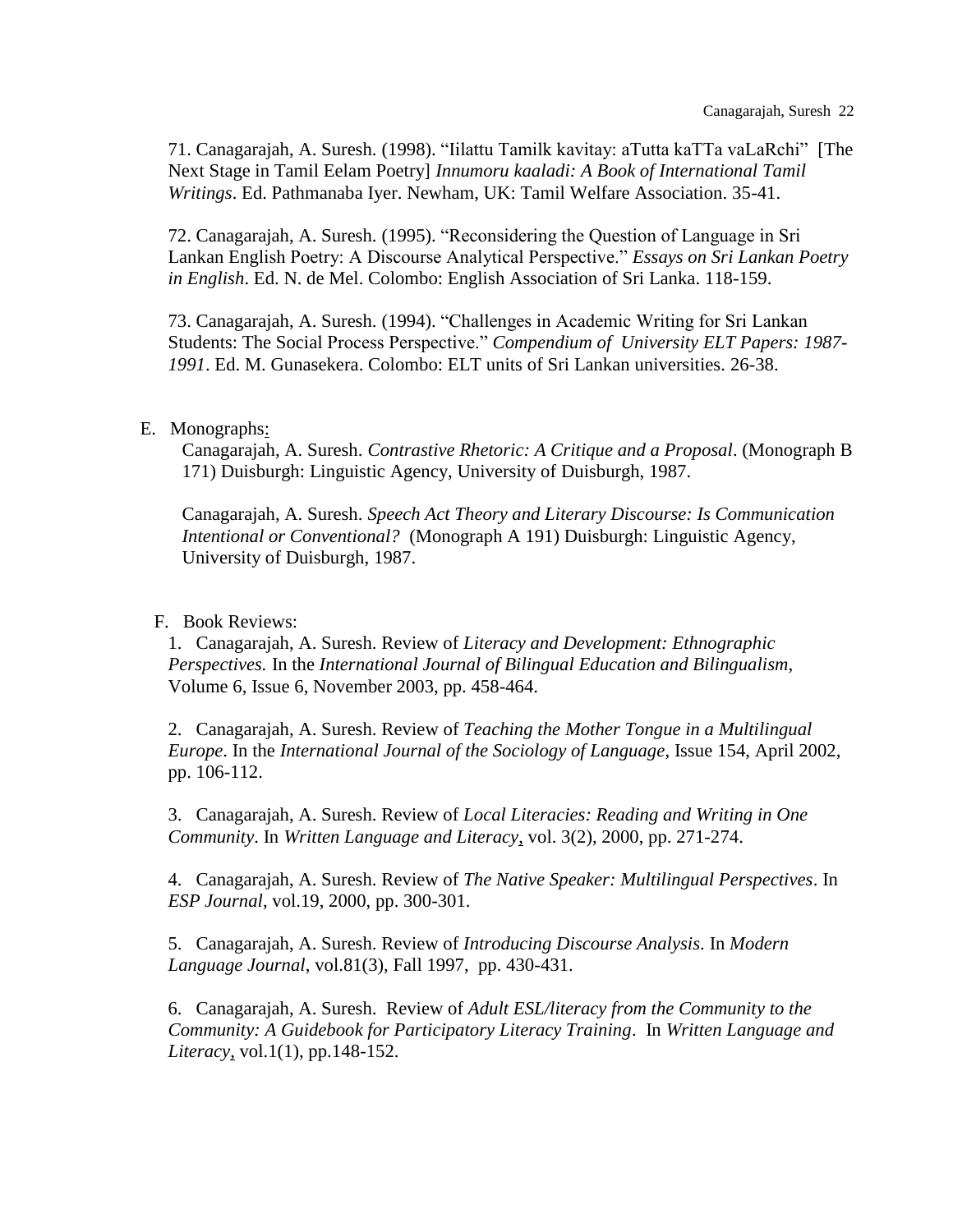7. Canagarajah, A. Suresh. On *The Cultural Politics of English as an International Language, Appropriate Methodology and Social Context*, and *Linguistic Imperialism*. Review article. In *Journal of Multilingual and Multicultural Development*, 17(5), 1996, pp.404-408.

8. Canagarajah, A. Suresh. Review of *Appropriate Methodology and Social Context*. In *ELT Journal*, vol.50, Jan.1996, pp.80-82.

9. Canagarajah, A. Suresh. Review of *Linguistic Imperialism*. In *Language in Society*, vol.24 (4), December 1995, pp.590-595.

10. Canagarajah, A. Suresh. Review of *Rethinking Context*. *Multilingua*, 14 (2), June 1995, pp.222-227.

11. Canagarajah, A. Suresh. Review of *Three Generations, Two Languages, One Family: Language Choice and Language Shift in a Chinese Community in Britain*. In *TESL - Electronic Journal*, vol.1.4, June 1995. [online journal: no page numbers]

12. Canagarajah, A. Suresh. Review of *The Social Construction of Literacy*. *Texas Papers in Foreign Language Education*, 1(2), Fall 1988, pp. 158-161.

# **5. OTHER PUBLICATIONS**:

Canagarajah, S. & X. Gao. "Taking Translingual Scholarship Farther." (Editorial Introduction.). *English Teaching and Learning*, 43, 2019, 1-3.

Canagarajah, A. Suresh. "Professional Migration, Neoliberal Development Discourses, and Language Vulnerability." *Profession 2014*. New York: MLA. [http://profession.commons.mla.org/2014/10/09/professional-migration-neoliberal](http://profession.commons.mla.org/2014/10/09/professional-migration-neoliberal-development-discourses-and-language-vulnerability/)[development-discourses-and-language-vulnerability/](http://profession.commons.mla.org/2014/10/09/professional-migration-neoliberal-development-discourses-and-language-vulnerability/)

Canagarajah, A. Suresh. "The Possibility of a Community of Difference." *Cresset*, 2010, 18-30. http://thecresset.org/2010/Easter/Canagarajah\_E10.html

Canagarajah, A. Suresh. "Foreword." *From Intention to Practice: Considerations of Language Diversity in the Classroom*. Ed. G. Smitherman and V.Villaneuava, (Studies in Writing and Rhetoric.) Carbondale: Southern Illinois University Press, 2003. pp.ix-xiv.

Canagarajah, A. Suresh. "The Author Responds." *TESOL Quarterly*, 28/3 (1994): 613- 617.

Canagarajah, A. Suresh. "Up the Garden Path: Second Language Writing Approaches, Local Knowledge and Pluralism." *TESOL Quarterly*, 27/2 (1993): 301-306.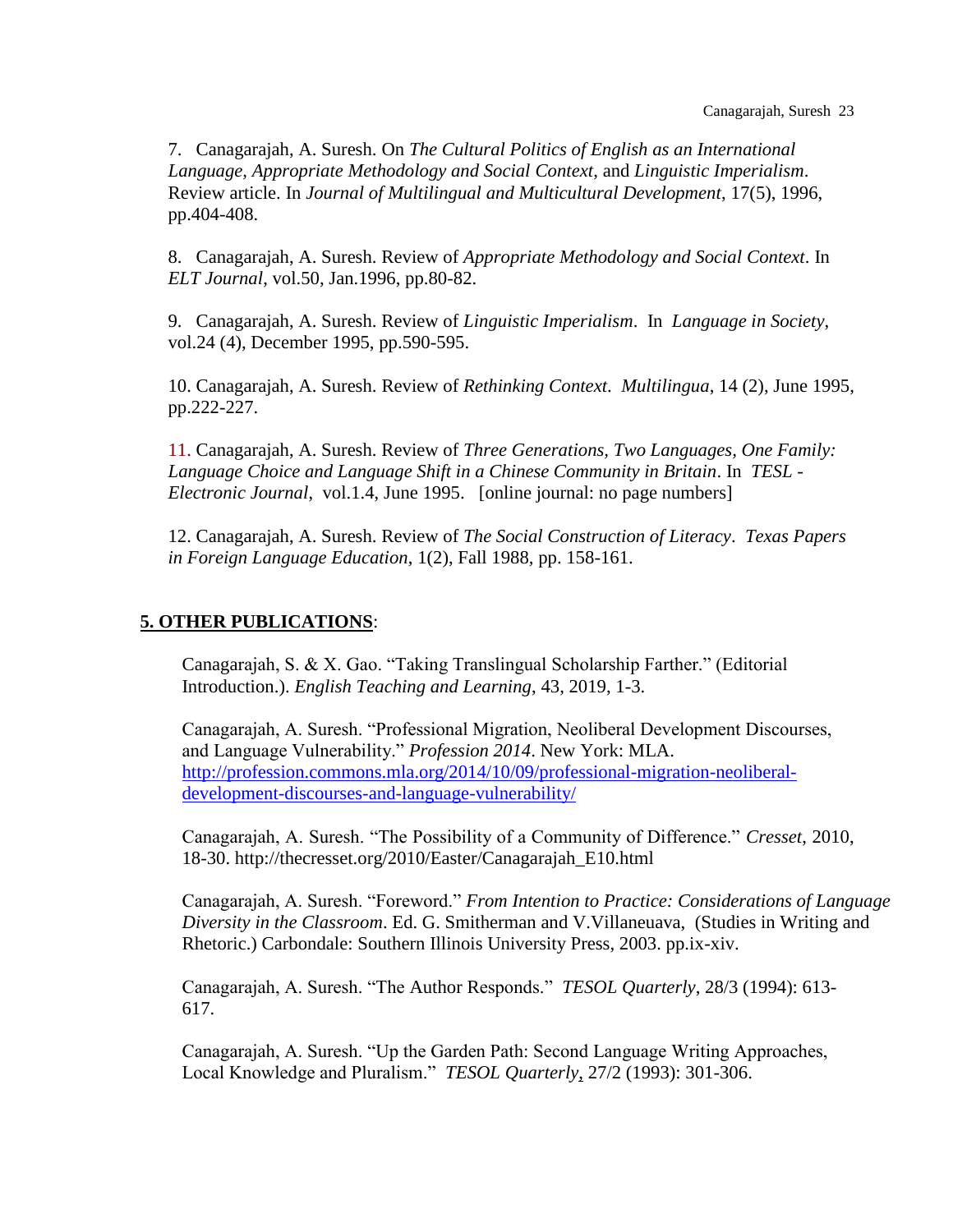Canagarajah, A. Suresh. *Negotiating Competing Discourses and Idenitities: A Sociolinguistic Analysis of Challenges in Academic Writing for Minority Students*. Ph. D diss. University Microfilms Inc., Michigan, no: 91-05, 526. DAI vol. 51, 1990. No.10A, p. 3398.

## **6a. INVITED LECTURES AND KEYNOTE ADDRESSES:**

- 1. Canagarajah, Suresh. "Challenges in Journal Article Publishing for Minority Scholars." AAAL Zoom Webinar on "Inequities in journal publishing: A conversation with multilingual scholars." Organized by the American Association of Applied Linguistics. January  $14<sup>th</sup> 2021$ .
- 2. Canagarajah, Suresh. "Teaching Writing Across Borders: A Tragedy in Four Acts". New York University 2020 Symposium on ReVision & ReForm: Writing Across Borders. New York University, October 23rd, 2020.
- 3. Canagarajah, Suresh. "Diversity and Inclusivity in a Lingua Franca." The Erasmus ENICH multiplier event. Organized by Roma TRE, Italy. October  $1<sup>st</sup> 2020$ .
- 4. Canagarajah, Suresh. "Globalization of English and Changing Definitions of Proficiency". Erasmus+ ENRICH online multiplier event. Organized by University of Lisbon, Centre for English Studies. September 26<sup>th</sup> 2020.
- 5. Canagarajah, Suresh. "English as a Creole Language." Invited lecture in the Guadalajara International Book Fair. Organized by University of Guadalajara. Expo Guadalajara. December  $2<sup>nd</sup>$ , 2019.
- 6. Canagarajah, Suresh. "Writing on the Wall: Limits of Identity Politics and Multiculturalism." Keynote in The Open University of Sri Lanka Research Sessions (OURS 2019), Colombo, Sri Lanka. November 5<sup>th</sup>, 2019.
- 7. Canagarajah, S. "Translingual Practice: Its Politics and Pedagogy." Plenary Address. Third Academic Writing and English Language Learners Conference, St Mary's University, Halifax, NS, Canada. November 1 and 2, 2019.
- 8. Canagarajah, Suresh. "The Writing on the Wall: Limits of Identity Politics and Diversity Rhetoric". Keynote. Third Conference on Writing Education Across Borders, Penn State University. September 28<sup>th</sup> 2019.
- 9. Canagarajah, Suresh. "Translingual Practice and Language Learning in Higher Education." Invited lecture. UNILA (Federal University for Latin American Integration), Foz do Iguaçu, Paraná, Brazil. August 21<sup>st</sup>, 2019.
- 10. Canagarajah, Suresh. "Translingualism as a Resistant Practice." Invited lecture. Universidade Federal Rural Do Rio De Janeiro, Brazil. August  $19<sup>th</sup>$ , 2019.
- 11. Canagarajah, Suresh. "Globalization of English and Changing Definitions of Proficiency." Invited lecture in national conference, University of Sergipe, Aracaju, Brazil. August  $12<sup>th</sup>$  2019.
- 12. Canagarajah, Suresh. "Translingualism and Competence: A Transdisciplinary Orientation." Keynote. English Teaching and Learning Conference. National Taiwan Normal University, Taiwan. July 27-28, 2019.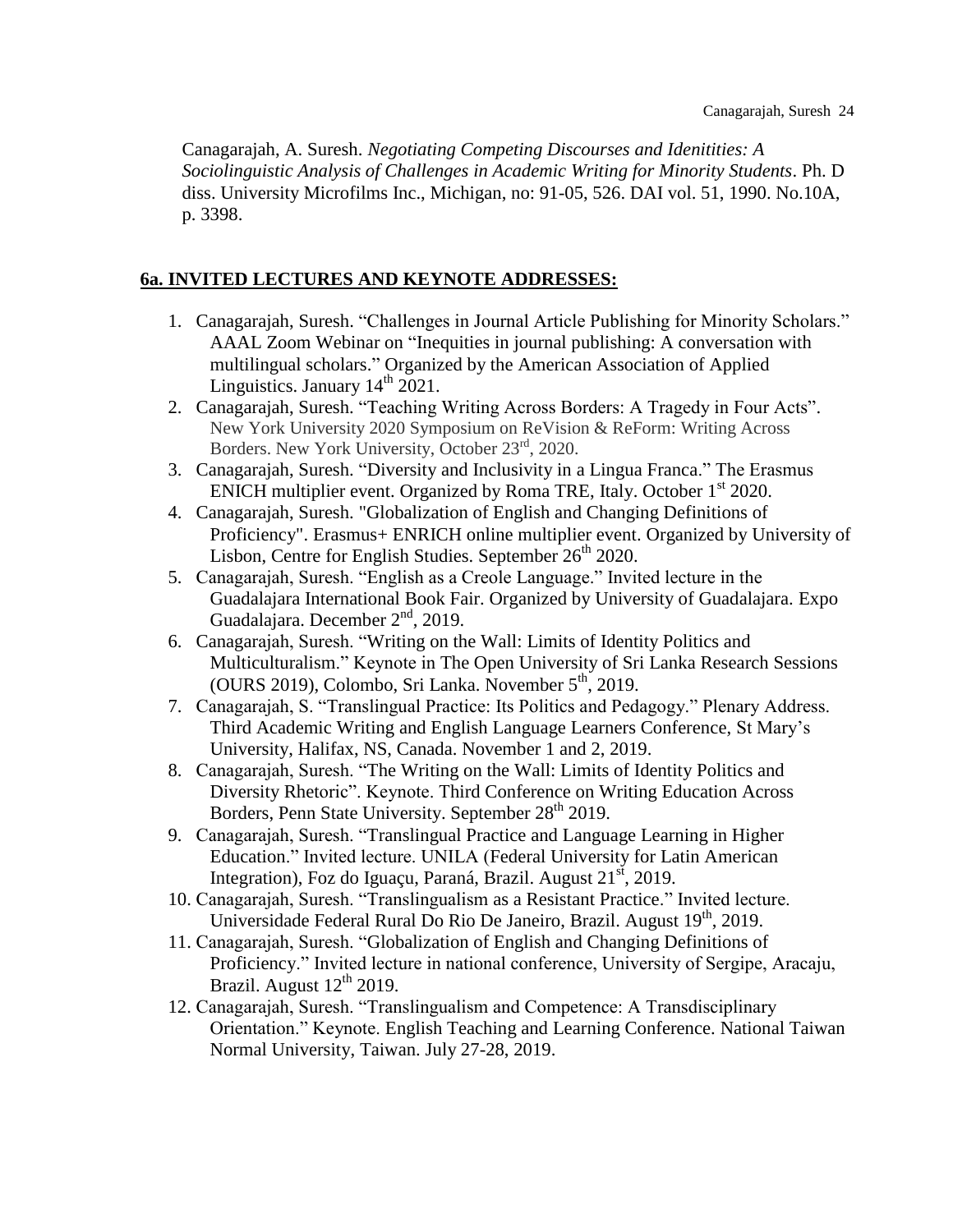- 13. Canagarajah, Suresh. "Translingual Practice in Language Teaching and Teacher Education." Invited lecture for Interkulturalität und Mehrsprachigkeit, Abteilung Interkulturelle Germanistik, Universität Göttingen, Germany. July  $9<sup>th</sup> 2019$ .
- 14. Canagarajah, Suresh. "Global Skilled Migration and Neoliberal Language Regimes." Invited lecture for Center for Global Migration Studies, Gottingen University, Germany, July  $3<sup>rd</sup>$  2019.
- 15. Canagarajah, Suresh. "Recent Shifts in Understanding Language and Literacy in Applied Linguistics." Vellore Institute of Technology, Vellore, India. June  $6<sup>th</sup>$ , 2019.
- 16. Canagarajah, Suresh. "Globalisation of English and Changing Definitions of Proficiency." Invited lecture. American College, Madurai, India. June  $3<sup>rd</sup>$ , 2019.
- 17. Canagarajah, Suresh. "Critical Academic Writing and Multilingual Students." National Institute of Technology, Trichy, India. May  $28<sup>th</sup>$ , 2019.
- 18. Canagarajah, Suresh. "Globalization of English and Changing Definitions of Proficiency." English and Foreign Languages University, Hyderabad, India. May  $23^{\text{rd}}$ , 2019.
- 19. Canagarajah, Suresh. "Recent Shifts in Understanding Language and Literacy in Applied Linguistics." Invited lecture. Regional Institute of English, Bangalore, India. May  $17^{\text{th}}$ , 2019.
- 20. Canagarajah, Suresh. "Recent Shifts in Understanding Language and Literacy in Applied Linguistics." Invited lecture. Indian Institute of Technology, Madras, India. May  $15^{th}$ , 2019.
- 21. Canagarajah, S. "Worldly Englishes: Their  $\frac{3}{2}$  s through Space and Time." Plenary Address. Annual Convention of World Englishes. Ateneo de Manila University, Phillipines. May 28 to June 1, 2018.
- 22. Canagarajah, Suresh. "Yet 'Another Fucking Cancer Diary:' Embracing Language Incompetence and Disability." Distinguished Scholarly and Service Award lecture, American Association of Applied Linguistics, Chicago, 26<sup>th</sup> March 2018.
- 23. Canagarajah, Suresh. "Globalization of English and New Definitions of Proficiency." Invited seminar. Machakos University, Nairobi, Kenya. December 19<sup>th</sup>, 2017.
- 24. Canagarajah, Suresh. "Recent Changes in Understanding Language and Literacy in Applied Linguistics." Workshop. University of Kibugo, Rwanda. December 27, 28.
- 25. Canagarajah, A. Suresh. "Globalization of English and New Orientations to Language Proficiency." Universidade Federal de Minas Gerais; Universidade Federal de Ouro Preto, Brazil. July 17, 2017.
- 26. Canagarajah, A. Suresh. Workshop: "Translingual Practice and the Teaching of English." Universidade Federal de Minas Gerais; Universidade Federal de Ouro Preto, Brazil. July 17, 2017.
- 27. Canagarajah, A. Suresh. Short Duration Course: "World Englishes: Pluralizing Policy, Pedagogy, and Proficiency." Universidade de Sao Paulo, Brazil. July 18-20, 2017.
- 28. Canagarajah, A. Suresh. Workshop: "Translingual Practice and the Teaching of English." Universidade Federal Fluminense, Brazil. July 21, 2017.
- 29. Canagarajah, A. Suresh. Organizer of invited colloquium on "Innovations and challenges in language as a spatial resource." Convention of AILA (International Applied Linguistics Association), Rio de Janeiro, Brazil. July 27, 2017.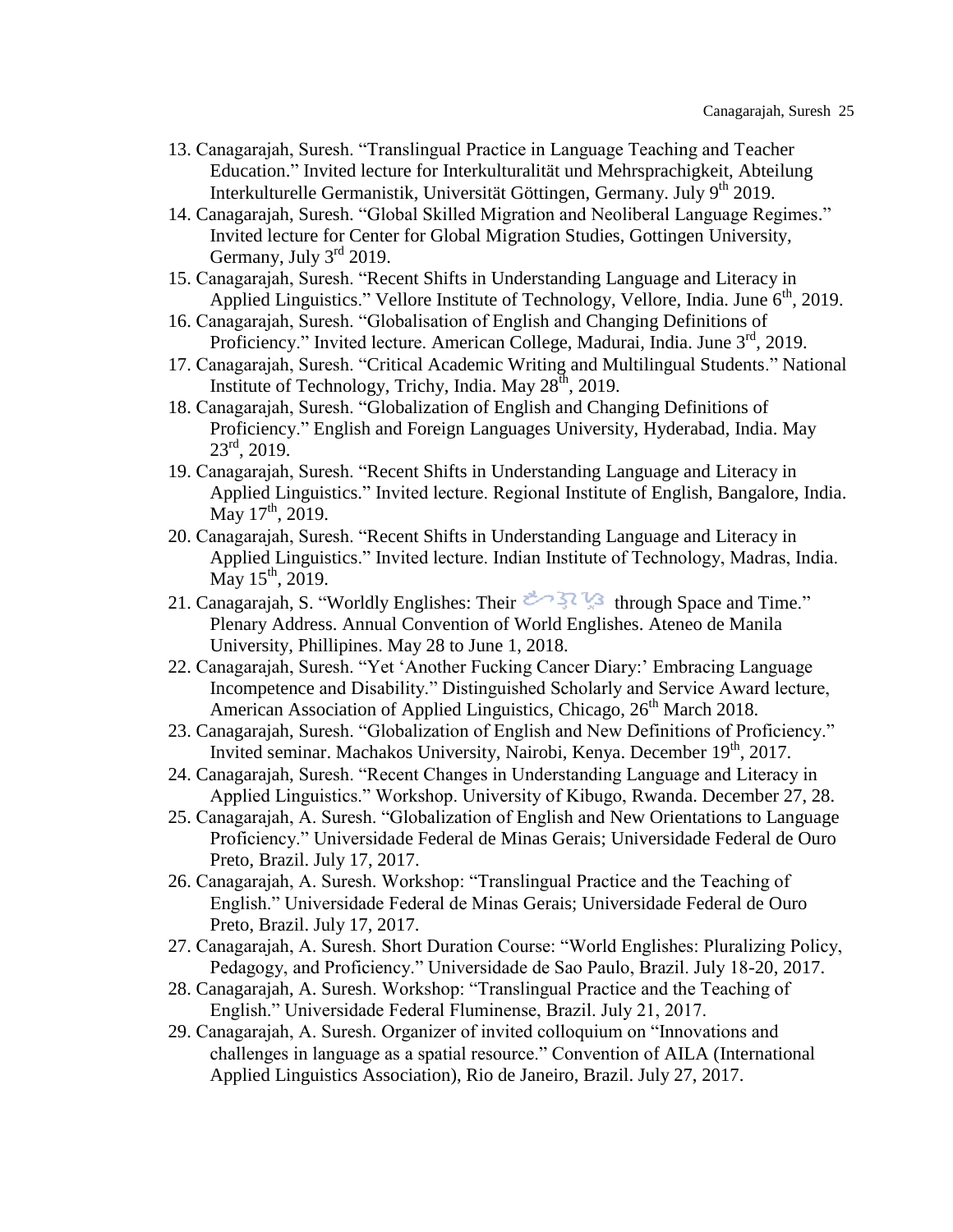- 30. Canagarajah, A. Suresh. "Globalization of English and New Orientations to Language Proficiency." Universidade Federal do Parana, Brazil. August 1<sup>st</sup>, 2017.
- 31. Canagarajah, A. Suresh. Advanced Seminars in Linguistic Studies III. Universidade Federal do Parana, Brazil. August 1-3, 2017.
- 32. Canagarajah, A. Suresh. '"The Smartest Person in the Room is the Room": Emplacement as Language Competence.' Invited plenary, Annual Convention of the American Association of Applied Linguistics, Portland, Oregon, March 21, 2017.
- 33. Canagarajah, A. Suresh. "English Only Policies and Multilingual Practices in Transnational Workplaces." Shanghai International Studies University, Shanghai, China.  $11<sup>th</sup>$  May, 2017.
- 34. Canagarajah, A. Suresh. "Globalization of English and Changing Definitions of Proficiency." Shanghai University of Finance and Economics, Shanghai, China. 12<sup>th</sup> May 2017.
- 35. Canagarajah, A. Suresh. "Globalization of English and Changing Definitions of Proficiency." Hangzhou Normal University, China. 15<sup>th</sup> May, 2017.
- 36. Canagarajah, A. Suresh. "Globalization of English and Changing Definitions of Proficiency." Nanjing University of Finance and Economics, Nanjing, China. 18<sup>th</sup> May, 2017.
- 37. Canagarajah, A. Suresh. "English Only Policies and Multilingual Practices in Transnational Workplaces." Southeast University, Nanjing, China. 19<sup>th</sup> May, 2017.
- 38. Canagarajah, A. Suresh. "Revising Language Competence Models for Translingual Communication in Globalization." China University of Geosciences, Wuhan, China.  $22<sup>nd</sup>$  May, 2017.
- 39. Canagarajah, A. Suresh. "Globalization of English and Changing Definitions of Proficiency." Wuhan University, Wuhan, China. 23<sup>rd</sup> May, 2017.
- 40. Canagarajah, A. Suresh. "Multimodal Resources of Multilingual Professionals in STEM Writing: An Activity-based Orientation." Wuhan University of Science and Technology, Wuhan, China. 24th May 2017.
- 41. Canagarajah, A. Suresh. "Globalization of English and Changing Definitions of Proficiency." Beijing Foreign Studies University, Beijing, China. 25<sup>th</sup> May, 2017.
- 42. Canagarajah, A. Suresh. "Diversifying Multilingualism." Keynote.  $10^{th}$  Conference of the International Association of Multilingualism. Vienna, Austria. September 2<sup>nd</sup>, 2016.
- 43. Canagarajah, A. Suresh. "Creolising the Humanities: Studying English as a Global Language." Plenary. Annual meeting of the Consortium of Humanities Centers and Institutes. London. 29<sup>th</sup> June, 2016.
- 44. Canagarajah, A. Suresh. "How A Spatial Orientation Complicates Translanguaging." University of Gottingen, Germany.  $14<sup>th</sup>$  June, 2016.
- 45. Canagarajah, A. Suresh. "Negotiating Diversity in English Language Classrooms." Center for English Language Communication Symposium. National University of Singapore. Singapore.  $25<sup>th</sup>$  May, 2016.
- 46. Canagarajah, A. Suresh. "Transnationalism and Translingualism: Why They Are Connected." Keynote. Conference on Writing Education across Borders. Guangzhou, China.  $20^{th}$  May 2016.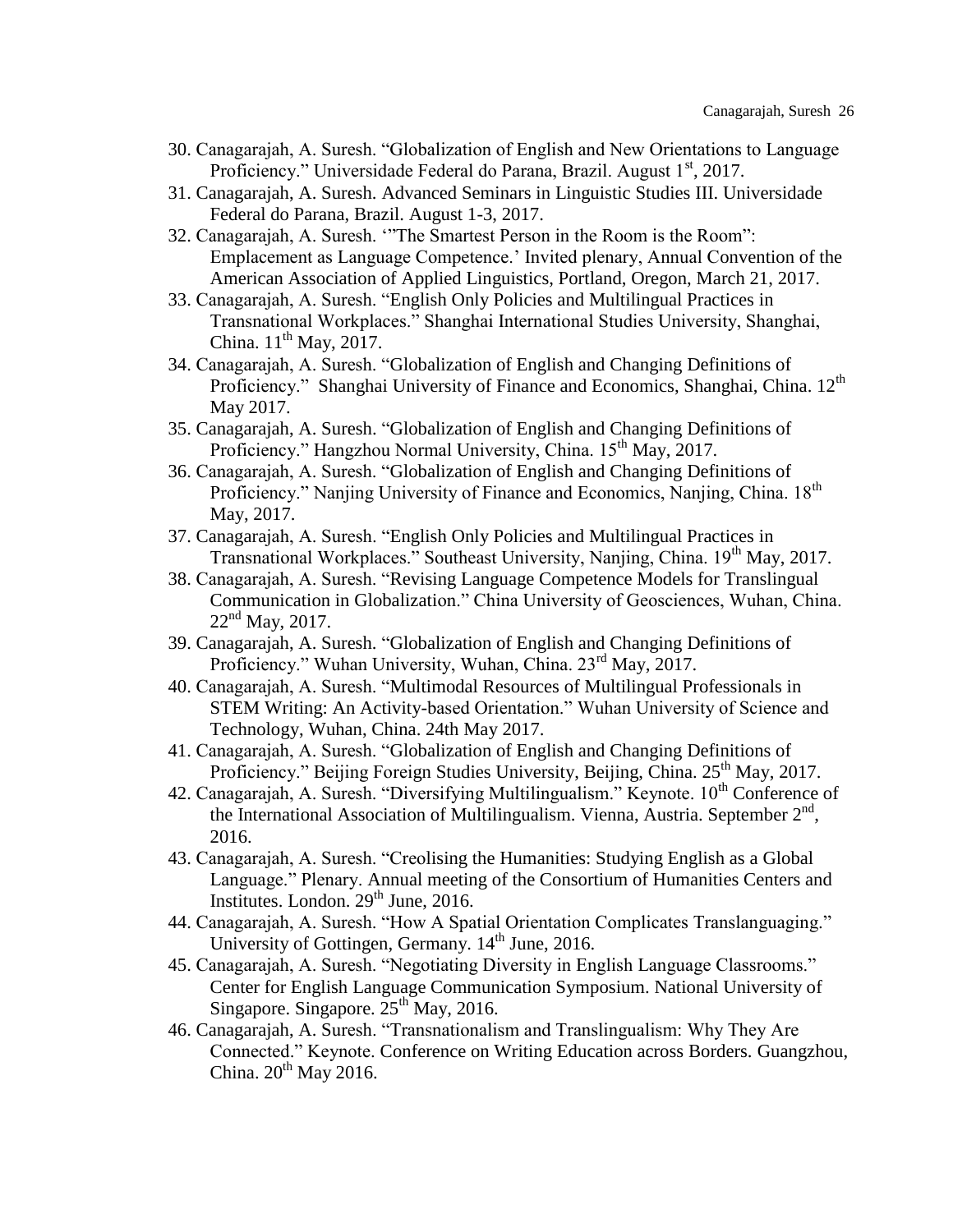- 47. Canagarajah, A. Suresh. "Globalization of English and New Orientations to Language Proficiency." Invited Lecture. Jiatong University. Xi'an China.  $17<sup>th</sup>$  May 2016.
- 48. Canagarajah, A. Suresh. "Globalization of English and Changing Definitions of Proficiency." Keynote speaker, Conference on Effective Learning and Teaching in Higher Education, American University of Beirut, 11-12 February, 2016.
- 49. Canagarajah, A. Suresh. "Theorizing a Language Competence for Negotiating Superdiversity." Invited lecture. Tel Aviv University, Israel. February,  $17<sup>th</sup>$ , 2016.
- 50. Canagarajah, A. Suresh. "Working, Communicating, and Learning in the Transnational Workplace." Invited lecture. Hebrew University, Israel. February, 22<sup>rd</sup>, 2016.
- 51. Canagarajah, A. Suresh. "English Studies as Creole Scholarship: A Postcolonial Perspective." Keynote. Language and Rhetorical Studies graduate student conference. University of Michigan, Ann Arbor. November 13th, 2015.
- 52. Canagarajah, A. Suresh. "Empowering Students, Educating Teachers." SETESOL 2015. South East States Regional conference of TESOL. Louisiana, October 22<sup>nd</sup>, 2015.
- 53. Canagarajah, A. Suresh. "Neoliberal Language Policies and the Multilingual Turn: A Collusion?" Invited plenary. Multidisciplinary Approaches in Language Policy and Planning Conference. University of Calgary, Alberta Canada. September 3-5, 2015.
- 54. Canagarajah, A. Suresh. "A Competence for Negotiating Diversity at Global Contact Zones." Plenary at the Georgetown University Round Tables (GURT 2015). Georgetown University, March 13-15, 2015.
- 55. Canagarajah, A. Suresh. "Beyond Native and Nonnative: Negotiating Language in Writing Pedagogy." Invited plenary. 2014 Maryland Conference on Academic and Professional Writing, University of Maryland, October 10-11, 2014.
- 56. Canagarajah, A. Suresh. "Researching and Teaching Translingual Practice: A Masterclass" invited workshop at the University of Birmingham, 8th September 2014.
- 57. Canagarajah, A. Suresh. "Working, Communicating, and Learning in the Transnational Workplace." Invited plenary. Annual conference of the British Association of Applied Linguistics. University of Warwick, UK, September 4-6, 2014.
- 58. Canagarajah, A. Suresh. "Translingual Competence." Keynote address. Annual conference of TESL Canada, University of Regina, Canada. May 8-10 2014.
- 59. Canagarajah, A. Suresh. "Redefining Literacy as Mobility" Invited lecture series. [LiteracyStudies@OSU.](https://webmail.psu.edu/webmail/blankIe.html) Ohio State University, February  $6<sup>th</sup>$ , 2014. (Followed by graduate student workshop on Feb.7<sup>th</sup> 2014).
- 60. Canagarajah, A. Suresh. "Professional Migration, Neoliberal Development Discourses, and Language Vulnerability." Invited Presidential panel on "The Politics of Language in Vulnerable Times" Modern Language Association of America (MLA), Chicago, January  $11<sup>th</sup>$ , 2014.
- 61. Canagarajah, A. Suresh. "Teacher Development for a Global Language." Keynote speaker Annual Conference of Teaching English Language and Literature Society of Iran. October 30<sup>th</sup>, 2013. Mashhad, Iran.
- 62. Canagarajah, A. Suresh. "Towards Pedagogies of Translingual Practice". American University TESOL Fall Workshop. Co-sponsored by Center for Applied Linguistics. Washington DC. October 12, 2013.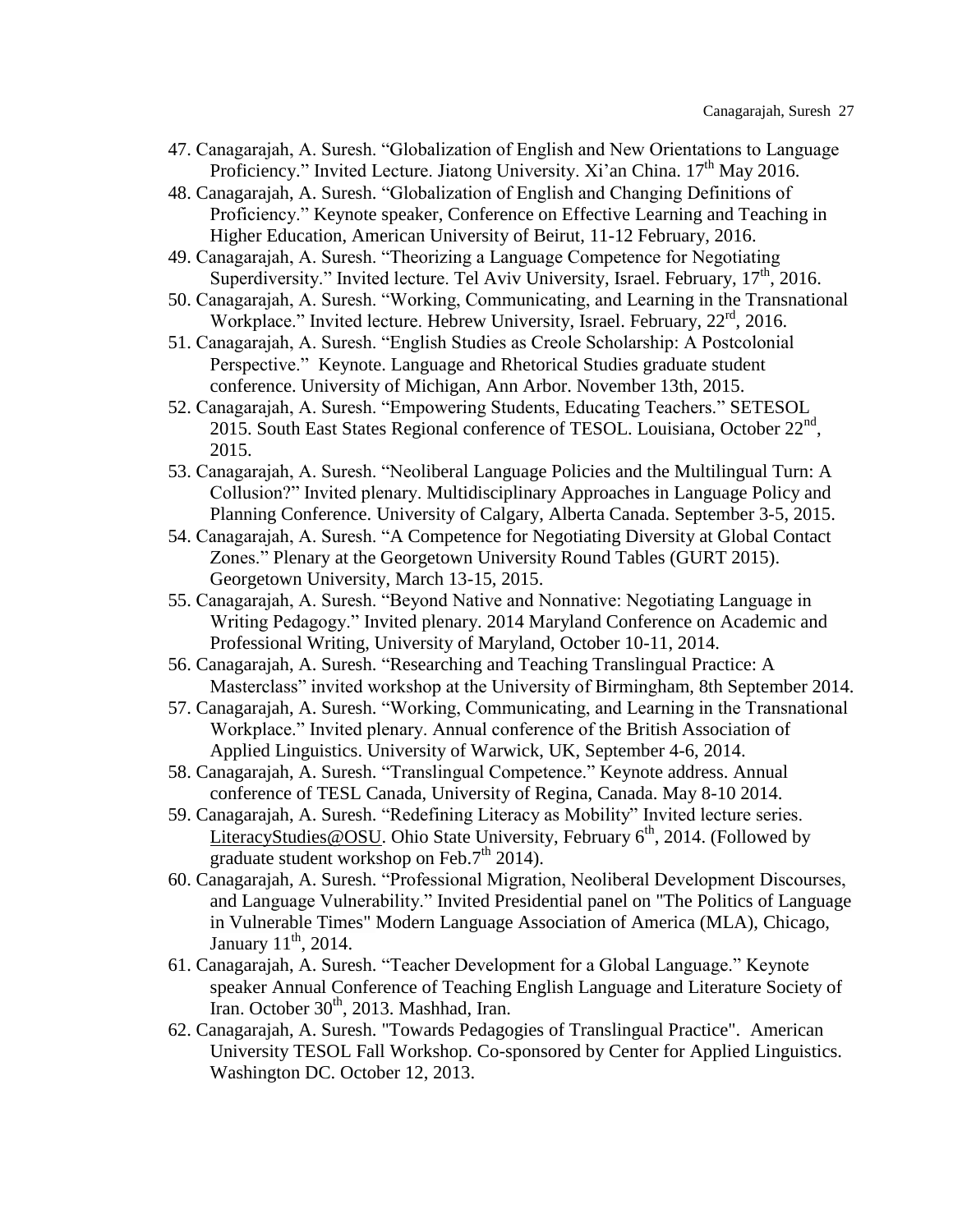- 63. Canagarajah, A. Suresh. "Skilled Migration, Knowledge Circulation, and Language Politics." Plenary address in Brazilian Congress of Applied Linguistics, Rio de Janeiro, September 9-12, 2013.
- 64. Canagarajah, A. Suresh. "Literacy and Mobility: Toward Pedagogies of Traveling Texts." Invited lecture. Department of English, National University of Singapore, Singapore. August,  $21<sup>st</sup>$ , 2013.
- 65. Canagarajah, A. Suresh. "Skilled Migration, Neoliberal Development Orientations, and Language Competence." SAAL lecture series, Singapore Association of Applied Linguistics, Singapore, July 31<sup>st</sup>, 2013.
- 66. Canagarajah, A. Suresh. "Portable Communicative Resources for the Transnational Workplace." Keynote presentation. The Annual Symposium on Communication and Communication-Intensive Instruction. The Bernard L. Schwartz Communication Institute, City University of New York, May 31<sup>st</sup> 2013.
- 67. Canagarajah, A. Suresh. "English Studies as Creole Scholarship: A Postcolonial Perspective." DeGraff Lecture 2013. Hope College, Michigan. March  $1<sup>st</sup>$ , 2013.
- 68. Canagarajah, A. Suresh. "Layering the Local: A Counter Narrative on Literacy in Township Schools." Keynote Lecture. 34th Annual Ethnography in Education Research Forum, Graduate School of Education, University of Pennsylvania. February 22-24, 2013.
- 69. Canagarajah, A. Suresh. "Periphery to Center: Making a Difference." Keynote lecture. JALT 38<sup>th</sup> annual international conference. Organized by Japan Association for Language Teaching. Hamamatsu, Japan. October, 12-15, 2012.
- 70. Canagarajah, A. Suresh. "Creolizing English Studies: Emerging Challenges and Possible Directions." Invited distinguished lecture. Gunn Lecture 2012. English Department, Kansas University. September 24, 2012.
- 71. Canagarajah, A. Suresh. "New Definitions of English Proficiency and Changing Pedagogical Priorities." Fifth annual Language and Society Lecture, Monash University, Australia, August 2, 2012.
- 72. Canagarajah, A. Suresh. "Between the Global and the Local: The Struggle for Professional Voice." Keynote Presentation. ACTA International Conference 2012. Organized by the Australian Council of TESOL Associations (ACTA). Cairns, Australia. July 2, 2012.
- 73. Canagarajah, A. Suresh. "New Definitions of English Proficiency and Changing Pedagogical Priorities." Invited lecture, *Language Learning* Distinguished Scholarin-Residence, National University of La Plata, Argentina, May 21, 2012.
- 74. Canagarajah, A. Suresh. "Developing a Model for Translingual Competence." Teacher development workshop, *Language Learning* Distinguished Scholar-in-Residence, National University of La Plata, Argentina, May 22, 2012.
- 75. Canagarajah, A. Suresh. "Christian Cosmopolitanism: A Possibility?" Keynote. Christians in English Language Teaching Conference. Chinese University of Hong Kong. Jan. 27-29, 2012.
- 76. Canagarajah, A. Suresh. "From the Periphery to the Center: An Autoethnography of Teacher Development." Keynote. FBS-LTC International Seminar on "Teacher Educators in the Era of World Englishes," Satya Wacana Christian University, Salatiga, Indonesia. Nov. 21-22, 2011.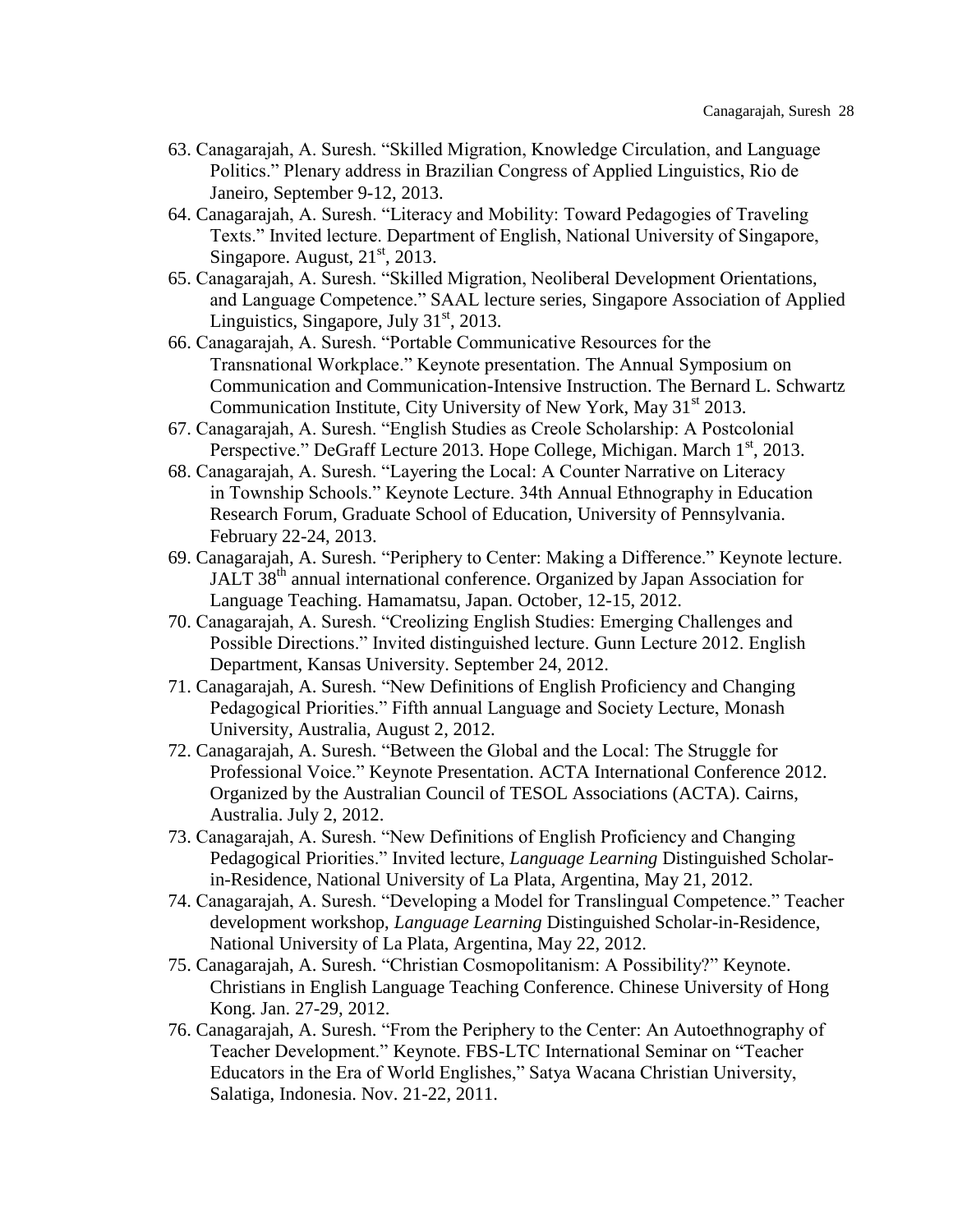- 77. Canagarajah, A. Suresh. "English in Mobility: The Question of Negotiation." Public Lecture Distinguished Watson Visiting Professor, University of Louisville, KY. Sept. 23, 2011.
- 78. Canagarajah, A. Suresh. "Globalization, English, and Local Identities: In Search of a Model." STIAS fellows Seminar. Stellenbosch Institute for Advanced Studies. August 18, 2011.
- 79. Canagarajah, A. Suresh. "Negotiating Literacy Regimes: Prospects for Publishing from the Periphery." Plenary Talk. Symposium in Second Language Writing, Taipei, Taiwan. June 8-13, 2011.
- 80. Canagarajah, A. Suresh. "New Definitions of English." Invited talk, Guangdong University of Foreign Studies, China.  $24<sup>th</sup>$  May, 2011.
- 81. Canagarajah, A. Suresh. "New Definitions of English Proficiency and Changing Pedagogical Priorities." Short Term Speaker Series. University of Hong Kong. 26<sup>th</sup> May, 2011.
- 82. Canagarajah, A. Suresh. "Agency in Mobility: Negotiating Sociolinguistic Scales." Invited Talk, Fourth International Roundtable on Discourse Analysis on the theme of 'Discourse and Transnational Identities', Hong Kong. May 19-21, 2011.
- 83. Canagarajah, A. Suresh. "A Translingual Orientation to Literacy: Toward Redefinitions. Plenary Talk. International Symposium on Bilingualism and Bilingual Education in Latin America IV, June 29 to July 2, 2011 in Oaxaca, Mexico.
- 84. Canagarajah, A. Suresh. "Ethnicity and Heritage Language in Diaspora: The Identification Practices of Sri Lankan Tamil Youth." Keynote lecture. "Mobility Language Literacy: An international conference examining transnational, translocal and global flows of people, language and literacy through the lens of social practice." Cape Town, South Africa. January 19-21, 2011.
- 85. Canagarajah, A. Suresh. "Multilingual Negotiation Strategies in Working English." Keynote. Thomas R. Watson Conference, University of Louisville, October 14-16, 2010.
- 86. Canagarajah, A. Suresh. "Translanguaging in Writing: A Critical Understanding of Multilingual Negotiation Strategies." Plenary lecture. Sociolinguistics Symposium 18. Negotiating Transnational Space and Multilingual Encounters. 1-4 September 2010, Southampton, UK.
- 87. Canagarajah, A. Suresh. "From the Periphery to the Center: An Autoethnography of Teacher Development." Keynote. 2010 International Professional Development of Foreign Language Teachers Conference, Universidad de Antioquia, Medellín, Colombia. August 4-6, 2010.
- 88. Canagarajah, A. Suresh. "New Definitions of English Proficiency and Changing Pedagogical Priorities." Keynote lecture. Annual Conference of KATE (Korean Association of Teachers of English). Seoul National University, South Korea. August 1-4 2010.
- 89. Canagarajah, A. Suresh. "Autoethnorgraphy as Resistant Research." Keynote. Third International Qualitative Research Conference, Universidad de Guanajuato, Mexico, May 26-29, 2010.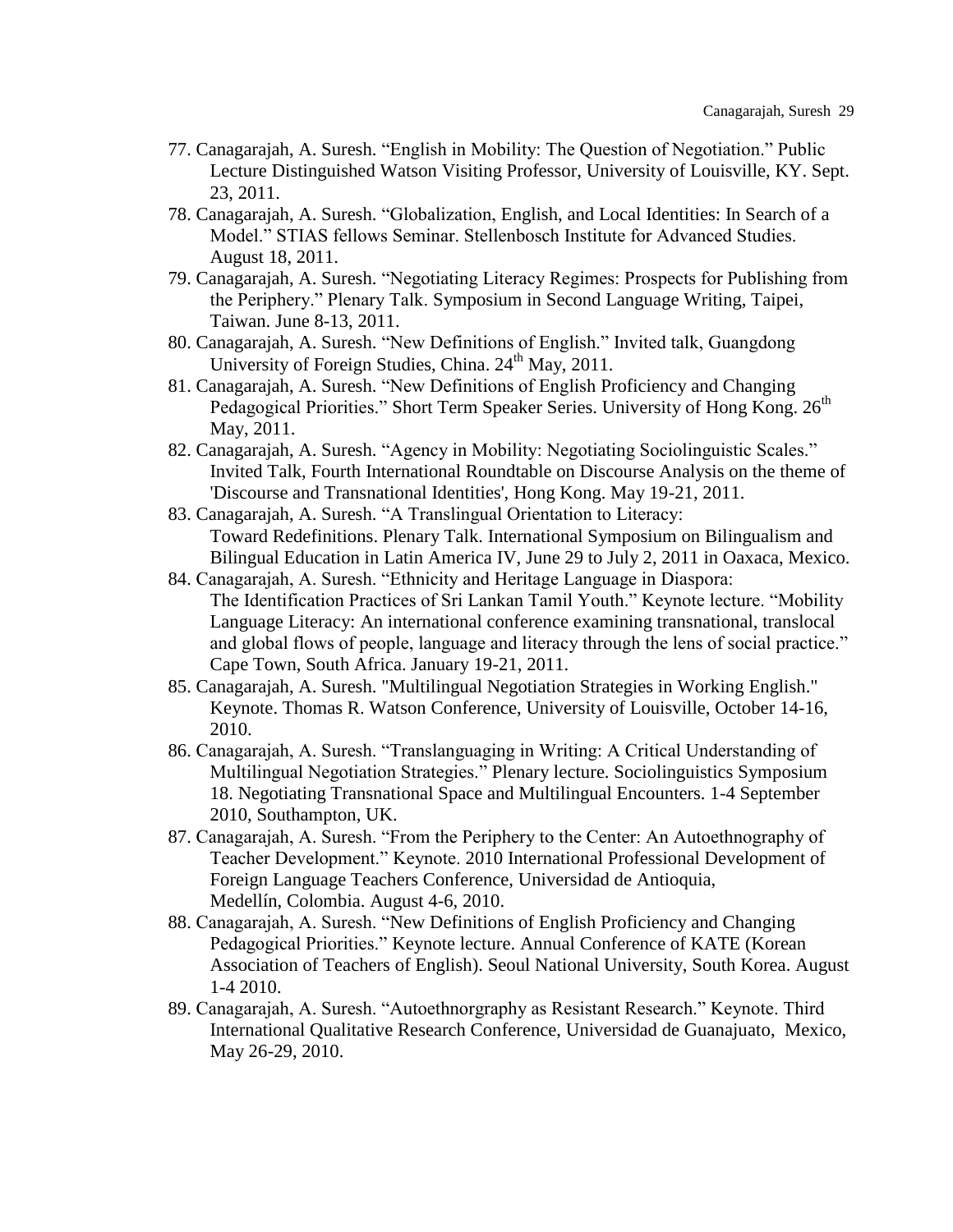- 90. Canagarajah, A. Suresh. "From Intercultural Rhetoric to Cosmopolitan Practice." Keynote. Intercultural Rhetoric and Discourse Conference. Georgia State University, Atlanta. June 10-12, 2010.
- 91. Canagarajah, A. Suresh. "Dilemmas in Socializing Novice Scholars into Academic Publishing Practices." Academic Literacies Symposium. Indiana University of Pennsylvania. February 19-20, 2010.
- 92. Canagarajah, A. Suresh. "Code Meshing in Academic Writing: Rhetorical Possibilities for Multilinguals." Plenary address at the Conference on Bilingual Education and Bilingualism, United Arab Emirates. American University of Sharjah. December 10- 12, 2009.
- 93. Canagarajah, A. Suresh. "Multilingual Negotiation Strategies in Working English." Invited plenary lecture in the Biannual Watson Seminar, University of Louisville, October  $24^{\text{th}}$ , 2009.
- 94. Canagarajah, A. S. "The Possibility of a Community of Difference." Lilly Fellows Program National Conference on "Practicing Cosmopolitanism." Calvin College. October  $2-4$ <sup>th</sup> 2009.
- 95. Canagarajah, A. S. "English as a Global Language: Babel or Pentecost?" Henry Osborne Lecture Cornerstone University, October 5<sup>th</sup> 2009.
- 96. Canagarajah, A. S. "The Dilemmas of Negotiating Change in Academic Publishing Practices." Invited plenary lecture, "Literacy Inequalities: An International Conference," University of East Anglia, Norwich, UK. September 1-3, 2009.
- 97. Canagarajah, A. S. "Shuttling Between Discourses: Theorizing Multilingual Writing Competence." Invited seminar at University of Cape Town. August 1-9, 2009.
- 98. Canagarajah, A. Suresh. "Globalisation and English: The Possibility of Lingua Franca Communication." Keynote lecture in the "Paths to Global English" Conference. Cagliari University. 24<sup>th</sup> November, 2008. Sardinia, Italy.
- 99. Canagarajah, A. Suresh. "World Englishes and Language Proficiency." Lecture for TESOL Italy. 26<sup>th</sup> November, 2008. Rome, Italy.
- 100. Canagarajah, A. Suresh. "The Possibility of Lingua Franca Communication." Invited lecture for Department of Linguistics, Roma Tre University.  $27<sup>th</sup>$  November, 2008. Rome, Italy.
- 101. Canagarajah, A. Suresh. "Developing a Model for Plurilingual Competence." Invited Lecture for the Modern Languages Department, Southampton University, UK. July  $15^{\text{th}}$  2008.
- 102. Canagarajah, A. Suresh. "Voice, World Englishes, and Writing Instruction." Keynote lecture at the **"**Cutting Edges Conference" on English Language Teaching, Canterbury Christ Church University, UK. 20<sup>th</sup> June, 2008.
- 103. Canagarajah, A. Suresh. "Border Identities: Challenges in Negotiating Second Language Writing" Keynote lecture in the One Day Seminar organized by **CREOLE:**  Centre For Research On Language & Education. Bristol University, UK. June  $16<sup>th</sup>$ , 2008.
- 104. Canagarajah, A. Suresh. Four week seminar on identity and second language writing for faculty and graduate students of Bristol University, as the Benjamin Meaker Visiting Professor. Organized by **CREOLE:** Centre For Research On Language & Education, Bristol, UK. June 2008.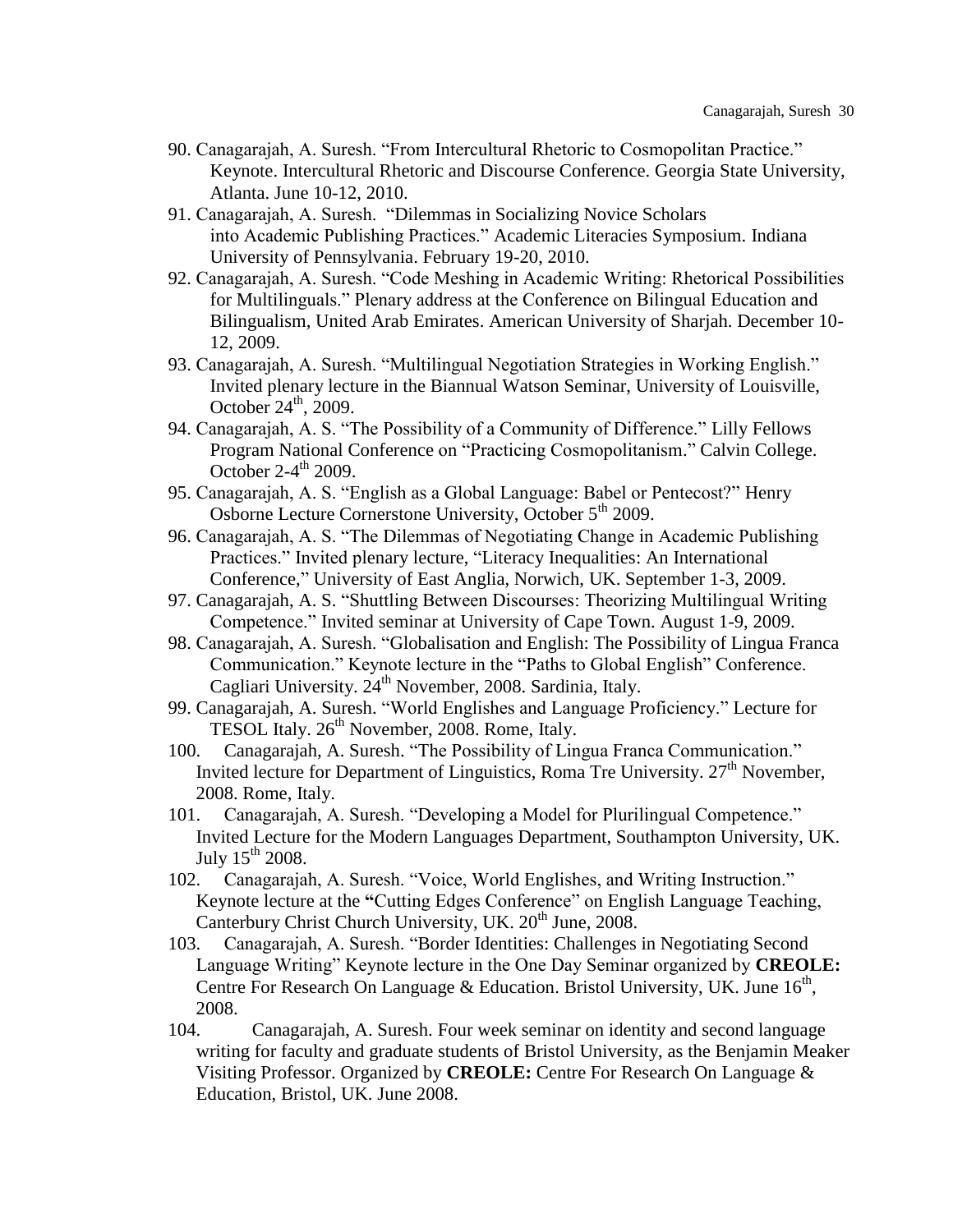- 105. Canagarajah, A. Suresh "Worlds of Practice: In Search of Community." Opening Plenary. April 2<sup>nd</sup> 2008. 42<sup>nd</sup> Annual TESOL convention. New York, NY. April 2-5, 2008.
- 106. Canagarajah, A. Suresh. "Toward Plurilingual Competence." Keynote Lecture. 18<sup>th</sup> Annual Conference of NACFLA: North American Christian Foreign Language Association. "World Languages: Ethical and Spiritual Dimensions." Calvin College, Grand Rapids, MI. March 27-29, 2008.
- 107. Canagarajah, A. Suresh. Reaching for Mixed Words: Understanding Plurilingual Competence. Keynote address. Texas Foreign Language Education Conference,  $2008$ . University of Texas at Austin, April  $26<sup>th</sup> 2008$ .
- 108. Canagarajah, A. Suresh. "The Pedagogical Role of the Family in Language Maintenance: Dilemmas for the Sri Lankan Tamil Diaspora."  $2<sup>nd</sup>$  Language, Education and Diversity Conference 2007. University of Waikatoo, Hamilton, New Zealand. November, 21-24, 2007.
- 109. Guest Lecturer in the summer course "Learning to Write in a Global and Plurilingual World." Hosted by the University of the Basque Country, San Sebastian, Spain. July 11-14, 2007.
- 110. Canagarajah, A. Suresh. "Reconceptualizing the Multilingual Learner."  $14<sup>th</sup>$ International Conference on Learning. University of Witwatersrand, South Africa. June 26-29, 2007.
- 111. Canagarajah, A. Suresh "Representing Local Knowledge, Reconfiguring Academic Publishing." Keynote lecture in the inaugural meeting of the Africa Research Network of the International Association of Applied Linguistics. University of Witwatersrand, South Africa. June 30, 2007.
- 112. Canagarajah, A. Suresh. "Postmodern Globalization, World Englishes, and New Pedagogical Challenges." National University of Malaysia, Kuala Lumpur, Malaysia. 1<sup>st</sup> June, 2007.
- 113. Canagarajah, A. Suresh. "Globalisation and English: Redesigning Pedagogies in English Language Teaching." International conference on: "Redesigning Pedagogy: Culture, Knowledge and Understanding." Singapore. May 28-30, 2007.
- 114. Canagarajah, A. Suresh. "Publishing and Material Context: A Perspective from the Periphery." Plenary address in the conference "Publishing and Presenting Research Internationally: Issues for speakers of English as an Additional Language." Tenerife, Spain. January 11-13, 2007
- 115. Canagarajah, A. Suresh. "Globalization and English Studies: Challenges and Possibilities." Lecture at the Graduate School of Education, University of Bristol, UK, January  $17<sup>th</sup>$ , 2007.
- 116. Canagarajah, A. Suresh. "Globalization and English: Beyond Discipline?" Keynote talk in "Diversity and Community in Applied Linguistics: Interface, Interpretation, Interdisciplinarity," International Conference at Macquarie University, Australia, 20-22 September, 2006.
- 117. Canagarajah, A. Suresh. "Nothing Practical like an Ideology." Invited plenary. Symposium on Second Language Writing, Purdue, IN. June 7-10, 2006.
- 118. Canagarajah, A. Suresh. "Changing Pedagogical Priorities, Revised Professional Relationships." Keynote address. 2nd International English Language Teaching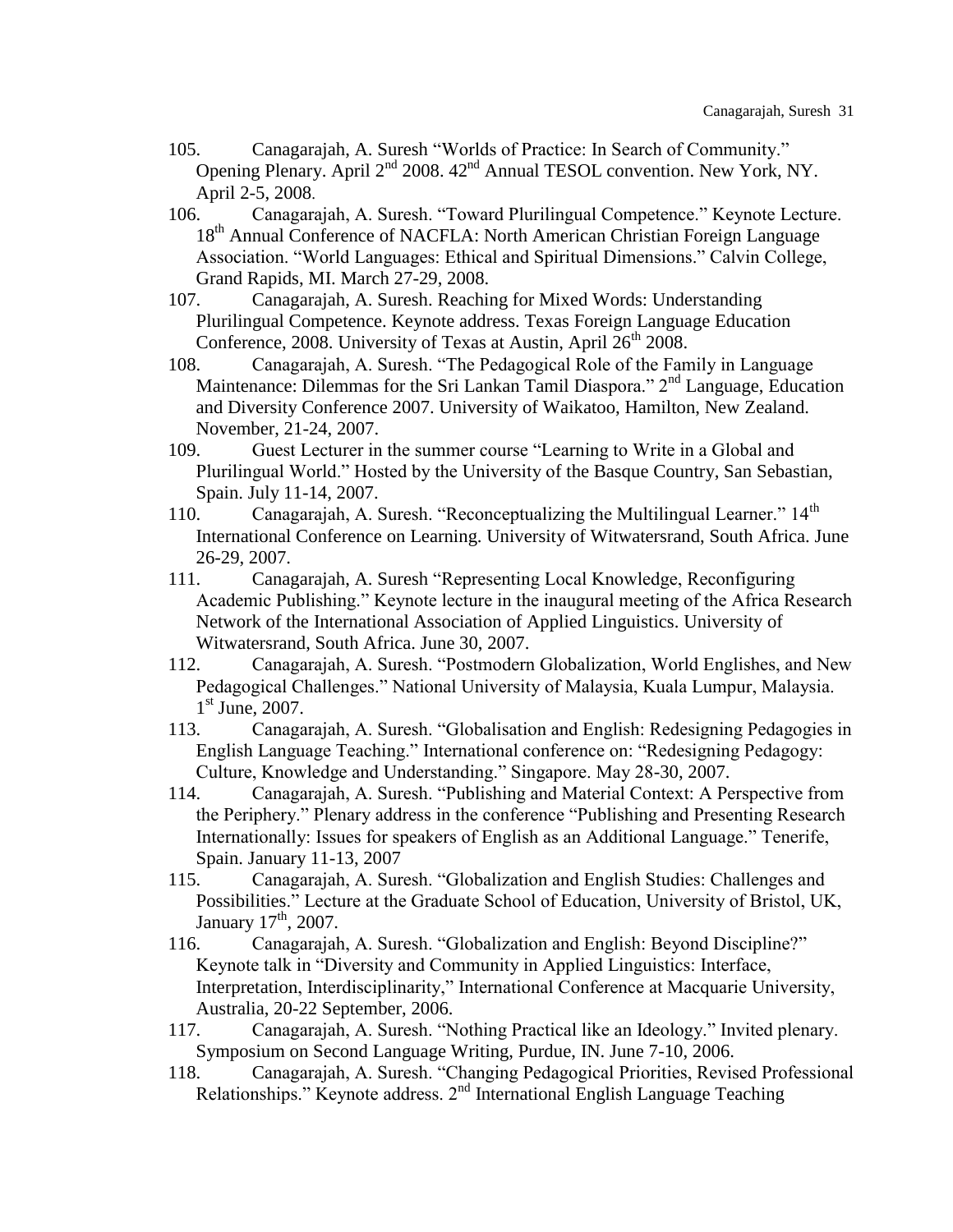Conference on "ELT Profession: Challenges and Prospects." Eastern Mediterranean University; Famagusta, North Cyprus. May 2-5, 2006.

- 119. Canagarajah, A. Suresh. "World Englishes and the Teaching of Writing: New Questions." Lecture at the Arizona State University, Tempe. Sponsored by the faculty of education. Wednesday, April 19, 2006.
- 120. Canagarajah, A. Suresh. "The Future of English Studies." Lecture at the University of Wisconsin at Madison. Sponsored by the English Department. Tuesday, 21 March, 2006. Followed by brown bag lunch discussion with faculty and graduate students on Wednesday,  $22<sup>nd</sup>$ , 2006.
- 121.Canagarajah, A. Suresh. "Negotiating Power in Global English." Sponsored by the Center for Multiple Languages and Literacies and the International Linguistic Association. Teachers College, Columbia University, New York. November  $12<sup>th</sup>$ , 2005.
- 122.Canagarajah, A. Suresh. "From Babel to Pentecost: Postmodern Glottoscapes and the Globalization of English." Keynote address 2005 FAAPI Conference (Regional South American Conference). Santa Fe, Argentina. 22-24 September, 2005.
- 123.Canagarajah, A. Suresh. "Globalization of English and Changing Pedagogical Priorities." Plenary Address in the 39<sup>th</sup> International Annual Conference of IATEFL [International Association of Teacher of English as a Foreign Language]. Cardiff, UK. April,  $7^{\text{th}}$ , 2005.
- 124.Canagarajah, A. Suresh. "Repositioning Communities in Global English." Invited public lecture and seminar in the series on "Global Languages and Literatures" organized by the Simpson Center for the Humanities and the English Department, University of Washington, Seattle. November 22<sup>nd</sup> and 23<sup>rd</sup>, 2004.
- 125.Canagarajah, A. Suresh. "Shuttling between Discourses: Textual and Pedagogical Possibilities for Periphery Scholars." Invited Speaker in the Sixth Centennial Conference "Identity, Community, Discourse: English in Intercultural Settings" at the University of Turin, Italy. September  $29<sup>th</sup>$  to October  $2<sup>nd</sup>$ , 2004.
- 126.Canagarajah, A. Suresh. Speaker in the featured panel "Cross-Language Relations in Composition" in the Convention of the Conference on College Composition and Communication, San Antonio, TX, March  $26<sup>th</sup>$  2004.
- 127.Canagarajah, A. Suresh. Invited to give a public lecture on globalization and the English language, and to conduct workshop on ethnographic research at Universidad Autonoma Benito Juarez de Oaxaca, Mexico, Jan. 7-15<sup>th</sup> 2004.
- 128.Canagarajah, A. Suresh. "Beyond Imperialism: Repositioning Communities in Global English." Public lecture delivered at the American University of Paris, France, April 24, 2003.
- 129.Canagarajah, A. Suresh. "Constructing a Diaspora Identity in English: The Case of Sri Lankan Tamils. Featured speaker at the symposium on "English and Ethnicity," University of Alabama, Tuscaloosa. Nov. 1-2, 2002.
- 130.Canagarajah, A. Suresh. "Jostling Codes, Emergent Literacies, and Shifting Pedagogical Priorities." Featured talk at the Annual Conference of the International Association of World Englishes, University of Urbana at Champaigne. Oct. 17-20, 2002.
- 131.Canagarajah, A. Suresh. "Negotiating Linguistic Imperialism: Developing Theories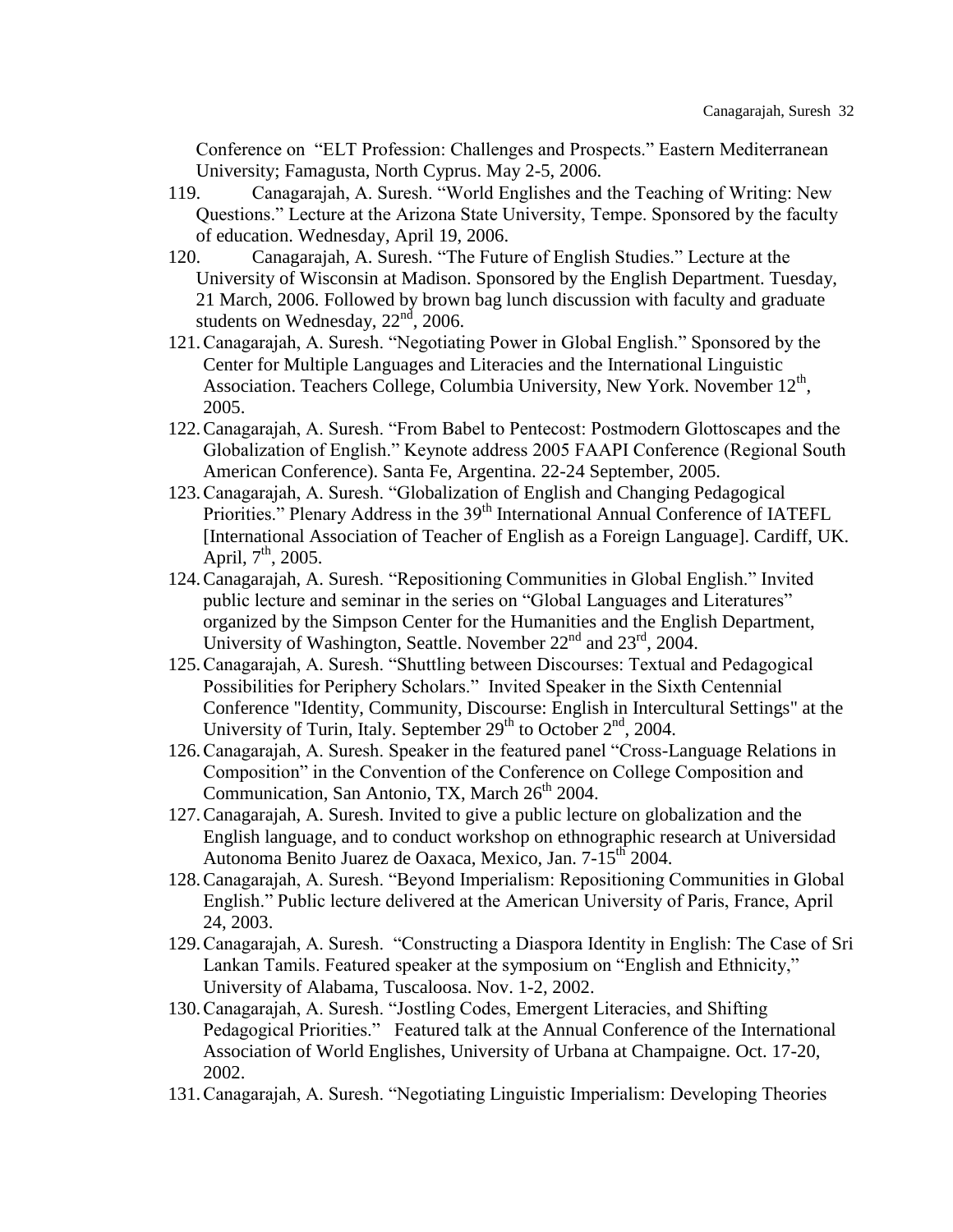from Sporadic Reflections in Busy Classrooms." Keynote address at the ESL conference of the School of International Teaching, Brattleboro, Vermont, May  $20<sup>th</sup>$ 2002.

- 132.Canagarajah, A. Suresh. "Hidden Sites of Critical Learning." Featured Talk in TESOL Arabia 2002 (regional conference for TESOL scholars in the Middle East) at Abu Dhabi, March 20, 2002.
- 133.Canagarajah, A. Suresh. "Hidden Communities in Classroom Learning." Keynote address in the NYTESOL annual convention, New York, February 23, 2002.

## **6b. CONFERENCE PRESENTATIONS**

- 1. Canagarajah, Suresh. "How to Achieve Commonplaces Despite Classroom Diversity." Panelist. Convention of College Composition and Communication. Virtual Presentation, April 9th, 2021.
- 2. Canagarajah, Suresh. "Spatial Repertoires in the Competence of Multilingual Speakers." Invited Colloquium. Convention of the American Association of Applied Linguistics. Virtual Conference. March 20th, 2021.
- 3. Canagarajah, Suresh. "The Fifth E in Enacting Embodied Meanings: Ethics." Modern Language Association of America. Virtual. January 7-10, 2021.
- 4. Canagarajah, Suresh. "The Precarity that Invites Persistence in Inclusive Language Teaching." Modern Language Association of America. Virtual. January 7-10, 2021.
- 5. Canagarajah, Suresh. "Applied Linguistics Meets Disability Studies." Modern Language Association of America, Seattle, WA. January, 10<sup>th</sup>, 2020.
- 6. Canagarajah, Suresh. "Assembling Translingual Performances: Redefining Agency." Panelist. Convention of College Composition and Communication. Pittsburgh, March, 14, 2019.
- 7. Canagarajah, Suresh. "Assessing Lingua Franca Interactions as Performative." Invited Colloquium. Convention of the American Association of Applied Linguistics. Atlanta. March 9-12, 2019.
- 8. Canagarajah, Suresh. "Disciplinary Socialization of International STEM Scholars: From Linguistic Proficiency to Spatial Repertoire." Co-organizer of colloquium. Convention of the American Association of Applied Linguistics. Atlanta. March 9-12, 2019.
- 9. Minakova, V and S. Canagarajah. "Managing Space in the Communicative Competence of STEM Scholars: The Door and the RGM." Convention of the American Association of Applied Linguistics. Atlanta. March 9-12, 2019.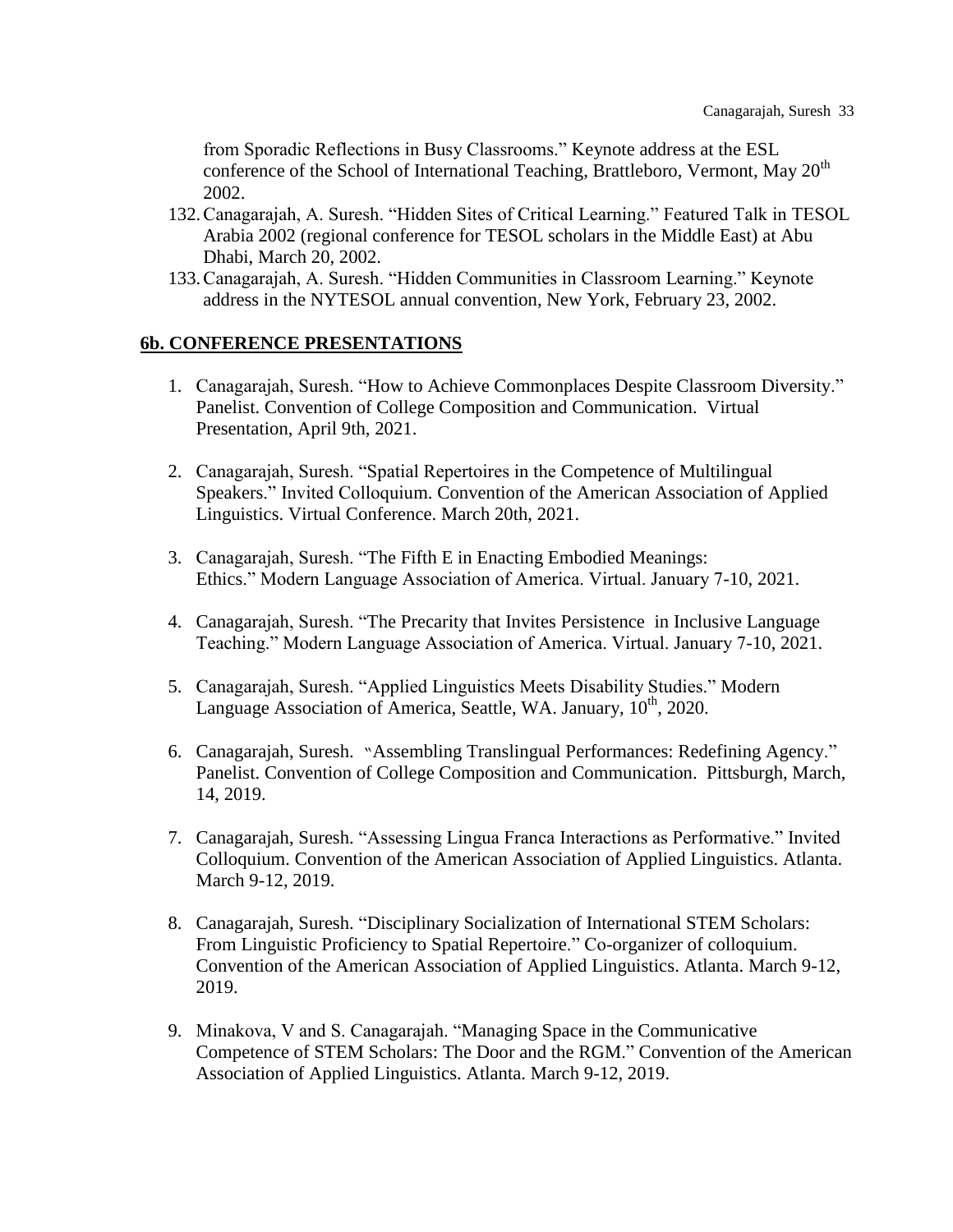- 10. Rincon, G and S. Canagarajah. "The Role of Spatial Repertoires in Negotiating Stance in a Research Group Meeting." Convention of the American Association of Applied Linguistics. Atlanta. March 9-12, 2019.
- 11. Canagarajah, Suresh. "Weaving the Text: Changing Disciplinary Orientations." Organizer of panel. Modern Language Association of America. Chicago, IL. January  $4^{\text{th}}$ , 2019.
- 12. Canagarajah, Suresh. "Language Contact in Textual Transaction." Modern Language Association of America. Chicago, IL. January  $4<sup>th</sup>$ , 2019.
- 13. Canagarajah, Suresh. "Neoliberalism, Diversity, and Knowledge Production." Convention of the American Association of Applied Linguistics. Chicago, March 25, 2018.
- 14. Haneda, Mari and Suresh Canagarajah. "Multimodality: From a Structuralist to a Poststructuralist Approach to Academic Communication." Proposed and spoke in panel. Convention of the American Association of Applied Linguistics. Chicago, March 24, 2018.
- 15. Canagarajah, Suresh. "Writing in Security, Writing Insecurity." Organizer and speaker in panel. Modern Language Association of America. New York, NY. January  $6^{\text{th}}$ , 2018.
- 16. Canagarajah, Suresh. "What Embodied (Trans)languaging Means to Ethnographic Methodology." Convention of College Composition and Communication. Kansas City, MO. March, 15, 2018.
- 17. Canagarajah, Suresh. "How To Do Words With Things: STEM Writing As Performative." Convention of College Composition and Communication. Kansas City, MO. March, 16, 2018.
- 18. Canagarajah, A. Suresh. Chair and organizer of panel. "Language in Mobility." MLA annual convention. Philadelphia, PA.  $7<sup>th</sup>$  January 2017.
- 19. Canagarajah, A. Suresh. "Between Complicity and Resistance: Cultivating Capacity among STEM Scholars." Convention of the College Composition and Communication. Portland, Oregon. March 15-18, 2017.
- 20. Canagarajah, A. Suresh. Chair and organizer of panel. "Neoliberal Policies, Lingua Franca, and Multilingualism." MLA Convention. Austin, Texas. 8th January, 2016.
- 21. Canagarajah, A. Suresh. Member of roundtable. "Understanding, Misunderstanding, and the Critique of Language as a Code." MLA Convention. Austin, Texas. 9th January, 2016.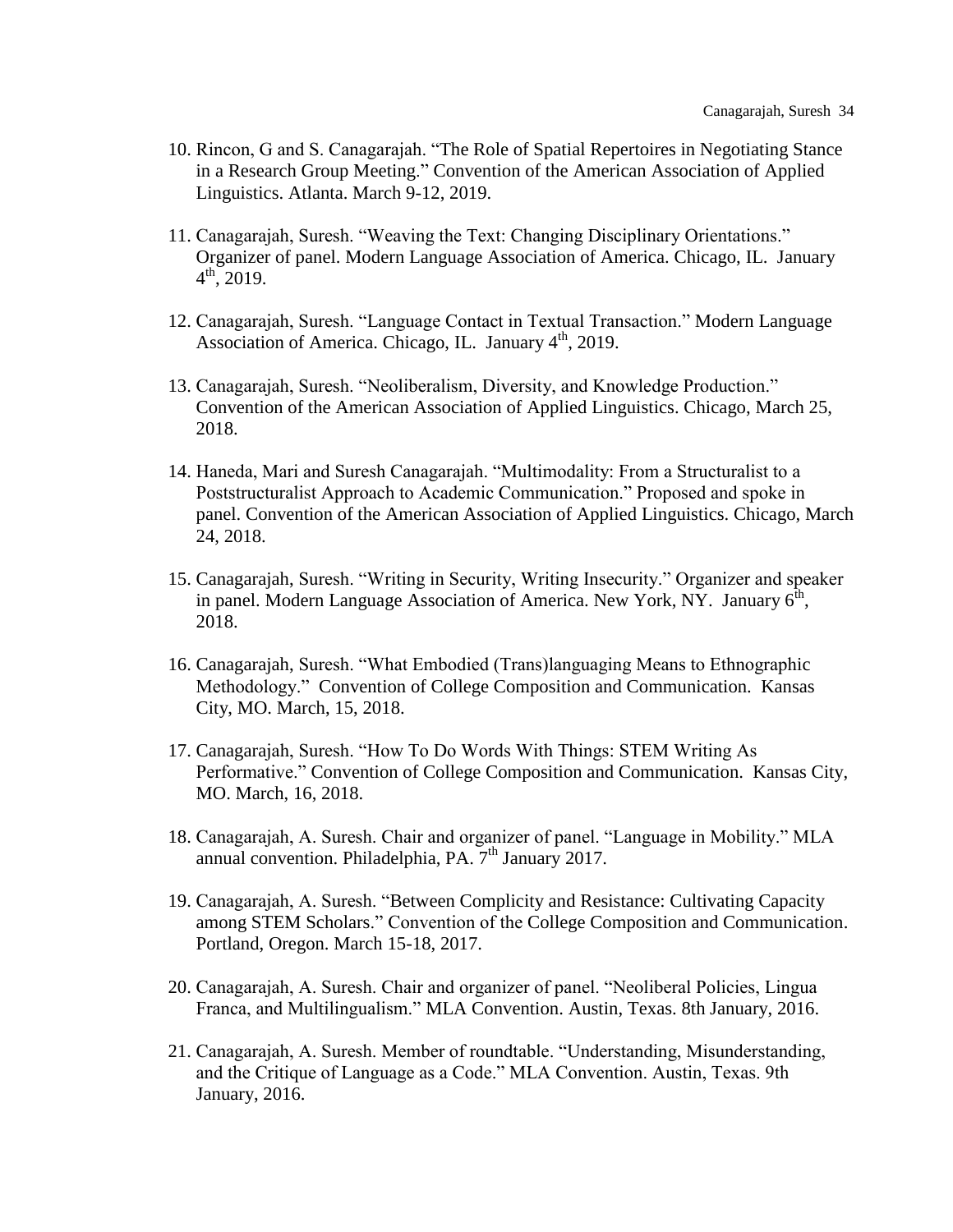- 22. Canagarajah, A. Suresh. "How Spatial Analysis Complicates Translanguaging." Convention of the American Association of Applied Linguistics. Orlando, Florida. April 10-12, 2016.
- 23. Canagarajah, A. Suresh. "English as a Spatial Resource: Explaining the Claimed Competence of Chinese STEM Professionals." Convention of the American Association of Applied Linguistics. Orlando, Florida. April 10-12, 2016.
- 24. Canagarajah, A. Suresh. Presenter in Preconvention workshop. "Engaging the Global in the Teaching of Writing: Critical and Multiperspective Approaches." Conference on College Composition and Communication Convention, Houston, TX, April 6-9, 2016.
- 25. Canagarajah, A. Suresh. "Multimodal Resources of Multilingual Professionals in STEM Writing: An Activity-based Orientation." Conference on College Composition and Communication Convention, Houston, TX, April 6-9, 2016.
- 26. Canagarajah, A. Suresh. "Understanding, Misunderstanding, and the Critique of Language as a Code." Panel presentation speaker. Annual convention of Modern Language Society of America, Austin, Texas.  $10^{th}$  January, 2016.
- 27. Canagarajah, A. Suresh. "Learning to Become a Writing Teacher: Teacher Knowledge and Identities in Multilingual Writing Teacher Education," Chair of panel in American Association of Applied Linguistics, Toronto, March  $24<sup>th</sup>$ , 2015.
- 28. Canagarajah, A. Suresh. "Heritage Languages and Diaspora Families: Questions from the Sri Lankan Tamil Community." Paper presented in American Association of Applied Linguistics, Toronto, March  $24<sup>th</sup>$ , 2015.
- 29. Canagarajah, A. Suresh. "Developing Teacher Knowledge in Composition: Risks and Rewards of a Practice-Based Approach." Chair of panel at the 2015 Conference on College Composition and Communication, Tampa, FL, March 18-21, 2015.
- 30. Canagarajah, A. Suresh. "The Place of Ethnic Identity in Translingual Practice: Are They Compatible in Composition?" Discussant in panel at the 2015 Conference on College Composition and Communication, Tampa, FL, March 18-21, 2015.
- 31. Canagarajah, A. Suresh. "Making Space for the Vernacular in Academic Writing." Paper presented in the convention of the Modern Language Association of America, Vancouver, January, 8<sup>th</sup> 2015.
- 32. Canagarajah, A. Suresh. "Gesture." Organizer and chair of the panel in the convention of the Modern Language Association of America, Vancouver, January,  $9<sup>th</sup> 2015$ .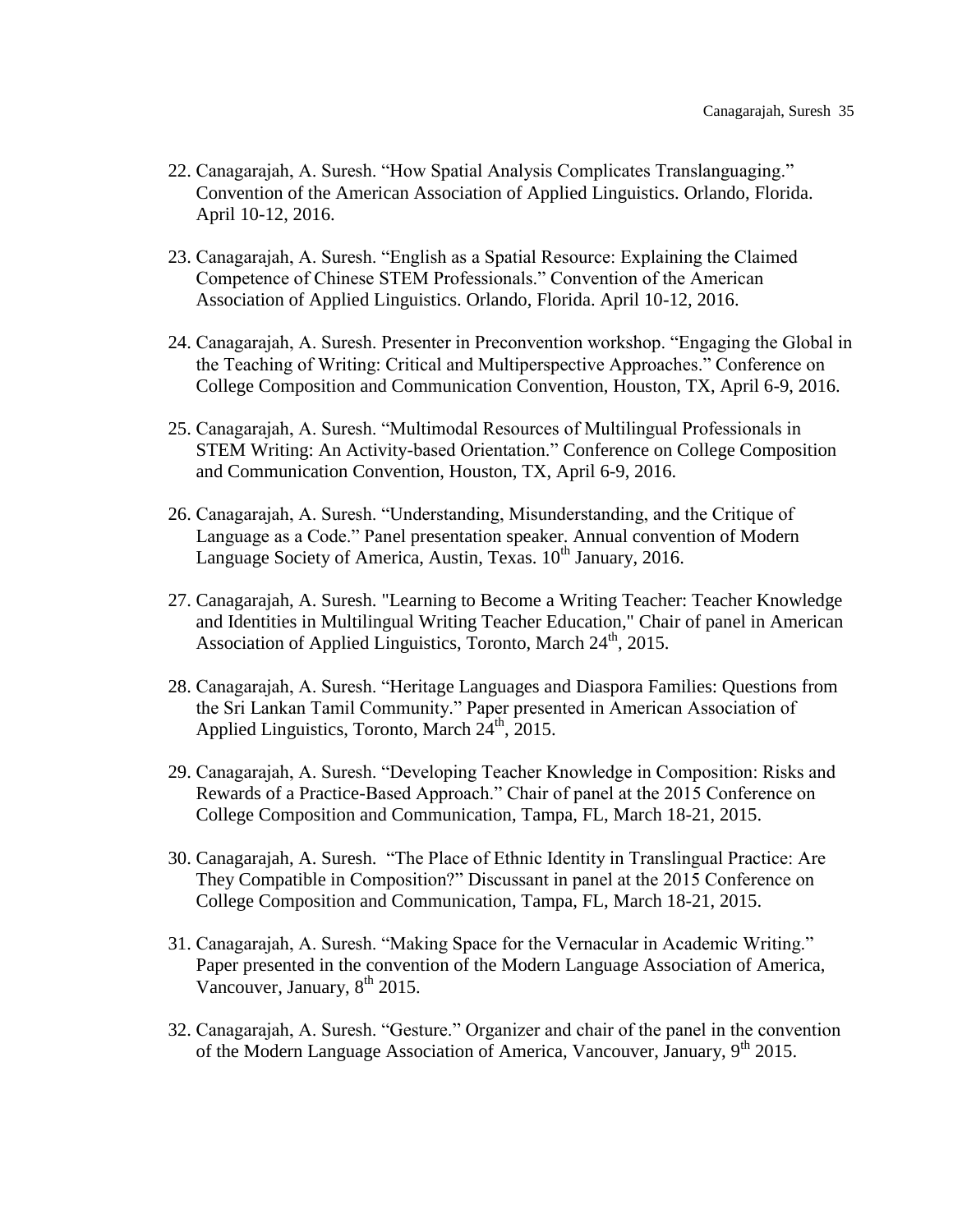- 33. Canagarajah, A. Suresh. "Negotiating Scales in Mobility: The Tactics of Skilled Migrants in Contact Zones." Paper presented in Sociolinguistics Symposium, Jyvaskyla, Finland, June 16-18, 2014.
- 34. Canagarajah, A. Suresh. "Translingual Practice: From Theory to Pedagogy." Speaker in panel at American Association of Applied Linguistics, Portland, March, 22-25, 2014.
- 35. Canagarajah, A. Suresh. ["Implications of globalization for new directions in language](http://aaal.org/displaycommon.cfm?an=1&subarticlenbr=108#wilga)  [teaching: What role for applied linguistics?"](http://aaal.org/displaycommon.cfm?an=1&subarticlenbr=108#wilga) Respondent, 2014 Invited Wilga Rivers Pedagogy Colloquium, American Association of Applied Linguistics, Portland, March, 22-25, 2014.
- 36. Canagarajah, A. Suresh. "Translingualism in Theory and Practice: Successes and Challenges." Respondent in panel, 65th Annual Convention of the Conference on College Composition and Communication, Indianapolis, IN, March 19-22, 2014.
- 37. Canagarajah, A. Suresh. "Crossing BW/ESL/FYW Divides, II: Pedagogical and Institutional Strategies for Translingual Writing." Speaker in preconvention workshop, 65th Annual Convention of the Conference on College Composition and Communication, Indianapolis, IN, March 19-22.
- 38. Canagarajah, A. Suresh. "Translingual Practice: Cross-Disciplinary Conversations." Organizer and panelist in special session roundtable. Modern Language Association, Chicago,  $9^{th}$  January, 2014.
- 39. Canagarajah, S. "Literacy as Translingual Practice: Between Communities and Classrooms." Presented at TESOL convention, Dallas, March 21, 2013.
- 40. Kafle, M and A. S. Canagarajah. "English in the Knowledge Economy: Perceptions of Sub-Saharan Skilled Migrants." Paper presented in AAAL, Dallas, March 17, 2013.
- 41. Canagarajah, A and M. Kafle. Colloquium chair. "Skilled Migration, Development, and Language: An Unexplored Nexus", AAAL, Dallas, March 17, 2013.
- 42. Canagarajah, A. S. "Redefining Form in Translingual Writing." Paper presented at the MLA convention, Boston, Jan. 5, 2013.
- 43. Canagarajah, A. Suresh. "Translingual practices and language acquisition." Paper presentation at AAAL, Boston, MA. March 24, 2012.
- 44. Schreiber, Constantin and Suresh Canagarajah. "'Home is not one distinct face'– African skilled migrants' constructions of identity". Paper presentation at AAAL, Boston, MA. March 24, 2012.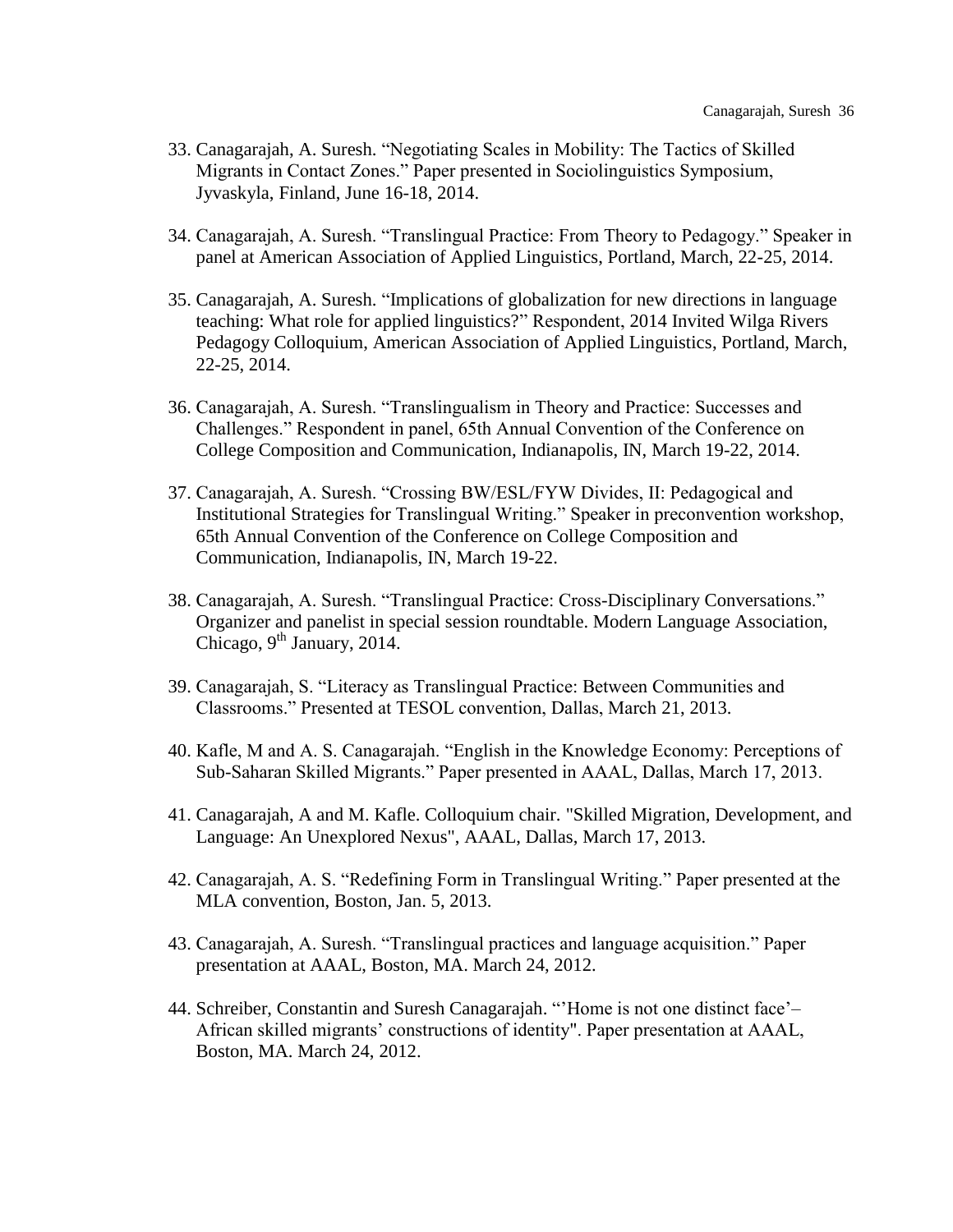- 45. Kafle, Madhav and Suresh Canagarajah. "Everyday Strategies of Language Learning: African Skilled Migrants in English Dominant Countries". Paper presentation at AAAL, Boston, MA. March 24, 2012.
- 46. Peter de Costa and Suresh Canagarajah. Organizers of Panel on "Skilled Migration, Language Competence, and Transnational Pathways" at AAAL Boston, MA. March 24, 2012.
- 47. Canagarajah, A. Suresh. "Shuttling Between Languages: From Product to Process in Translingual Writing." Modern Language Association convention. Seattle, WA. January  $7<sup>th</sup>$  2012.
- 48. Canagarajah, A. Suresh. "Strategies of Translingual Writing: Learning from Students." Conference of College Composition and Communication. Atlanta, GA. April 6-9, 2011.
- 49. Presenter in "Globalization and Publishing Writing Research: An Editors' Roundtable Sponsored by the CCCC Committee on Globalization of Postsecondary Writing Instruction and Research." Conference on College Composition and Communication, Atlanta, GA. April 6-9 2011.
- 50. Organizer of: *Language Learning* Roundtable, "Knowledge Construction in Applied Linguistics: A Reappraissal." American Association of Applied Linguistics, Chicago, March 26-29, 2011.
- 51. Canagarajah, A. Suresh. "Use of a networked environment for teacher development." In a panel on "TESOL at AAAL." Annual conference of AAAL, Atlanta, GA., March 6-9, 2010.
- 52. Canagarajah, A. Suresh. "Reconstructing Identity in the Diaspora." In a panel on "Language and Diaspora Identities." Annual conference of AAAL, Atlanta, GA., March 6-9, 2010.
- 53. Canagarajah, A. Suresh. "Multilingual Negotiation Strategies and Composing in English." Conference on College Composition and Communication." March, 17-20, 2010, Loiusville, KY.
- 54. Speaker in Whole Day workshop, "Building on their Strengths: Advocating for L2 Writers through Teaching, Administrating, Collaborating." Conference on College Composition and Communication." March, 17-20, 2010, Loiusville, KY.
- 55. Canagarajah, A. Suresh. "Diaspora Communities, Language Maintenance, and Policy Dilemmas." Paper presented in the Annual conference of the American Anthropological Association, Philadelphia, December 4<sup>th</sup> 2009.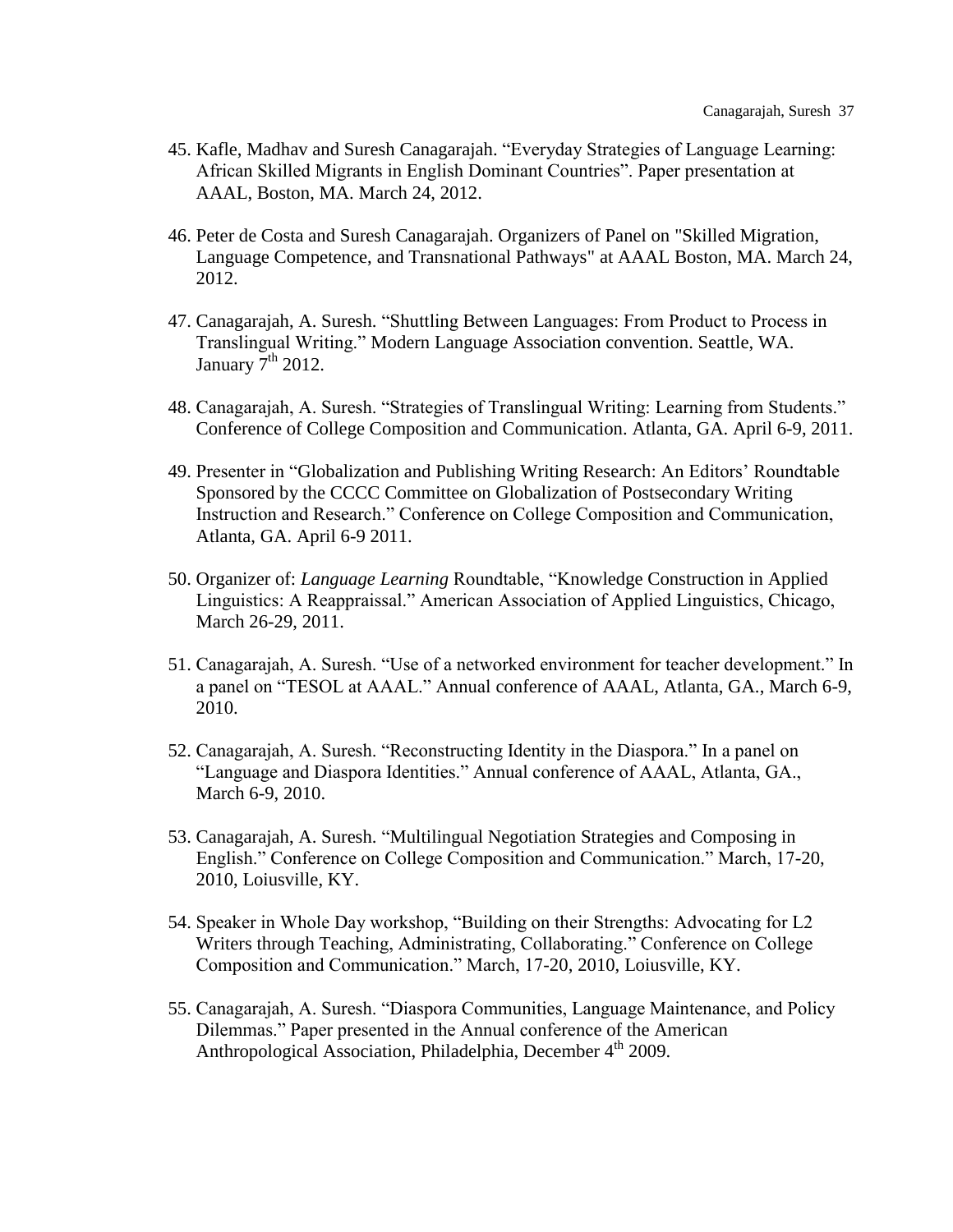- 56. Canagarajah, A. Suresh. "World Englishes, Multilingual Students, and Practice-based Pedagogies." Paper presented in the  $43<sup>rd</sup>$  Annual TESOL convention. April 2-5, Denver, Colorado, March  $24-27<sup>th</sup>$  2009.
- 57. Canagarajah, A. Suresh. "The Limits of Hybridity: Transnational Identities in Academic Publishing." Paper presented at the College Composition and Communication Convention, San Francisco. March  $12<sup>th</sup>$  2009.
- 58. Canagarajah, A. Suresh . "Problems and Prospects in Intercultural Rhetoric." Paper presented at the College Composition and Communication Convention, San Francisco. March  $12<sup>th</sup>$  2009.
- 59. Canagarajah, A. Suresh. "Crossing Expanded: Styling One's Own in the Sri Lankan Tamil Diaspora." Paper presented at the AAAL 2009 Conference in Denver, Colorado, March 21-24. 2009.
- 60. Canagarajah, A. S. "Transnational shuttling between academic discourses: Toward a multilingual writing competence." Paper presented at AILA 2008. 15<sup>th</sup> World Congress of Applied Linguistics. August 24-29, 2008. Essen, Germany.
- 61. Connor, U., J. Belz, S. Canagarajah, S. Hood, and P. Roberts. Intercultural negotiation practices from the border zones. Colloquium. April  $4^{th}$  2008.  $42^{nd}$  Annual TESOL convention. April 2-5, New York, NY.
- 62. Nero, S., R. Phillipson, C. Leung, S. Canagarajah, J. Brutt-Griffler, and R. Harris. Preparing TESOLers for Worlds of English Users. Colloquium. April 5<sup>th</sup> 2008. 42<sup>nd</sup> Annual TESOL convention. April 2-5, New York, NY.
- 63. Canagarajah, A. Suresh. Language maintenance and the family: Dilemmas for the Sri Lankan Tamil Diaspora. Paper presented at AAAL 2008 Annual Conference. March 31, 2008. Washington DC.
- 64. Canagarajah, A. Suresh. "The Multilingual Learner." In the Spotlight Session: Reconceptualizing the Contemporary English Language Learner. 41st Annual TESOL convention. March 21-24, 2007. Seattle.
- 65. Canagarajah, A. Suresh. "The Misuses of Language in the Immigration Debates: Insider Perspective from a Recent Immigrant." Costa Mesa, California. American Association of Applied Linguistics, April 21-24th, 2007.
- 66. Canagarajah, A. Suresh. "Writing back by shuttling between discourses from the academic periphery." American Association for Applied Linguistics. Montreal, Canada. June 17-20, 2006.
- 67. Canagarajah, A. Suresh. "Constructing a Diaspora Identity in English." Tamil Studies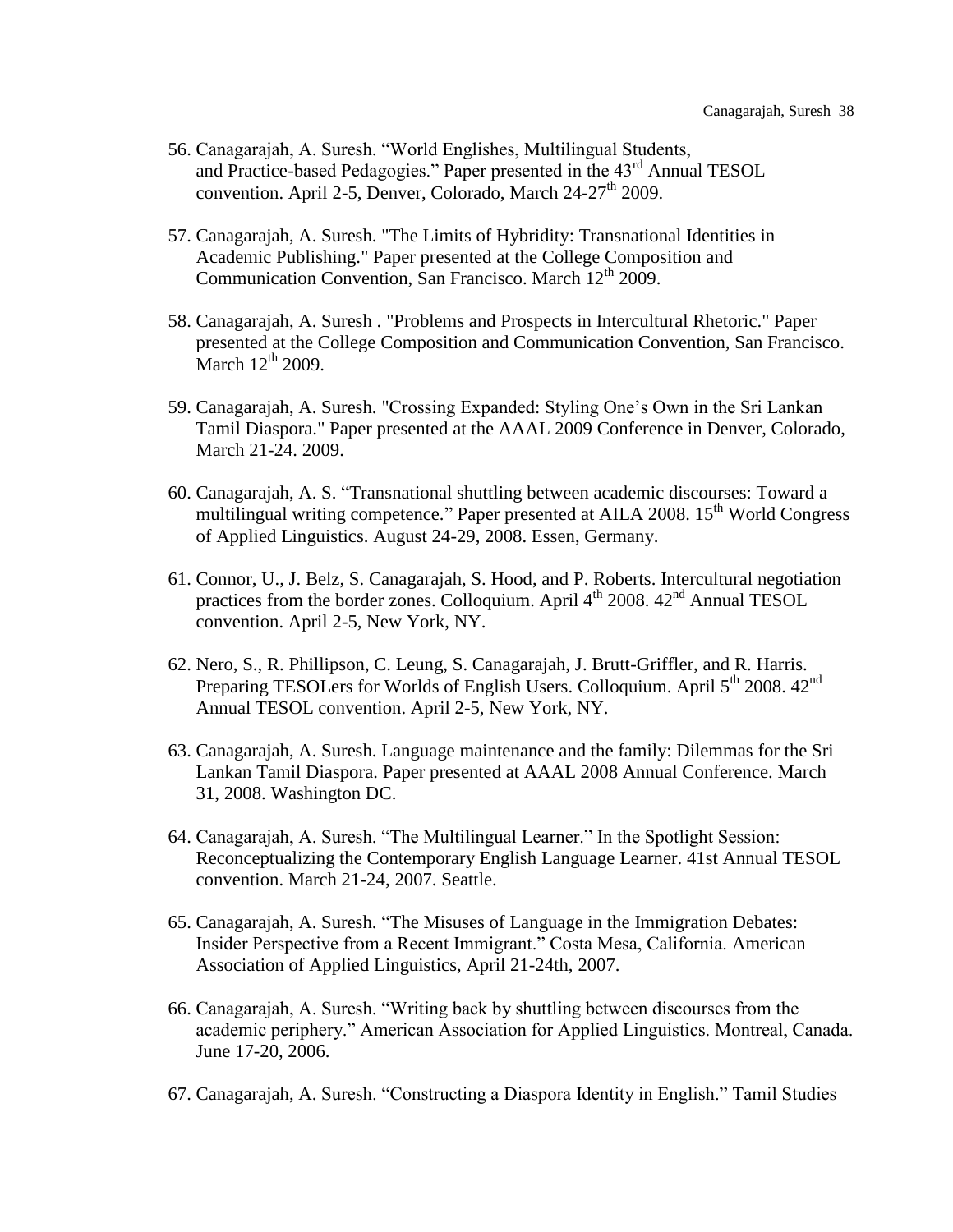Conference on "Tropes, Territories, Competing Realities." Toronto, Canada. May 11- 14, 2006.

- 68. Canagarajah, A. Suresh. "Understanding multilingual literacy competence." Conference on College Composition and Communication. Chicago. March 22<sup>nd</sup> to 25<sup>th</sup>, 2006.
- 69. Stebbins, C., M. Burns, S. Canagarajah, and A.Mahboob. "World Englishes." Symposium. Hot topic session. TESOL Convention. Tempe, Florida. March 16<sup>th</sup>, 2006.
- 70. Wei, Z., Xiaoming Li, S. Canagarajah, E. Lee, C. Leung. "Periphery scholars publishing in professional journals." TESOL Convention. Tempe, Florida. March 17<sup>th</sup>, 2006.
- 71. Canagarajah, A. Suresh, Aya Matsuda, and Ahmar Mahboob. "Recent Research on World Englishes." Featured symposium in the Annual TESOL Convention, March 28<sup>th</sup> to April  $1<sup>st</sup>$ . 2005. San Antonio, Tx.
- 72. Canagarajah, A. Suresh, Ryuko Kubota, Ena Lee, and Lia Kamhi-Stein. Panel on "Race and Non-nativeness." Annual TESOL Convention, March  $28<sup>th</sup>$  to April  $1<sup>st</sup>$ . 2005. San Antonio, Tx.
- 73. Canagarajah, A. Suresh. "Changing Communicative Needs, Shifting Pedagogical Priorities, Revised Assessment Objectives." In the Featured Symposium, "The Assessment of World Englishes" at the  $14<sup>th</sup>$  World Congress of Applied Linguistics (organized by AILA: International Association of Applied Linguistics), Madison, WI, July  $25^{th}$ , 2005.
- 74. Canagarajah, A. Suresh. "Space for Nativized Englishes in Academic Literacy" Paper presented in the Colloquia on "Critical Literacy and Language Ideologies" at the Annual convention of the Association of American Applied Linguistics, Portland, Oregon, May 2, 2004.
- 75. Quinlisk, Carla, B. Morgan, R. Kubota, A. Curtis, and A. Suresh Canagarajah. "Redefining Intercultural Goals in Teacher Education." Colloquia in TESOL Convention, Long Beach, CA, April 3<sup>rd</sup>, 2004.
- 76. Canagarajah, A. Suresh. "Diaspora Life, English Language, and the Tamil Community: New Questions for Sociolinguistics." The American Society of Geolinguistics, Baruch College, NY, Oct 2-4, 2003.
- 77. Canagarajah, A. Suresh. "Multilingual Writers and Academic Writing: The Struggle for Voice." Faculty development workshop at the American University of Paris, France, April 23, 2003.
- 78. Canagarajah, A. Suresh. "English and the Diaspora of Sri Lankan Tamils." Presented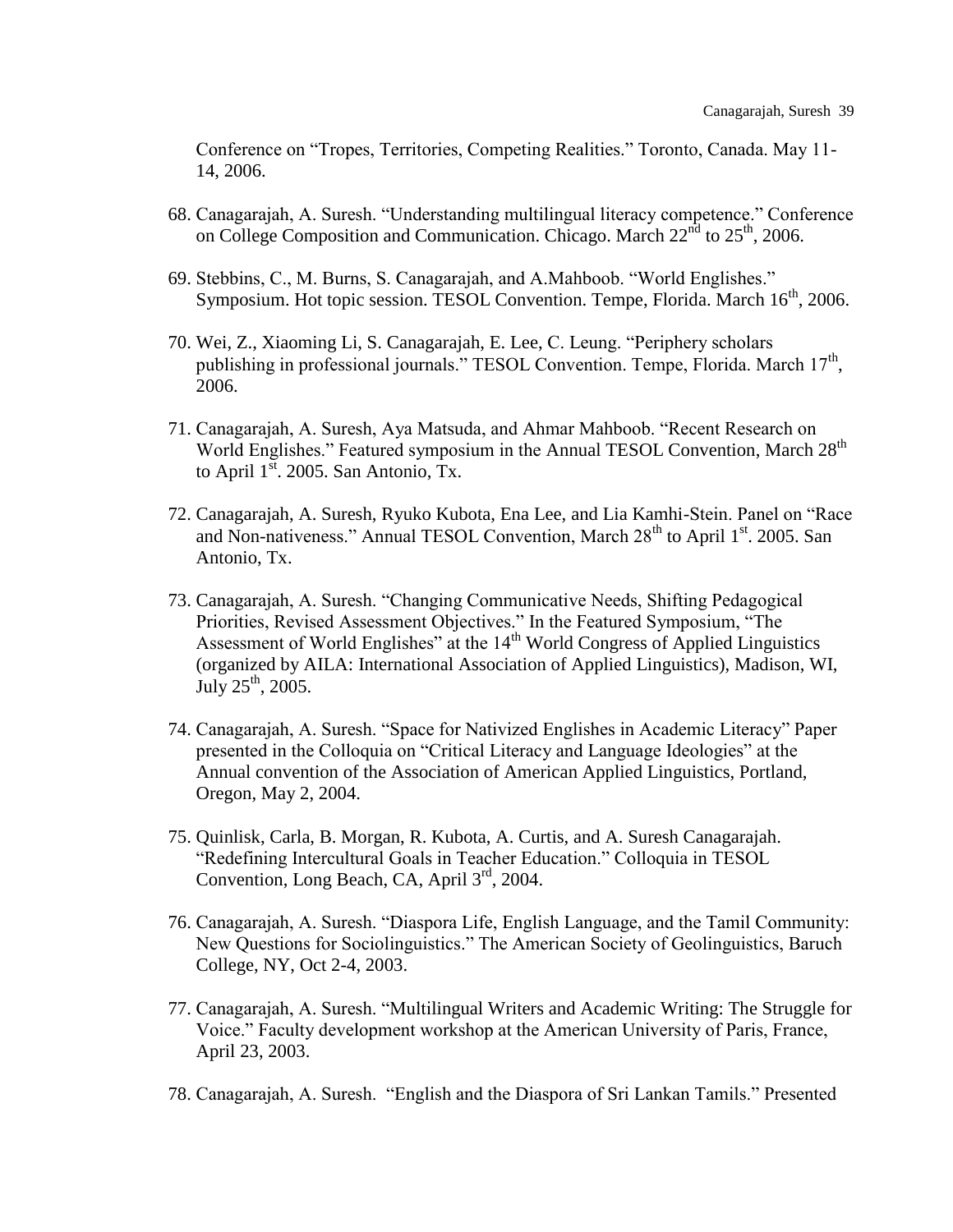at the Annual convention of the Association of American Applied Linguistics, Arlington, March 24, 2003.

- 79. Canagarajah, A. Suresh. "Practicing Multiliteracies." Invited colloquium on "Changing currents in second language writing research" with P.Matsuda, L.Harklau, K.Hyland, and M. Warschauer. Presented at the Annual convention of the Association of American Applied Linguistics, Salt Lake City, April 7-9, 2002.
- 80. Atkinson,D., Blanton, L.L., Leki, I, Canagarajah, S, Kubota, R, and Vandrick, S. "Five Perspectives on Writing for Publication." Presented in the Thirty Sixth Annual Convention of TESOL, Salt Lake City, April 9-13, 2002.
- 81. Atkinson, D., Canagarajah, A. Suresh., Johnston, B., and V.Ramanathan. "(Re)framing the Profession to Question Offical Knowledge in SLA/TESOL." Presented in the Thirty Sixth Annual Convention of TESOL, Salt Lake City, April 9-13, 2002.
- 82. Canagarajah, A. Suresh." Subversive Identities, Pedagogical Safe Houses, and Critical Learning." Paper presented in the Annual convention of the Association of American Applied Linguistics, St. Louis, Missouri, February 24-27, 2001.
- 83. Canagarajah, A. Suresh. "Ideological Approaches to L2 Writing." Presented in the panel on Reassessing L2 Writing Research: Four Perspectives, in the Thirty Fifth Annual Convention of TESOL, St. Louis, Missouri, Feb.27-March 2, 2001.
- 84. Canagarajah, A. Suresh. "Critical Theories and Classroom Practice." Presented in the panel on Applying Critical Approaches in the TESL/TEFL Classroom, in the Thirty Fifth Annual Convention of TESOL, St. Louis, Missouri, Feb.27-March 2, 2001.
- 85. Canagarajah, A. Suresh. "Nationalist Language Policies, Pluralist Postcolonial Communities: Negotiating Code Choice in Sri Lanka." Paper presented in the "Languages Across Borders" conference of the American Society of Geolinguistics, New York, October 19-20, 2000.
- 86. Canagarajah, A. Suresh. "Understanding L2 Academic Writing as Codeswitching." Paper presented in the Thirty Fourth Annual Convention of TESOL, March 14-18, 2000. Vancouver.
- 87. Canagarajah, A. Suresh. "Institutional Underlife and Ethnographic Research." Presented in the Annual convention of the Association of American Applied Linguistics, March 11-14, 2000. Vancouver.
- 88. Canagarajah, A. Suresh. "Controlled Genres, Suppressed Knowledge: The case of periphery research articles." Presented in the Annual convention of the Association of American Applied Linguistics, March 6-9, 1999. Stamford, CT.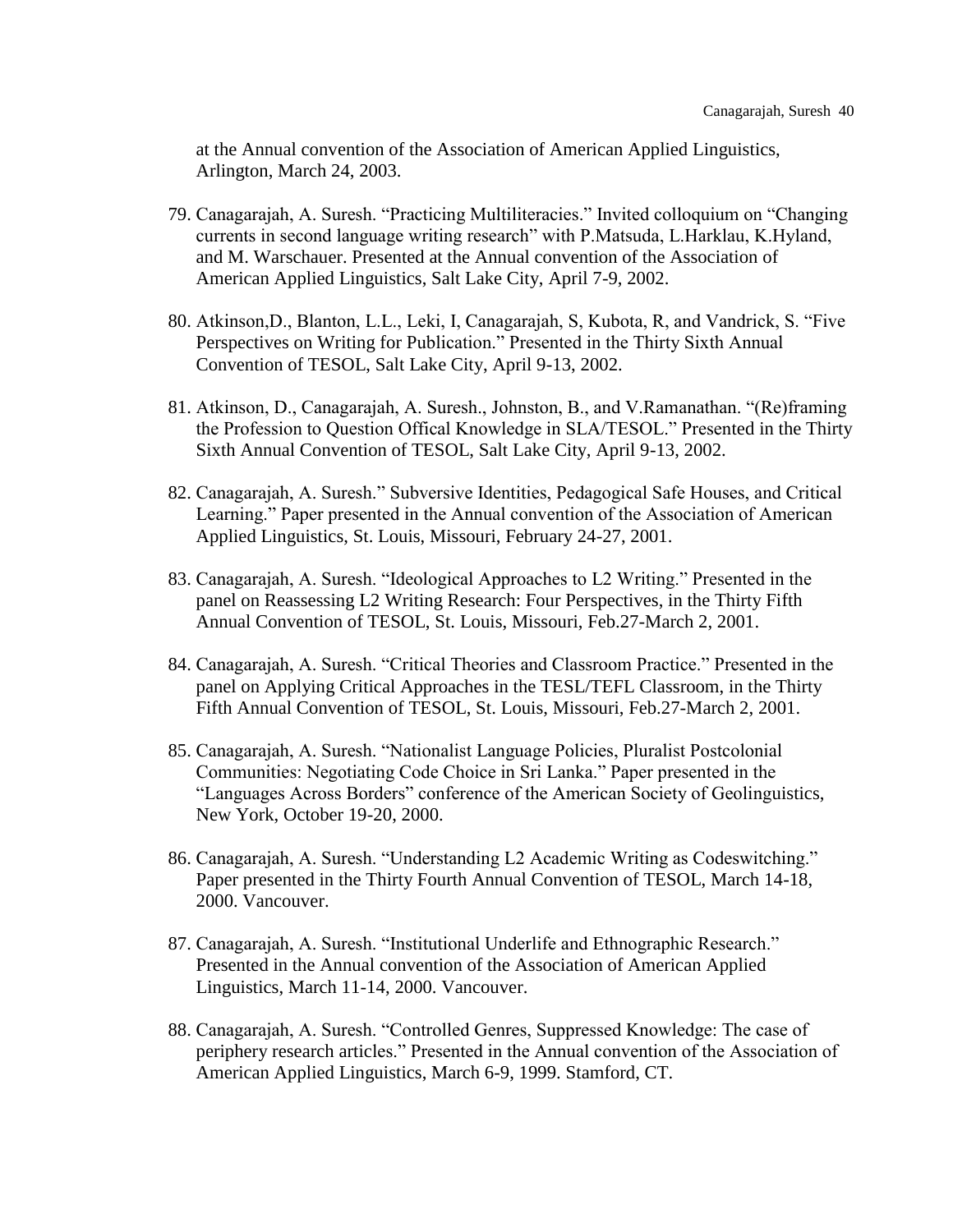- 89. Belcher, D., J.Bell, A.S.Canagarajah, U.Connor, A.Hirvela, and R. Spack. "Perspectives on Narrative in Academic Writing." Thirty third Annual Convention of TESOL, March 9-12, 1999. New York.
- 90. Canagarajah, A. Suresh, R. Phillipson, A. Pennycook, and T. Wiley. "The Ideological Implications of the Spread of English." Invited panel presentation. Thirty second Annual Convention of TESOL. 17-21 March 1998. Seattle, WA.
- 91. Canagarajah, A. Suresh, T.Robinson, P. Killian, and M. Amarou. "Connecting the Global Community through Conduit Scholars." Thirty second Annual Convention of TESOL. 17-21 March 1998. Seattle, WA.
- 92. Canagarajah, A. Suresh. "The Discourse of Classroom Underlife: Its Pedagogical Implications for Language Minority Students." Annual convention of the Association of American Applied Linguistics. 13-16 March 1998. Seattle, WA.
- 93. Canagarajah, A. Suresh, G. Braine, U. Connor, T. Dudley-Evans, J. Flowerdew, A. M. Lin, and S. McKay. "A Dialogue between NNS Writers and ESOL Journal Editors." Panel presentation at the Thirty first Annual Convention of TESOL. 12th to 15th, March 1997; Orlando, FL.
- 94. Canagarajah, A. Suresh, D.Atkinson, D. Belcher, A. Hirvela, and T. Dudley-Evans. "Teaching and Researching the Thesis/Dissertation in ESP." Panel presentation at the Thirty first Annual Convention of TESOL. 12th to 15th, March 1997; Orlando. FL.
- 95. Canagarajah, A. Suresh. "Increasing International Contributions to Journals and the Production of Knowledge: What are the Obstacles?" Invited panel participant. Annual convention of the American Educational Research Association.March 24 to 28, 1997. Chicago, IL.
- 96. Canagarajah, A. Suresh. "Accommodating L1 in ESL Classrooms: Learning from Students" Paper presented in TESOL convention, March 26-30, 1996, Chicago, IL.
- 97. Canagarajah, A. Suresh, S.Benesch, A. Schenke, B.N.Peirce, S.Starfield, and B.Morgan. "Critical Research in TESOL: Theory and Practice." Panel at TESOL convention, March 26-30, 1996, Chicago, IL.
- 98. Canagarajah, A. Suresh, G.Braine, U.Connor, K.Sridhar, and J.Thomas. "In their Own Voices: Nonnative Speaker Professionals." Colloquium. TESOL convention, March 26- 30, 1996, Chicago, IL.
- 99. Canagarajah, A. Suresh. "Crossing or Merging Boundaries?: Claims of African-American Student Writers" Paper presented in the 47th annual convention of the Conference on College Composition and Communication, March 28, 1996, Milwaukee.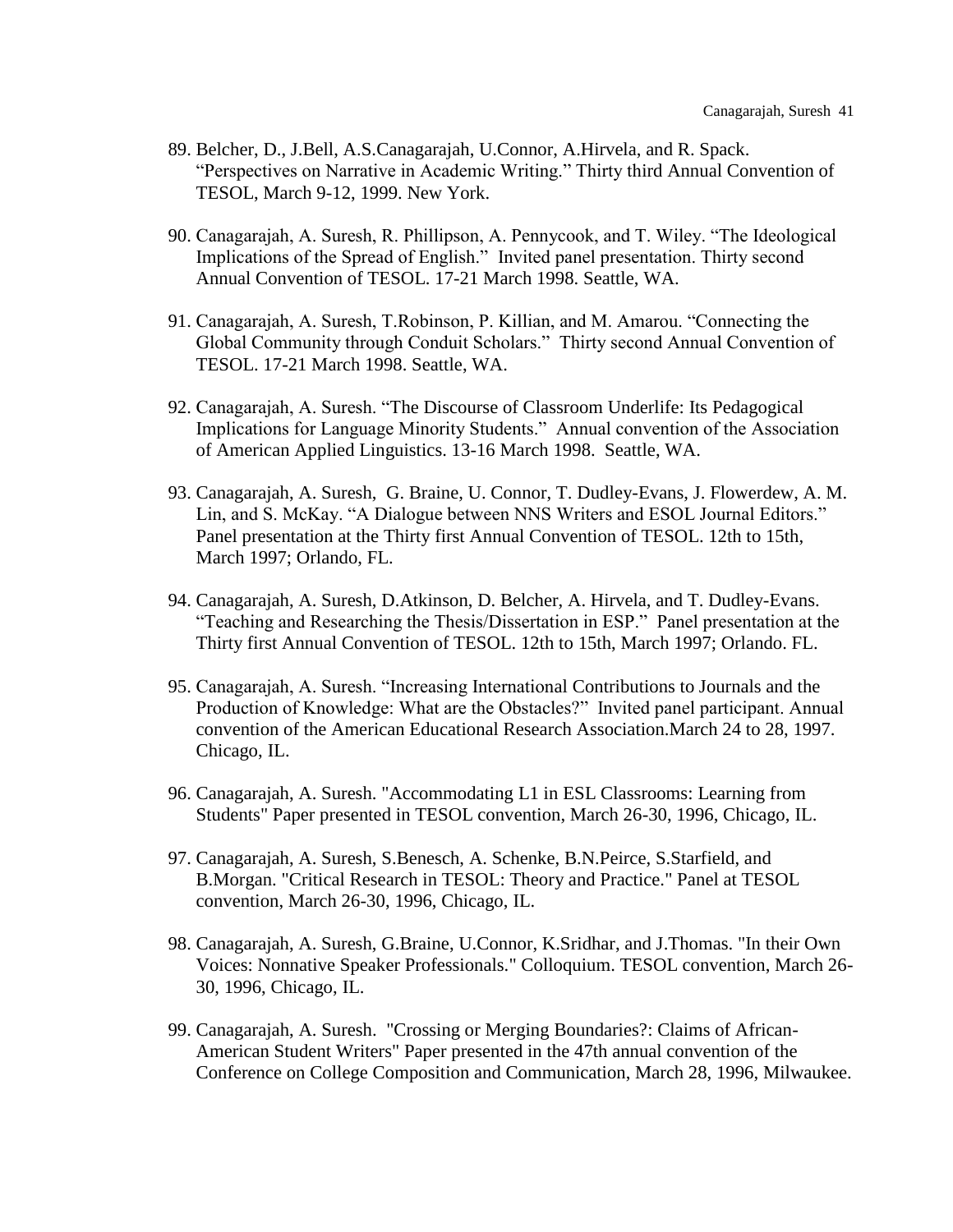- 100. Canagarajah, A. Suresh. "Headstart?: First Year African-American Students Preview the Academy." Annual convention of Conference on College Composition and Communication, March 23-25, 1995, Washington D.C.
- 101. Canagarajah, A. Suresh. "Task-based Method Appropriated: Center Methods in Periphery Communities." TESOL convention, March 28 - April 1, 1995, Long Beach, CA.
- 102. Canagarajah, A. Suresh, D. Alwright, C. Candlin, S. Silberstein, B.N. Peirce, M. Clarke and A. Gertzman. "Critical Perspectives in L2 Teacher Development: Reflections, Roles, Resources." Colloquium. TESOL convention, March 10, 1994. Baltimore, MD
- 103. Canagarajah, A. Suresh. "Ilakkiyamaka naaTakam" [Drama as literature]. Keynote address in the seminar on Theatre as Education. May 22-24, 1993. University of Jaffna, Sri Lanka.
- 104. Canagarajah, A. Suresh and Saravanapava Iyer, M. "Social Inequality and the Distribution of English Proficiency among Jaffna University Students." Jaffna Science Association, Annual sessions, April 23, 1994. Sri Lanka.
- 105. Canagarajah, A. Suresh. "The Place of Grammar in Tamil Language Teaching: A Critique and a Proposal." 12th European Conference on Modern South Asian Studies, September 23-26, 1992. Berlin, Germany.
- 106. Canagarajah, A. Suresh. "The Discursive Construction of Identity: A Comparison of Poetry in Tamil and English by Sri Lankan Tamil Writers." 12th European Conference on Modern South Asian Studies, September 23-26, 1992. Berlin, Germany.
- 107. Canagarajah, A. Suresh. "Contemporary Sri Lankan Tamil Poetry in the Light of Trends in Post-colonial Literature." Seminar on Contemporary Tamil Poetry by the Department of Fine Arts, April 1, 1992. University of Jaffna, Sri Lanka.
- 108. Canagarajah, A. Suresh. "Contemporary Approaches to the Literary Text: Interpretative Methods after New Criticism." Special Lecture for the English Forum, 21st June, 1991. University of Jaffna, Sri Lanka.
- 109. Canagarajah, A. Suresh. "Challenges in Academic Writing for Sri Lankan Students: The Social Process Perspective." Fifth annual conference on English Language Teaching in the Universities, 27th-29th September 1991. Colombo, Sri Lanka.
- 110. Canagarajah, A. Suresh. "Computer-assisted Class Discussion and Black Students: Breaking the Monopoly of Cultural Capital." Sixth conference on Computers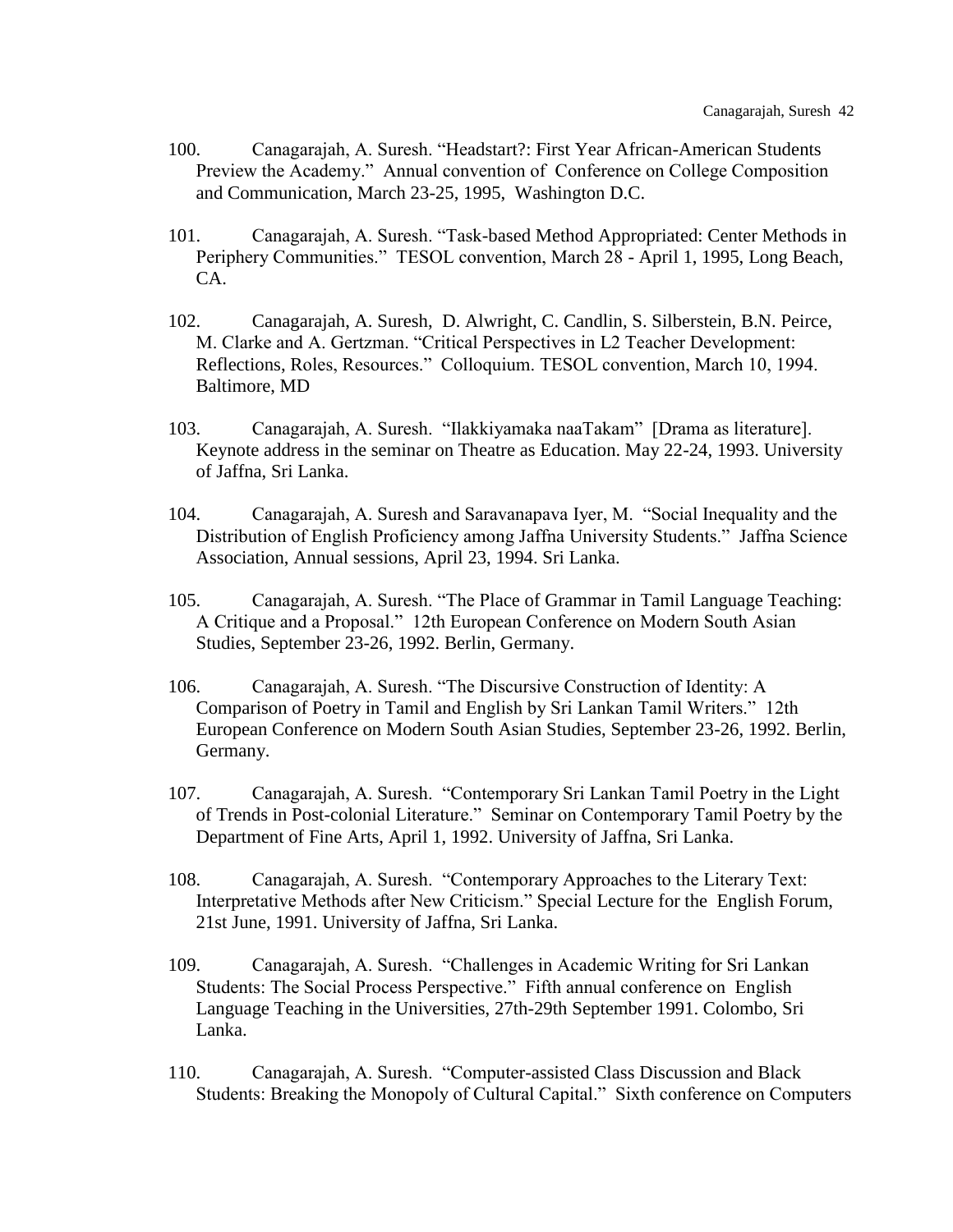and Writing, May 17-20, 1990. Austin, TX.

- 111. R. Allen, L. Brodkey, Suresh Canagarajah, L. Faigley, W. Lubiano, and R. Saldivar. "Constructing and Reconstructing Difference: Race, Class, Ethnicity, Gender. . . In Theory, Research and Practice." (Pre-convention workshop) Conference on College Composition and Communication, March 21, 1990. Chicago, IL.
- 112. Canagarajah, A. Suresh. "Competing Paradigms of Composition and their Implications for L2 Writing Instruction." Annual Spring Conference, TexTESOL III, February 20, 1988. Austin, TX.

#### **7. WORK IN PROGRESS**

*Diversity in Scientific Communication: Learning from Multinational STEM Scholars.*  Book manuscript in preparation.

#### **8. GRANTS IN AID**

- "World-class Universities, Publication and Research Assessment: Rethinking the Mission of Higher Education in the Global Age." Co-PI in World Universities Network grant for a collaborative international research. \$21,000. January 2014 to December 2014.
- "Negotiating Multilingual Identities in Migrant Professional Contexts." Lead PI in World Universities Network grant for a collaborative international research. Collaborating universities: Universities of Bristol (UK), York (UK), Leeds (UK), Sydney (Australia), Cape Town (South Africa); City University of Hong Kong, Baptist University of Hong Kong; Universities of Rochester and Washington (USA). \$65,000. January 2013- December 2013.
- "Skilled Migration and Global English: Language, Development, and the African Professional." World Universities Network grant for a collaborative international research. Collaborating universities: Universities of Bristol (UK), York (UK), Leeds (UK), Sydney (Australia), Cape Town (South Africa), and Wisconsin, and Washington. Lead PI. \$40,000. February 2010-February 2011.
- "Global Regionalisms, Governance and Higher Education." Fund for an international workshop by the World Universities Network. \$12,000. Co-PI. (PI's: Susan Robertson, Bristol University; Kris Olde, University of Wisconsin at Madison). February 2010- February 2011.
- Award of \$10,402 to organize a round table in the annual convention of the American Association of Applied Linguistics in Chicago in March 2011. Competitive grant received from the journal *Language Learning.*
- Grant by the Office of the Associate Vice President for Research, PSU, for workshop involving World University Network institutions. Title of project: "Skilled Diasporas and the Transnational Flow of Knowledge and Resources." \$25,000. 2009-2010.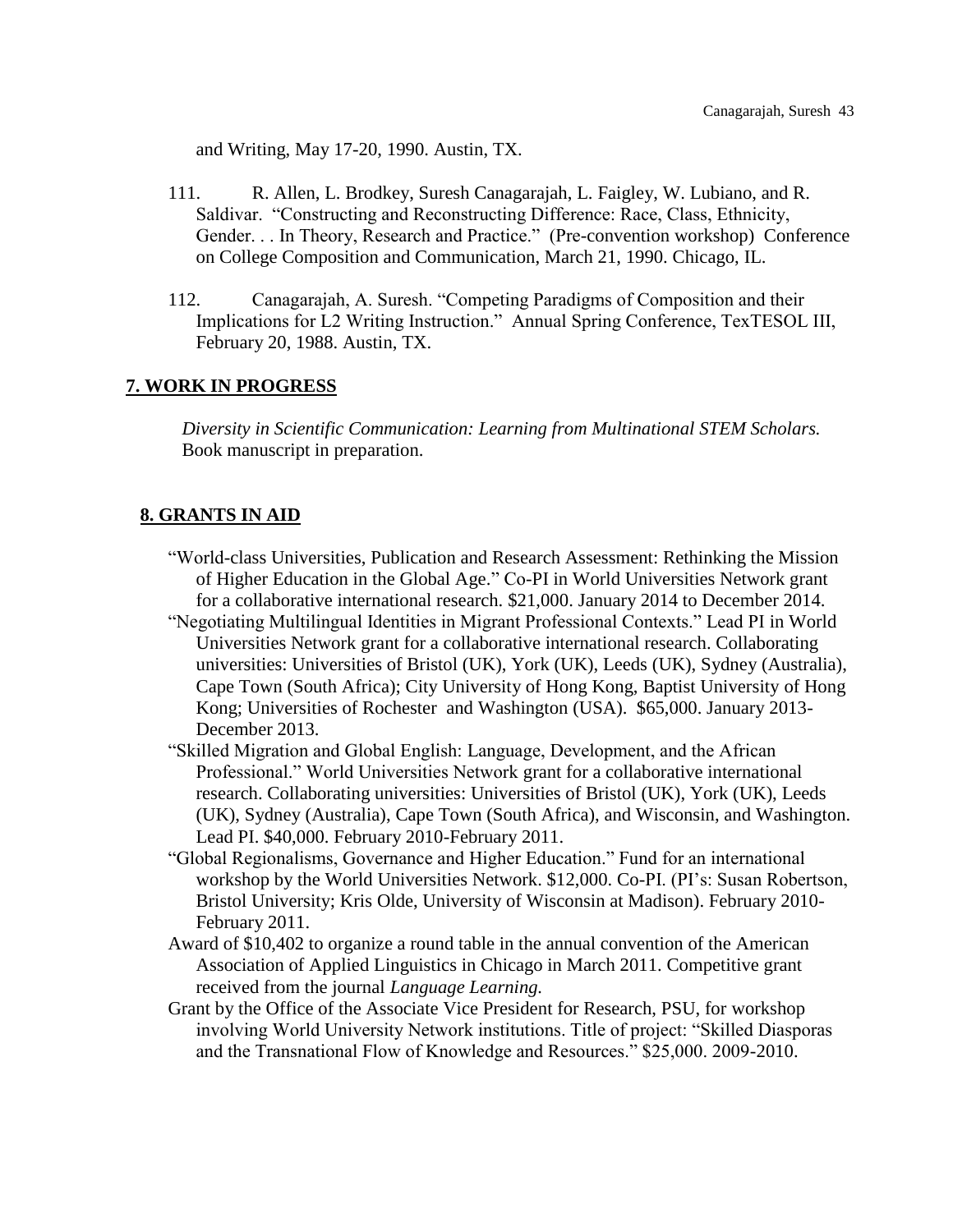- IAH interdisciplinary groups grant, by the Institute for the Arts and Humanities. Title: "Border Crossings: Cross-Disciplinary Perspectives" for the Migration Studies Project. Amount: \$15,000 for two years. (AY 2009/10 to 2010/11).
- NEH Summer Seminar. Title: Multilingual Scholars and Academic Discourse: Pluralizing Genre and Voice. Amount: \$119, 139.00 (Not funded)
- PSC-CUNY 31 Research Award: "Sri Lankan Poet Tambimuttu: Crossing Borders in Colonial London." \$2700.00. July 2000-Aug. 2002.
- PSC CUNY-30 Research Award: "Managing Multilingualism: Sri Lankan Immigrants Negotiating English, French, and Tamil in Quebec." July 1999- July 2000. \$1000.00.
- National Council for Teachers of English Grant-in-aid. Project title: "Comparing Teacherfacilitated and Student-constructed Safe Houses: The Coping Strategies of Bilingual Students in Academic Literacy." July 1998-July 1999. \$12,500.00.
- PSC CUNY-29 Research Award. Project title: "Code Choice Strategies of Immigrant Bilingual Communities: Data Collection from Tamil Immigrants in Toronto." (Award #669550) July 1998-July 1999. \$5630.00.
- NEH summer stipend award. Summer 1998. Project title: "Negotiating Competing Identities through Language: Challenges in Bilingualism for an Immigrant Community." \$4000.00.
- PSC CUNY-28 Research Award. Project title: "Bilingual Communicative Practices of an Immigrant Community: Data Collection from Tamil Immigrants in Britain." \$6,804.00. July 1997-June 1998.
- PSC CUNY-27 Research Award. Project Title: "Negotiating Language Choice and Community Membership: Bilingual Communicative Practices of an Immigrant Community." (Award #667497) July 1996-June1997. \$ 6, 456.00
- Research and Higher Degrees Committee, University of Jaffna. Project Title: "Argumentative Discourse in a Tamil Village." Jan.1992-Dec.1992. Rs. 25,000 (\$750.00).

#### **9. PROFESSIONAL ACTIVITIES AND PUBLIC SERVICE**

- Appointed by Gov. Tom Wolf to the newly formed Pennsylvania State Law Enforcement Citizen Advisory Commission. Created by an executive order signed by the governor in July 2020, the commission's purpose is to improve policing practices within law enforcement agencies under the governor's jurisdiction, with a focus on promoting transparency, fairness and accountability. The commission will examine events and conduct reviews of policies, practices and procedures relating to use of force and biased-based policing and make recommendations for implementation of corrective measures. January 2021-
- Chair of the Trustees of the Fund for the Future of Applied Linguistics, American Association of Applied Linguistics. 2020-2021.

Member of the editorial advisory board for the Palgrave Macmillan book series, "Multilingualism in the Global South." 2021-

- Member of the Advisory Board for *SIL Journal of Language Survey Reports*, Summer Institute of Linguistics. 2020-
- Abstract reviewer for the AAAL 2021 virtual conference, 2020-2021.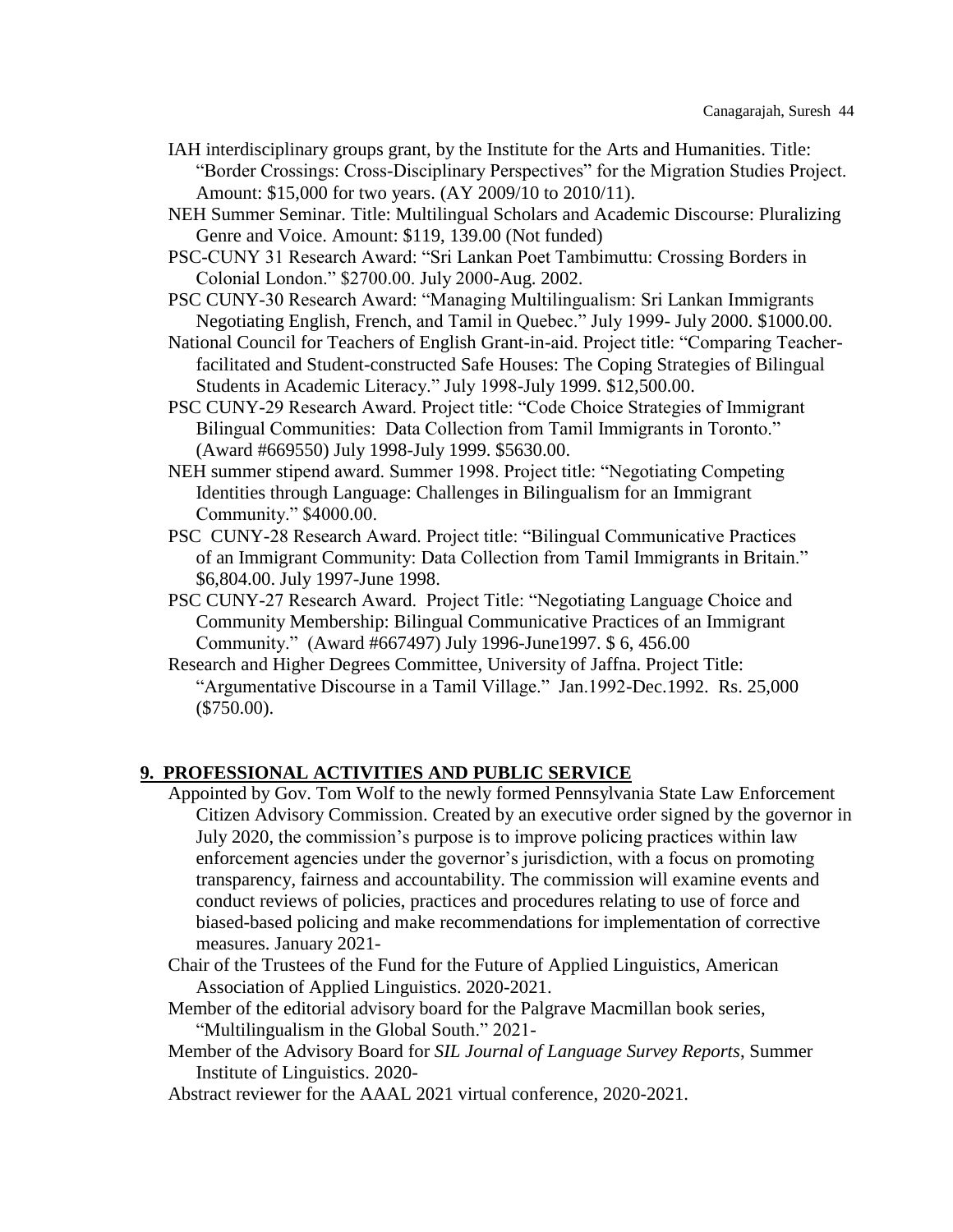- Led the establishment of AAPLES (Asian and Asian Pacific Language Education Schools) in May 2018. AAPLES seeks to network the organizers and teachers of communityorganized schools for Asian and Pacific Islander children in Pennsylvania. This collective will seek resources to enhance the functioning of the schools, share curricular and pedagogical information, and combine research with pedagogy to improve instruction. Interested individuals and schools are free to join this site and share the pedagogical resources posted here, attend workshops and meetings announced, or request any necessary educational and organizational help.
- Organized a full day professional development workshop for AAPLES at University Park on  $6<sup>th</sup>$  November, 2018. About forty volunteer instructors from immigrant community schools in PA met for a daylong workshop at Penn State to discuss the nature of translingual competence, motivating children to value their heritage languages, power relationships that affect diversity in this country, and dilemmas for identity in the context of migration. Teachers came from Pittsburgh, Philadelphia, Harrisburg, Lancaster, Erie, and State College.
- Elected as Trustee for AAAL's FFAL (Funds for the Future of Applied Linguistics), March 2019-
- Appointed to serve in the *PMLA* advisory committee for three years, July 2017 to June 2020. [Flagship journal of the Modern Language Association of America]
- Invited to serve in the Pennsylvania Governor's Advisory Commission on Asian Pacific American Affairs, Nov. 2017 to Nov. 2019. "responsible for advising the Governor on policies and legislation that impact the diverse Asian American and Pacific Islander (AAPI) communities; serve as a liaison to federal, state and local agencies to ensure that programs affecting AAPIs are effectively utilized and promoted; serve as a resource for community groups and provide forums for developing strategies and programs that will expand and enhance the civic, social, education, cultural and economic status of the AAPI communities; identify programs, scholarships, mentoring programs, and resource for the benefit and advancement of AAPIs. The Commission also acts as an advocate for policies and legislation it feels serves the best interest of APAs in Pennsylvania."
- Appointed to the AAAL Ad Hoc Committee on Diversity, American Association of Applied Linguistics. From October 2017 to October 2018.
- Invited to serve in editorial board of *International Multilingual Research Journal*, 2015- 2018.
- Invited to serve in the Pennsylvania Governor's Advisory Commission on Asian Pacific American Affairs, Nov. 2015 to Nov. 2017: "responsible for advising the Governor on policies and legislation that impact the diverse Asian American and Pacific Islander (AAPI) communities; serve as a liaison to federal, state and local agencies to ensure that programs affecting AAPIs are effectively utilized and promoted; serve as a resource for community groups and provide forums for developing strategies and programs that will expand and enhance the civic, social, education, cultural and economic status of the AAPI communities; identify programs, scholarships, mentoring programs, and resource for the benefit and advancement of AAPIs. The Commission also acts as an advocate for policies and legislation it feels serves the best interest of APAs in Pennsylvania."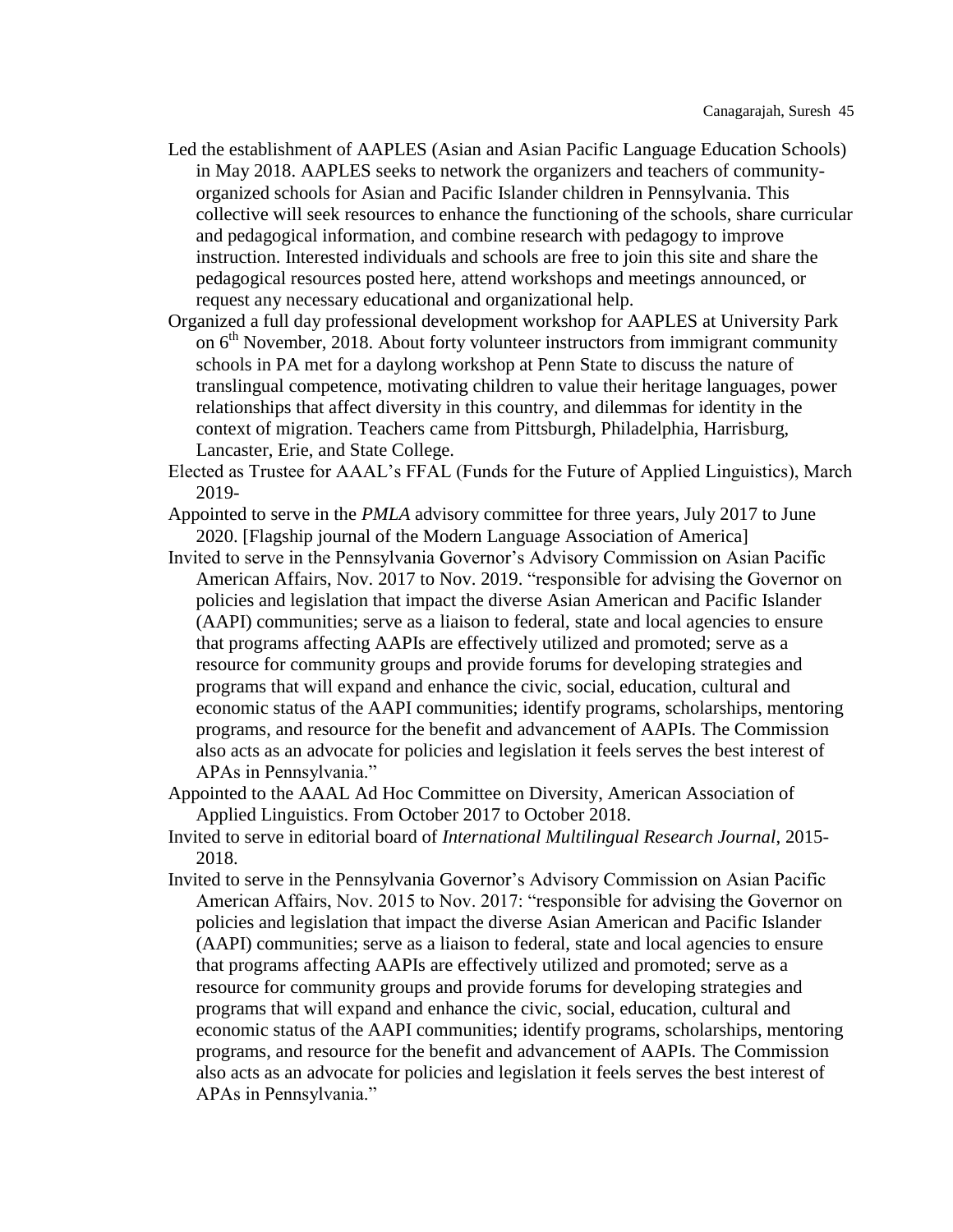Member of the editorial board, *L2 Journal*, October, 2015-

- Reviewer for the Alatis Award of TIRF The International Research Foundation for English Language Education. October 2015.
- Elected member of the division executive committee Language and Society of the Modern Language Association of America, 2014-2018.
- Conducted mentoring workshop on academic publishing for faculty members of Nanyang Technological University, Singapore, July-August, 2013.
- Reviewed for the following academic journals: *TESOL Quarterly, College English, Journal of Second Language Writing,* and *Modern Language Journal.*
- Serving in the editorial boards of *Journal of Sociolinguistics, Sri Lanka Journal of the Humanities,* and *Research in the Teaching English.*

President, American Association of Applied Linguistics, 2011-2012.

- Executive committee member, American Association of Applied Linguistics, 2009-2013.
- Guest editor, special issue of *Journal of Language, Identity, and Education*. Topic: Diaspora Identities and Language, May 2012.
- Editorial board member, *Journal of Sociolinguistics*; and *Research in the Teaching of English*; 2012-2016.
- Courtesy faculty appointment, Department of Education, University of Nebraska-Lincoln, 2012.
- Reviewer for the following refereed publications: *Applied Linguistics, Modern Language Journal, Journal of Second Language Writing, Language Policy, Journal of Sociolinguistics.*
- First Vice President of the American Association of Applied Linguistics, and Conference Chair for the Chicago 2011 conference.
- Guest Editor, special issue of *Reading Matrix*, published in 2011. Topic: Multilingual Communication and Language Acquisition.
- Leader of the Workshop on "Toward a Rhetoric of Multilingual Writing" in the Rhetoric Society of America's 2009 Summer Rhetoric Institute, June 22-28, 2009.
- Teaching a seminar on World Englishes in the 2008 Applied Linguistics Summer Institute at the Penn State University, June 22 to July 17, 2009, for advanced scholars and graduate students. Sponsored by the CALPER (Center for Advanced
- Elected as Second Vice President for the American Association of Applied Linguists, 2009.
- Invited to the faculty of the 2005 Applied Linguistics Summer Institute at the Penn State University campus, June 27 to July 21, 2005, for advanced scholars and graduate students. Sponsored by the CALPER (Center for Advanced Language Proficiency Education and Research).
- Served as Associate Editor of *TESOL Quarterly*, from Jan.2004 to Dec. 2004.
- Served as the Book Reviews Editor for the *Journal of Language, Identity, and Education*,  $2001 - 2004$ .
- Guest Editor of the Special Topic Issue of *Journal of Language, Identity, and Education*. "Celebrating Local Knowledge on Language and Education." Vol. 1.4, 2002.
- Serving in the editorial board of: *Language Assessment Quarterly; DIME: Journal of Diaspora, Immigrant, and Minority Education; Journal of Language, Identity, and Education*; and *International Multilingual Research Journal.*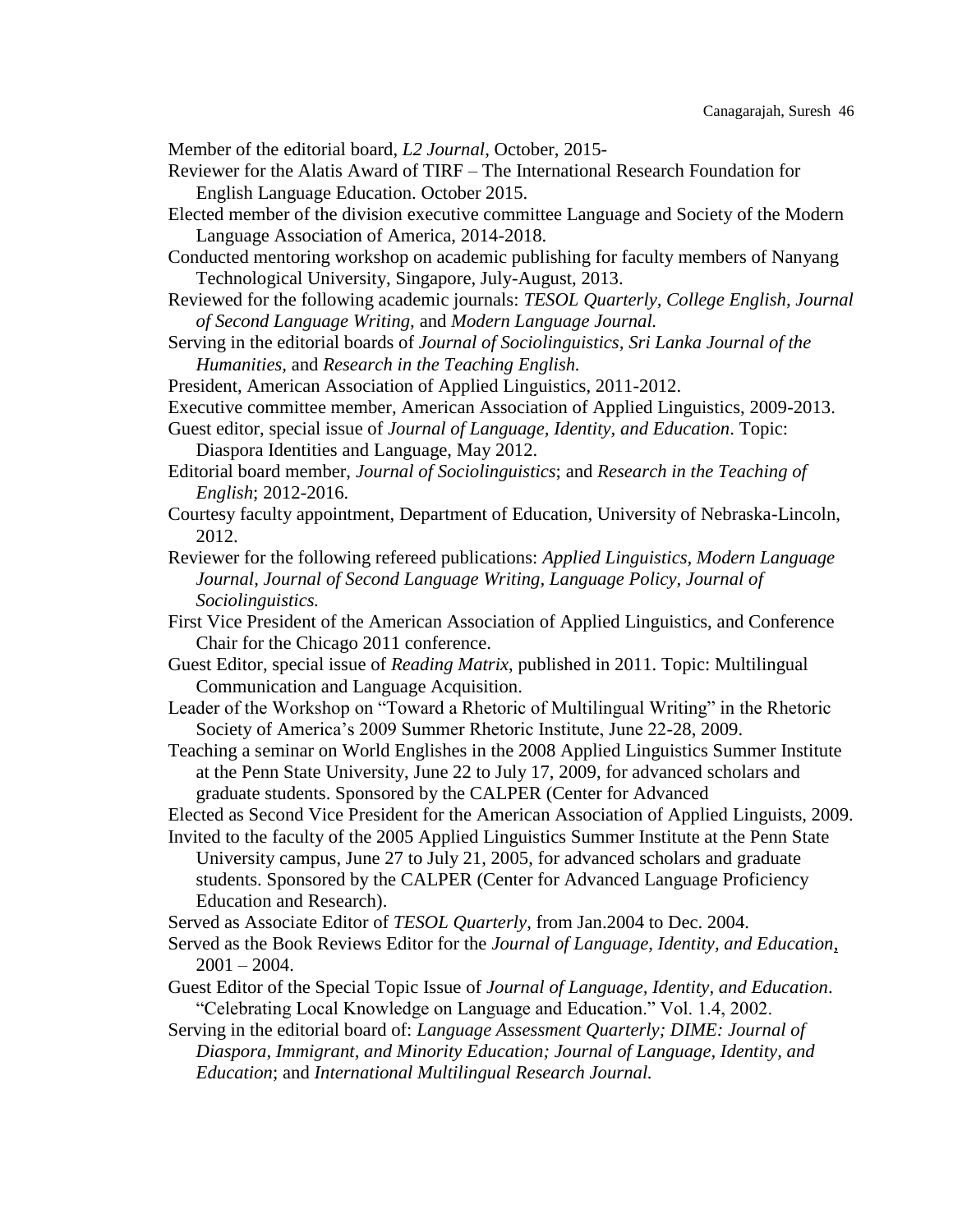Invited to serve in the editorial board of *Written Communication: An International Quarterly of Theory, Research, and Application* (Published by Sage). 1997- 2004.

Invited to serve in the Editorial Board of *TESOL Quarterly*, March 2002 - 2005.

Invited to serve in the Editorial Board of the monograph series Studies in Writing and Rhetoric (of the National Council of the Teachers of English), 2002- 2005.

Nominated to serve in the committee for the James Berlin Memorial Outstanding Dissertations Awards of the Convention of College Composition and Communication, 1996-1997.

Member, editorial board, *Texas Papers in Foreign Language Education*, Spring 1988. Editor, *Texas Papers in Foreign Language Education*, Fall 1988.

Strand co-ordinator for Language and Ideology, Annual Convention of the American Association of Applied Linguistics, 2002.

Member of the Ad Hoc Committee on Benefits of the American Association of Applied Linguistics, 2000-2001.

Refereed conference proposals for the Annual Convention of the American Association of Applied Linguistics, February 2001 in Kansas City.

- Refereed conference proposals for the Annual Convention of the American
- Association of Applied Linguistics, March 2000 in Vancouver.

Refereeing conference proposals for the Research Interest section of the TESOL convention, 1997.

Refereeing conference proposals for the American Association of Applied Linguistics, 1997.

Refereeing papers for the journals: Applied Linguistics (Oxford University Press), Language, Culture and Curriculum, Journal of Multilingual and Multicultural *Development* (both published by Multilingual Matters, United Kingdom), *College Composition and Communication* (published by the National Council for Teachers of English), *Written Communication* (published by Sage), *Language Assessment Quarterly; DIME: Journal of Diaspora, Immigrant, and Minority Education; Journal of Language, Identity, and Education*; *International Multilingual Research Journal.* and *Language in Society* (published by Cambridge University Press).

Member of the American Association of Applied Linguistics, 1997- present.

Member of National Council of the Teachers of English, Nov. 1994 to 2000.

Member of Convention of College Composition and Communication, Nov. 1994 to present.

Member of the international organization Teachers of English for Speakers of Other Languages, Jan. 1994 to present

Member of American Educational Research Association, Jan. 1997 to 1998.

Co-ordinated and supervised the Post-graduate Diploma in ELT, University of Jaffna, 1993, 1994.

Served in the Research and Higher Degrees Committee of the University of Jaffna, June 1990-1994.

Served in the Workers Education Academic syndicate, University of Jaffna, 1990-1994.

Invited honorary member of the English Writers' Co-operative of Sri Lanka, 1992 to present

Life member of American Studies Association of Sri Lanka, 1991 to present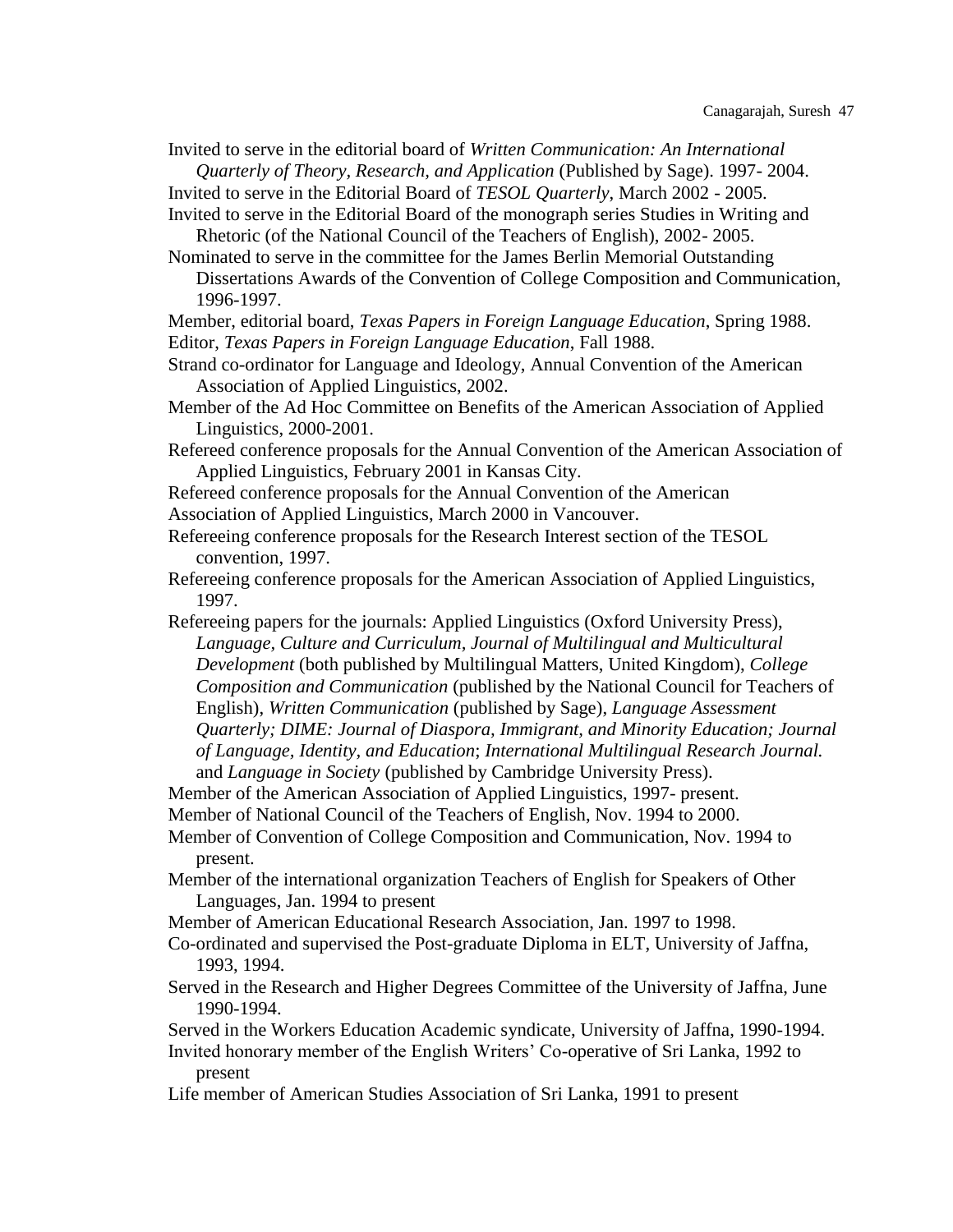## **10. INSTITUTIONAL SERVICE AT PENNSYLVANIA STATE UNIVERSITY**

A. University and College

Member of the search committee for the Head of Department, Department of Applied Linguistics, 2021. Member of the advisory board for the Center for Democratic Deliberation, 2020- Served as judge for 2020 Undergraduate Exhibition. April 2020. Member of the RGSO awards committee, A/Y 2011-2012. A/Y 2012/2013. Member of the committee for reviewing College Outstanding Teaching Award for Graduate Students, A/Y 2011-2012 University nominee for ACLS New Faculty Fellows program, A/Y 2011-2012. Director of the 22<sup>nd</sup> Penn State Conference on Rhetoric and Composition. July 10-12 2011. School of Languages and Literatures - Programmatic Initiatives Committee, established by the Dean of CLA on  $12^{th}$  March 2011 to recommend interdisciplinary collaboration. A/Y 2010-2011. Director, Migration Studies Project, an interdisciplinary, university-wide scholarly center, established by the Dean, CLA. Fall 2008- Member of the steering committee for Asian American and Asian Diaspora

Studies, 2008-2009.

Member of the Leadership Workshop convened by the Associate Dean of Administration, Research and College Advancement, 2008-2009.

#### B. Departmental

Chair of the Tenure and Promotions Committee, AY 2019-2020, 2020/2021. Chair of the Awards Committee, AY 202/2021. Member of Ph.D Admissions Committee, AY 2019-2020. Faculty advisor Roundtable Committee, AY 2019-2020. Member of the Tenure and Promotions Committee, AY 2018-2019. Chair of the Awards Committee, AY 2017-2018. Member of the Promotions Committee for Fixed Term Faculty, AY 2017-2018. Member of the Tenure and Promotions Committee, AY 2017-2018. Member of the Ph.D Admissions committee, AY 2016-2017. Co-Chair of the Roundtable committee, AY 2015-2016. Chair of the Tenure and Promotion Committee, AY 2015-2016. Member of the PhD Admissions committee, 2014-2015 Member of the search committee for Director of EPIC, 2014-2015 Member of the Tenure and Promotion Committee, 2013-2014. Chair of the search committee for Senior Lecturer positions for ESL/EAP writing director and ITA director, 2012 Spring. Member of the Department Tenure and Promotion Committee, 2011- Chair of the Department Tenure and Promotion Committee. 2008-2010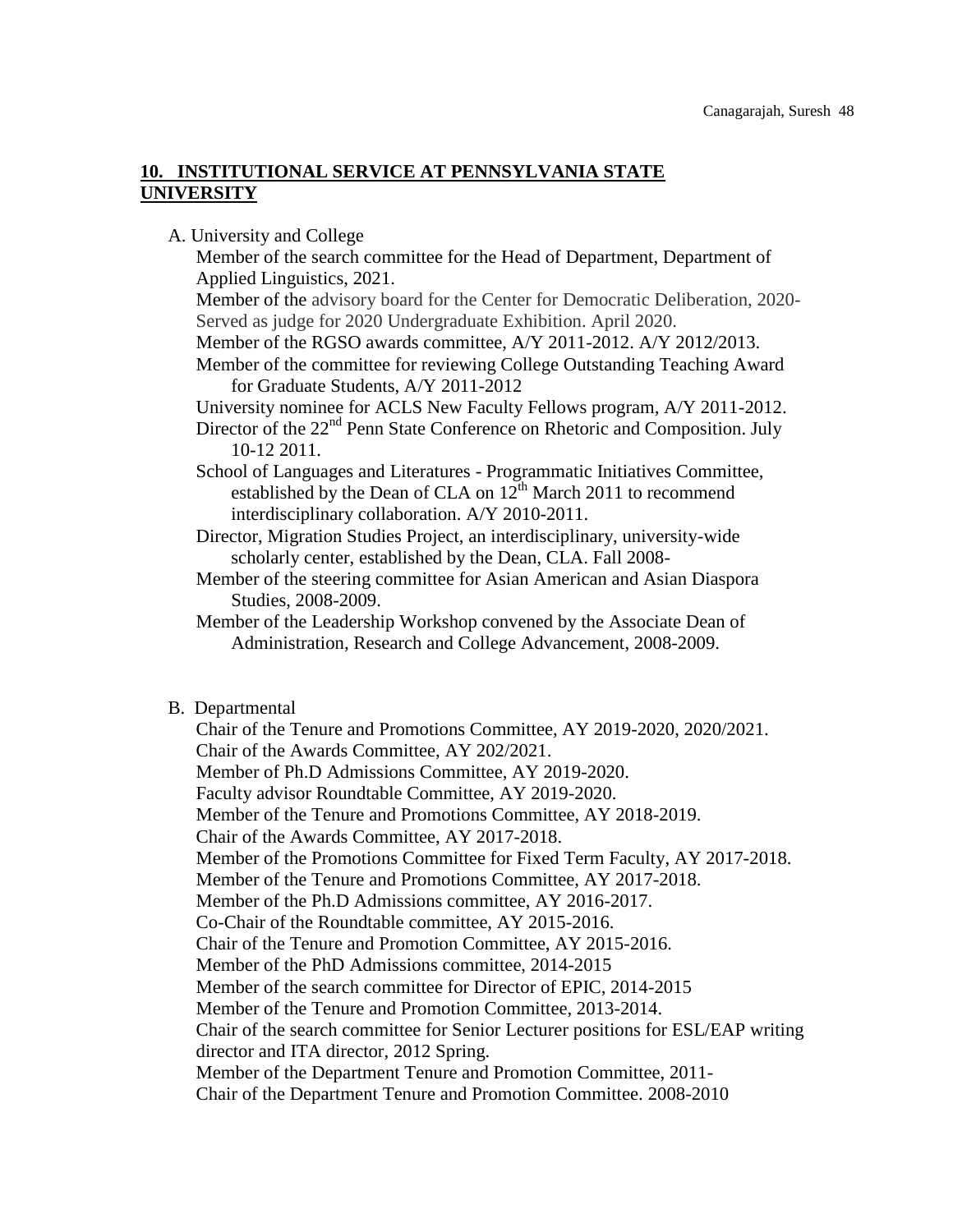Member of the search committee for Department Head. Spring 2011. Member of the Awards Committee, 2009-2010. Member of the Ph.D Admissions Committee, 2009-2011 Member of the Strategic Planning Committee. 2008-2009.

#### C. Community

Organized and led a teacher development workshop for teachers of English and heritage languages in community language schools in the state of Pennsylvania under the auspices of AAPLES (Asian and Asian Pacific Language Education Schools). The Desert Room, Keystone Building, 400 North Street, Harrisburg, PA 17102. May 4, 2019.

Organized and led a teacher development workshop for teachers of English and heritage languages in community language schools in the state of Pennsylvania under the auspices of AAPLES (Asian and Asian Pacific Language Education Schools). The Grucci Room, Burrows Building, Pennsylvania State University, University Park, PA 16802. November 3<sup>rd</sup>, 2018.

Mentor and editor for the book *Writing in the Devil's Tongue: A History of English Composition in China* by Xiaoye You (Assistant Professor, English Department). The book has been published by the Southern Illinois University Press. It also won the CCC's Best Book award in 2010. I read multiple versions of the draft and offered substantial comments on revising and editing the manuscript to the author.

Spoke in the Asian Studies Luncheon Talk, March 24, 2010, organized by the Asian Studies Program on the topic: "Diaspora and Language: The Identities of Sri Lankan Tamils."

Faculty Advisor for PSU student chapter of Oxfam, 2010.

Mentor for Ilyas Aboukar, McNair Scholar's Program.

D. Other

Consultant for the Task Force on Globalization of Research and Graduate Education, convened by Dean Jack Selzer and Dr. Soundar Kumara. 2008.

## **11. TEACHING ACTIVITIES AT PENNSYLVANIA STATE UNIVERSITY**

| 1. Courses Taught: |                                                         |  |  |
|--------------------|---------------------------------------------------------|--|--|
| Semester           | Course # and name                                       |  |  |
| Fall 07            | ApLng. 597f: Globalization of English: Policy,          |  |  |
|                    | Proficiency, Pedagogy                                   |  |  |
| Spring 08          | Engl. 404: Mapping Identity, Difference, and Place: The |  |  |
|                    | Politics of Language in Postcolonial Literature         |  |  |
|                    | Aplng 596: Independent Study (Mei-shing Tsai)           |  |  |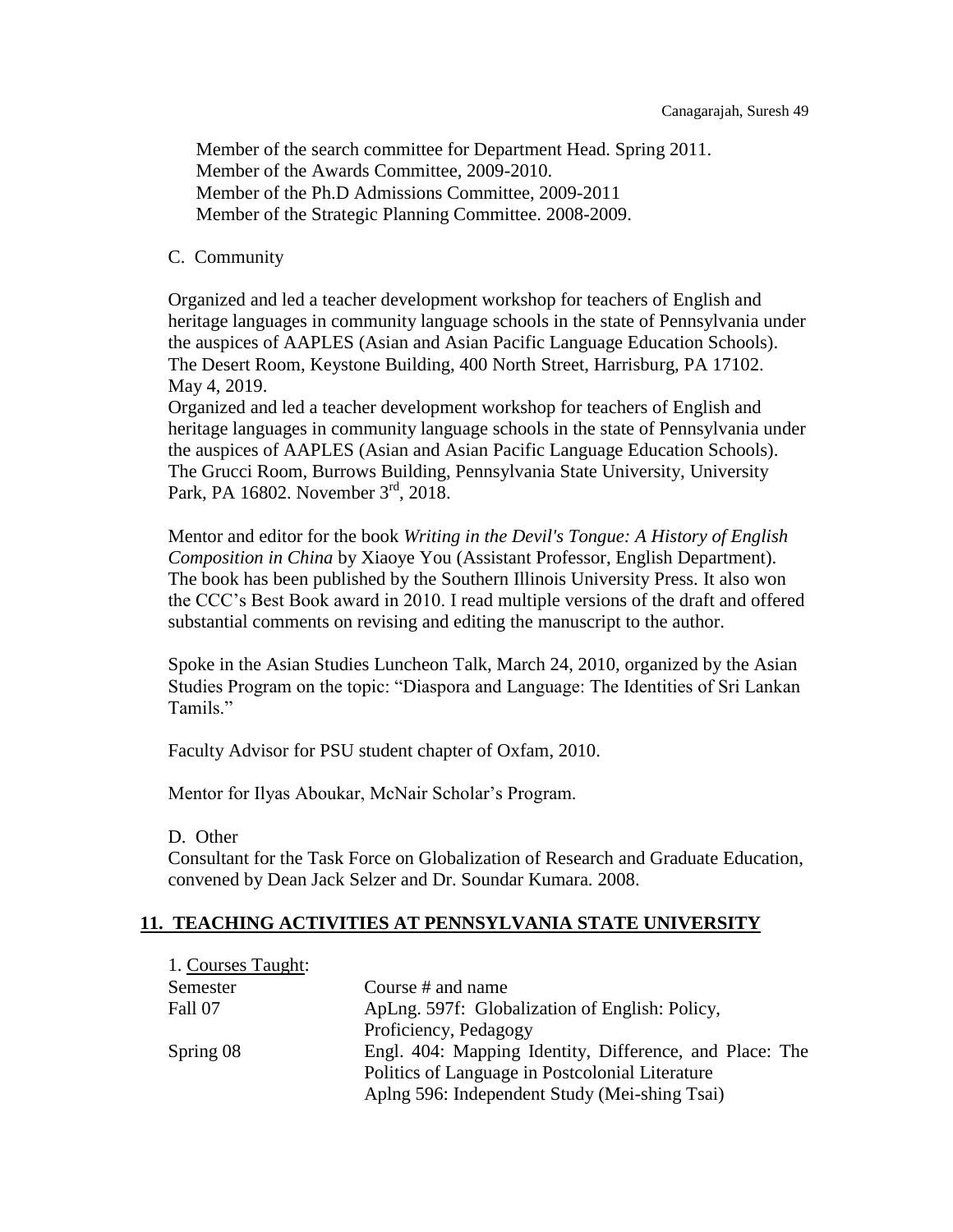| Fall 08          | ApLng 412: Teaching Second Language Writing<br>Aplng 596: Independent Study (Selim ben Said) |  |  |
|------------------|----------------------------------------------------------------------------------------------|--|--|
| Spring 09        | Engl.506: Postcoloniality, Writing, Rhetoric.                                                |  |  |
|                  | Aplng. 601: Independent Study (Selim ben Said)                                               |  |  |
| Fall 09          | Aplng. 597b: Ethnography in Language and Literacy                                            |  |  |
|                  | <b>Studies</b>                                                                               |  |  |
|                  | Engl. 404: World Englishes and Postcolonial Literature                                       |  |  |
| Spring 10        | ApLng. 210: Ecology of Global English                                                        |  |  |
| <b>Fall 2010</b> | Aplng. 482: Introduction to Applied Linguistics                                              |  |  |
|                  | Aplng. 597a: World Englishes                                                                 |  |  |
| Spring 2011      | Eng. 597a: Rhetoric at the Contact Zone                                                      |  |  |
| Fall 2011        | Aplng. 482: Introduction to Applied Linguistics                                              |  |  |
| Spring 2012      | Aplng. 576: Language Socialization across Home, School,                                      |  |  |
|                  | and Community Contexts                                                                       |  |  |
|                  | Eng. 597: Translingual Writing and Transcultural                                             |  |  |
|                  | Communication in Globalization                                                               |  |  |
| <b>Fall 2012</b> | Aplng. 574: World Englishes                                                                  |  |  |
| Spring 2013      | Apling. 412: Teaching Second Language Writing                                                |  |  |
|                  | Engl. 484: Senior Seminar                                                                    |  |  |
| Fall 2013        | Apling. 576: Language Socialization across Home, School,                                     |  |  |
|                  | and Community Contexts                                                                       |  |  |
| Spring 2014      | Engl. 597B: Interdisciplinary Perspectives on Writing                                        |  |  |
|                  | Research                                                                                     |  |  |
|                  | Apling. 412: Teaching Second Language Writing                                                |  |  |
| <b>Fall 2014</b> | Apling. 574: World Englishes                                                                 |  |  |
| Spring 2015      | Engl. 597B: Literacy and Mobility                                                            |  |  |
| <b>Fall 2015</b> | Engl. 597A: Global Rhet/Comp.                                                                |  |  |
|                  | Apling. 576: Language Socialization across Home,                                             |  |  |
|                  | School, and Community Contexts                                                               |  |  |
| Fall 2016        | Apling 574: World Englishes                                                                  |  |  |
|                  | Engl. 597: Researching and Theorizing Academic                                               |  |  |
|                  | Literacy                                                                                     |  |  |
| Spring 2017      | ApLing. 210: Ecology of Global English                                                       |  |  |
| Fall 2017        | Apling. 582: Approaches to Language Use                                                      |  |  |
|                  | Engl. 502: Theory and Teaching of Composition                                                |  |  |
| Spring 2018      | Apling. 576: Language Socialization across Home, School,                                     |  |  |
|                  | and Community Contexts                                                                       |  |  |
| <b>Fall 2018</b> | Engl. 502: Theory and Teaching of Composition                                                |  |  |
|                  | ApLing. 210: Ecology of Global English                                                       |  |  |
| Spring 2019      | Apling 574: World Englishes                                                                  |  |  |
| <b>Fall 2019</b> | Engl. 597: Postcoloniality, Rhetoric, Writing                                                |  |  |
|                  |                                                                                              |  |  |
|                  | ApLing. 582: Approaches to Language Use                                                      |  |  |
| Spring 2020      | Apling. 210: Ecology of Global English                                                       |  |  |
| <b>Fall 2020</b> | Engl. 597: Disability, Rhetoric, and Language<br>Apling. 574: World Englishes                |  |  |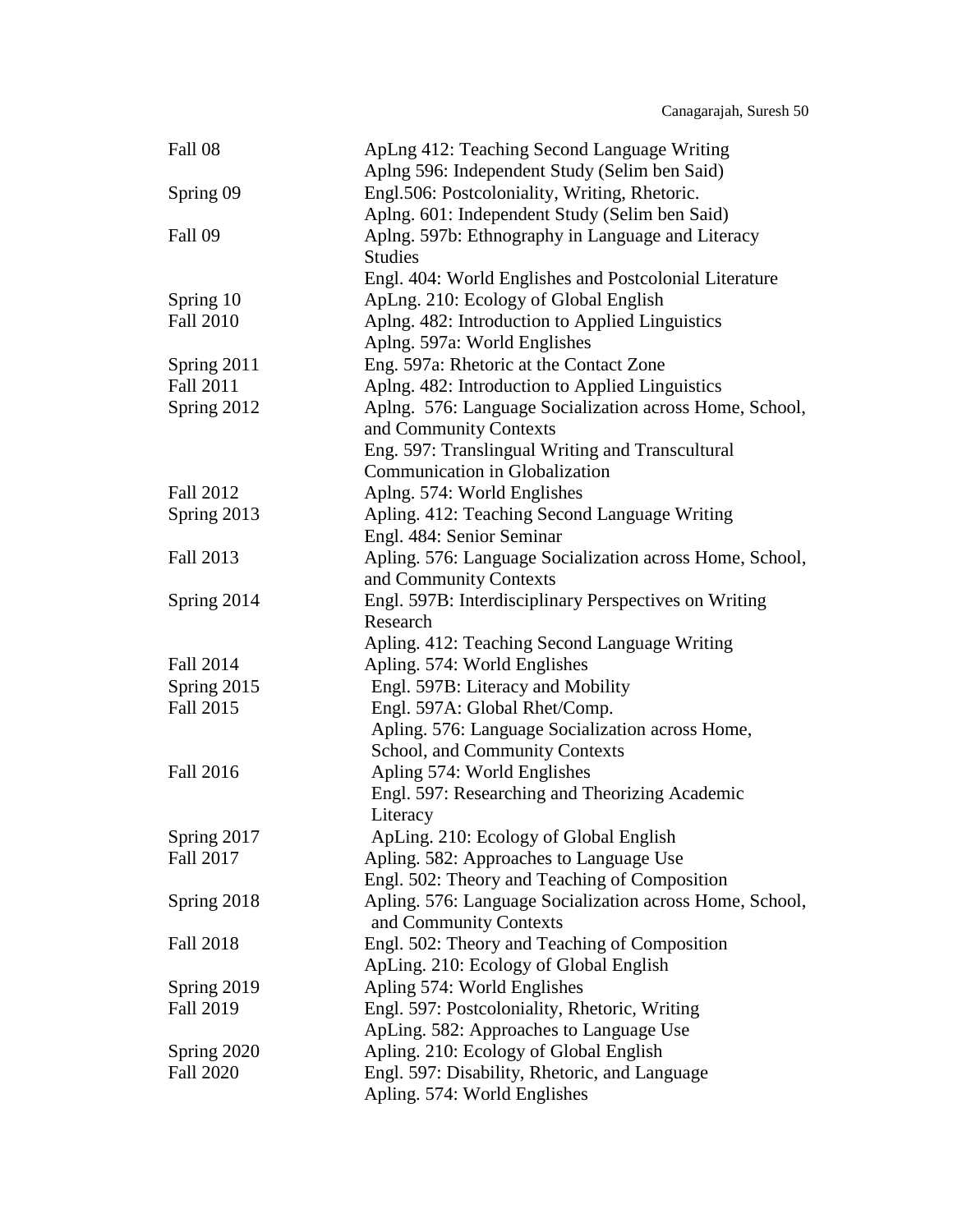Spring 2021 Apling. 210: Ecology of Global English

# 2. Course development:

a. Developed a new graduate seminar on disability studies and rhetoric for the English Department (Engl.597: Disabilty, Rhetoric, and Language), fall 2020.

b. Developed course on Researching and Theorizing Academic Writing (Engl. 597), fall 2016.

c. Developed new seminar course on Literacy and Mobility (Engl.597B), fall 2015.

d. Developed new course for composition research in the English department: Engl. 597B: Interdisciplinary Perspectives on Writing Research.

e. Developed and proposed ApLing. 574: World Englishes as a listed course in the department electives, 2012

f. ApLng. 597f: Globalization of English: Policy, Proficiency, Pedagogy.

g. Engl.506: Postcoloniality, Writing, Rhetoric.

h. Developed and proposed "ApLng. 210: Ecology of Global English" as a required course for a TESL minor and a Gen Ed requirement. 2010.

i. Eng. 404: Mapping Identity, Difference, and Place: The Politics of Language in Postcolonial Literature. Developed the section as a course in postcolonial literature, with a focus on the way English is used for creative expression by multilingual authors.

3. Supervision of graduate assistants: name of students supervised, nature of student work:

Supervised the data gathering and transcription of STEM communication for Migration Studies Project for Eunhae Cho, Valeriya Minakova, and Guadalup Rincon for A/Y 2019/2020.

Supervised Naseh Nasarollahi Shahri as RA for Migration Studies Project. AY 2017/2018.

Supervised Daisuke Kimura as RA for Migration Studies Project. AY 2013/2014.

Supervised Constantin Schreiber as RA for Migration Studies Project data analysis, summer 2011.

Supervised Tanya Smotrova, Alissa Hartig, and Aziz Yuldashev as organizing committee members and student assistants for AAAL 2011 conference. A/Y 2010- 2011.

Supervised Tracy Davis in her role as Assistant to the Editor of TESOL Quarterly. The student receives apprenticeship into academic publishing practices. Fall 2008-

Supervised Madhav Kafle as Research Assistant for the project "Skilled Migration and Global English" Feb.2010 to Feb.2011.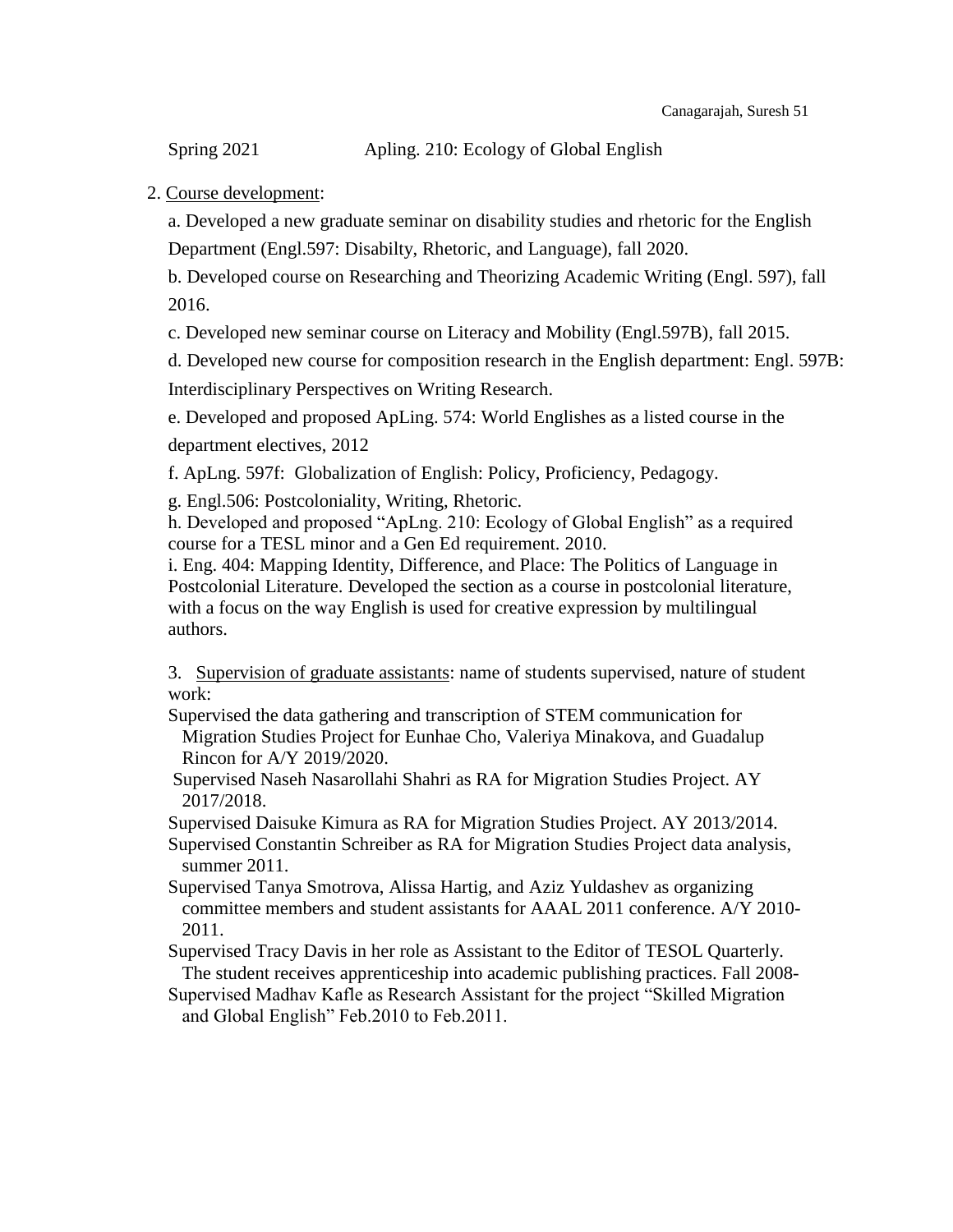# 4. Graduate Supervision:

| <b>Student</b>            | <b>Department</b> | committee membership (MA: paper or<br>e-portfolio<br>PhD: candidacy, pre-comps, comps,<br>dissertation) | Role (chair,<br>member) |
|---------------------------|-------------------|---------------------------------------------------------------------------------------------------------|-------------------------|
| Selim ben Said            | Ap.Lng            | Ph.D: dissertation (May 2010)                                                                           | Chair                   |
| Nyoman I Sanjaya          | Ap.Lng            | Ph.D: dissertation (May 2013)                                                                           | Chair                   |
| <b>Brenda Ross</b>        | Ap.Lng            | Ph. D: dissertation (Dec. 2010)                                                                         | Co-chair                |
| <b>Elizabeth Morrison</b> | Ap.Lng            | Ph.D dissertation (Dec. 2009)                                                                           | Member                  |
| Kaushalya Perera          | Ap.Lng            | Ph.D dissertation (May 2015)                                                                            | Member                  |
| Madhav Kafle              | Ap.Lng            | Ph.D: dissertation (August 2019)                                                                        | Chair                   |
| Tanya Smotrova            | Ap.Lng            | Ph.D dissertation (May 2014)                                                                            | member                  |
| Gretchen Naumann          | Ap.Ling           | Ph. D dissertation (march 2014)                                                                         | member                  |
| <b>Brooke</b> Ricker      | Ap.Lng            | Ph.D dissertation (Aug. 2016)                                                                           | Chair                   |
| Dorothy Worden            | Ap.Lng            | Ph.D dissertation (Aug.2015)                                                                            | Chair                   |
| Yumi Matsumoto            | Ap.Lng            | Ph.D dissertation (Aug. 2015)                                                                           | Chair                   |
| <b>Michael Chestnut</b>   | C & I             | Ph.D: dissertation (May 2016)                                                                           | member                  |
| <b>Abby Dobbs</b>         | Ap.Lng            | Ph.D dissertation (May 2016)                                                                            | member                  |
| Eunjeong Lee              | Ap.Lng            | Ph. D dissertation (May 2017)                                                                           | Chair                   |
| Shakil Rabbi              | English           | Ph. D dissertation (Aug. 2017)                                                                          | Chair                   |
| Daisuke Kimura            | ApLing            | Ph. D dissertation (March 2018)                                                                         | Chair                   |
| Jo Hsu                    | English           | Ph.D dissertation (Aug. 2016)                                                                           | member                  |
| <b>Andres Amerikaner</b>  | Comparative       | Ph.D dissertation (Aug. 2017)                                                                           | member                  |
|                           | Literature        |                                                                                                         |                         |
| Michelle Kaczmerek        | English           | Ph.D dissertation (May 2018)                                                                            | Member                  |
| Junxian Zhang             | C&I               | Ph.D comps                                                                                              | Member                  |
| Miso Kim                  | Ap.Lng            | Ph.D dissertation (March 2020)                                                                          | Chair                   |
| Mohammad N. Shahri        | Ap.Lng            | Ph.D dissertation (August 2019)                                                                         | Chair                   |
| <b>Katheryn Masters</b>   | Ap/Ling           | Ph.D comps (December 2019)                                                                              | Member                  |
| Jungwan Yoon              | Ap.Ling           | Ph.D dissertation (May 2019)                                                                            | Member                  |
| Marika Kriss              | Ap.Ling           | Ph.D dissertation (2020)                                                                                | Member                  |
| Jade Sandbulte            | Ap.Ling           | Ph.D dissertation (June 2020)                                                                           | Chair                   |
| Valeriya Minakova         | ApLing            | Ph.D comps                                                                                              | Chair                   |
| Su Yin Kor                | ApLing            | Ph.D comps                                                                                              | Chair                   |
| <b>Guadalupe Rincon</b>   | ApLing            | Ph.D comps                                                                                              | Chair                   |
| Lyana Sun Han Chang       | ApLing            | Ph.D comps                                                                                              | Chair                   |
| <b>Shannon McClennon</b>  | English           | Ph.D comps                                                                                              | Chair                   |
| <b>Brooks</b>             |                   |                                                                                                         |                         |
| Ashley Rey                | English           | Ph.D dissertation (June 2021)                                                                           | member                  |
| Layli Miron               | English           | Ph.D dissertation (May 2020)                                                                            | member                  |
| Douglas Kulchar           | English           | PhD comps                                                                                               | member                  |
| Karen Morris              | C&I               | PhD dissertation (March 2020)                                                                           | member                  |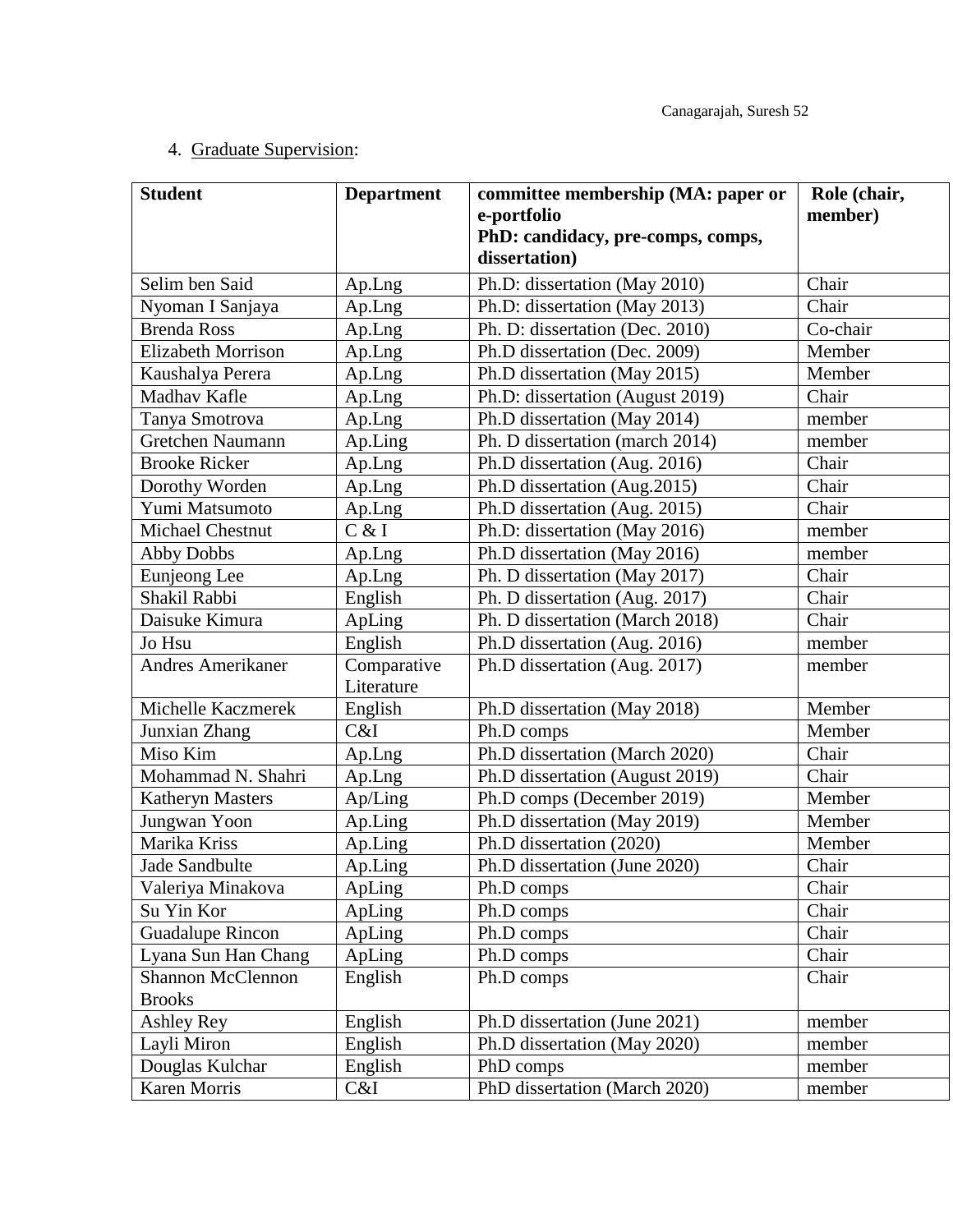Canagarajah, Suresh 53

| Isaac Bretz          | C&I         | PhD dissertation (March 2021)    | member         |
|----------------------|-------------|----------------------------------|----------------|
| <b>Frances Bose</b>  | C&I         | PhD dissertation (January 2020)  | member         |
| Gabriel Aguilar      | English     | PhD comps                        | member         |
| Eunice Lim           | Comparative | PhD comps                        | member         |
|                      | Literature  |                                  |                |
| Jiadi Zhang          | ApLing      | MA Paper (May 2020)              | Advisor        |
| Erning Chen          | ApLing      | MA Paper (December 2016)         | Advisor        |
| Seyma Toker          | ApLing      | MA Paper (May 2017)              | Advisor        |
| Qingy Zhao           | Ap.Ling     | MA Paper (May 2016)              | Advisor        |
| Kevin Sprague        | Ap.Ling     | MA Paper (May 2015)              | Advisor        |
| Shuo Zhao            | Ap.Lng      | MA paper (May 2014)              | Advisor        |
| Jialei Jiang         | Ap. Lng     | MA paper (May 2014)              | Advisor        |
| Yujie Jie            | Ap.Lng      | MA paper (May 2014)              | <b>Advisor</b> |
| JingJing Lai         | Ap.Lng      | MA paper (December 2014)         | Advisor        |
| Ebtesam Al-Thowaini  | Ap.Lng      | MA paper (December 2014)         | Advisor        |
| Yiran Cai            | Ap.Lng      | MA e-portfolio (May 2014)        | Advisor        |
| Lifeng Miao          | Ap.Lng      | MA e-portfolio (May 2014)        | Advisor        |
| <b>Mark Carpency</b> | Ap.Lng      | MA paper (May 2012)              | Advisor        |
| Ron Boben            | Ap.Lng      | MA e-portfolio (Dec. 2011)       | member         |
| Meltem Ilkan         | Ap.Lng      | MA paper (May 2012)              | Advisor        |
| Meng-wei Lin         | Ap.Lng      | MA paper (May 2012)              | Advisor        |
| Yi Zhang             | Ap.Lng      | MA paper (May 2012)              | Advisor        |
| Bailu Liu            | Ap.Lng      | MA e-portfolio (May 2013)        | Advisor        |
| Rachel Fye           | Ap.Lng      | MA e-portfolio (May 2013)        | <b>Advisor</b> |
| <b>Morgan Patkos</b> | Ap.Lng      | MA paper (May 2013)              | Advisor        |
| Randi Anderson       | Ap.Lng      | MA paper (May 2013)              | Advisor        |
| Natalia Guzman       | Ap.Lng      | MA paper (August 2013)           | Advisor        |
| Jiefei Wang          | Ap.Lng      | MA e-portfolio (May 2013)        | Advisor        |
| Xuan Liu             | Ap.Lng      | MA e-portfolio (May 2012)        | Advisor        |
| <b>Tracy Davis</b>   | Ap.Lng      | Ph.D: dissertation (May 2012)    | member         |
| Houxiang Li          | Ap.Lng      | Ph.D: dissertation (May 2013)    | member         |
| Duff Johnston        | Ap.Lng      | Ph.D: dissertation (August 2011) | member         |
| Laryssa Babrova      | Ap.Lng      | Ph.D: dissertation (May 2013)    | member         |
| Sung-woo Kim         | Ap.Lng      | Ph.D: dissertation (May 2012)    | member         |

List placement and position title of graduated PhDs.

| <b>Name</b>           | <b>Date Graduated</b> | <b>Position/Title</b>         | <b>Institution</b>                 |
|-----------------------|-----------------------|-------------------------------|------------------------------------|
| Sandbulte, Jade       | June 2020             | <b>Assistant Professor</b>    | University of<br>Minnesota, Duluth |
| <b>Moahmmed Naseh</b> | August 2019           | <b>Tenure Track Assistant</b> | San Diego State                    |
| Shahri (chair)        |                       | Professor                     | University                         |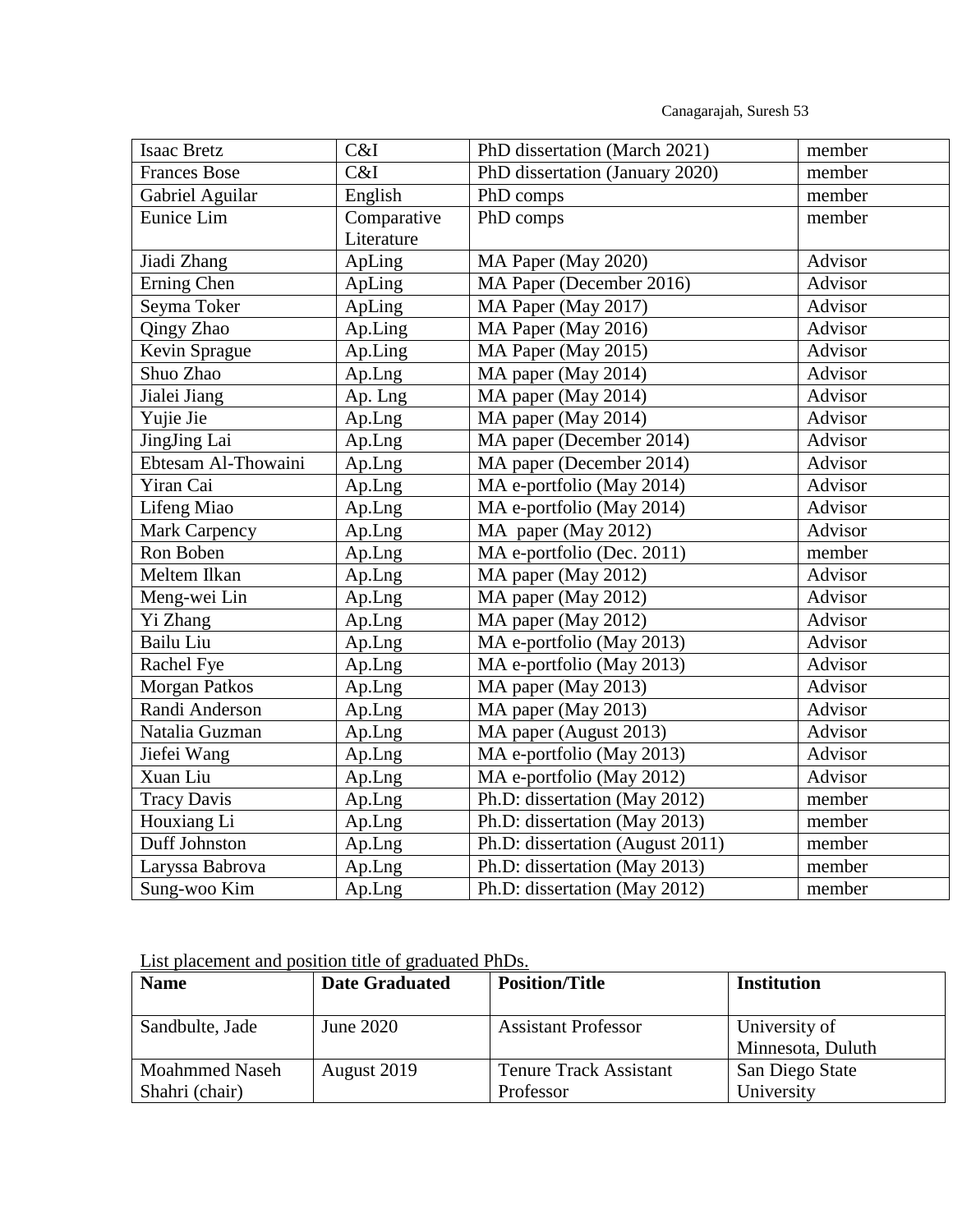Canagarajah, Suresh 54

| Miso Kim (chair)                               | March 2020               | <b>Tenure Track Assistant</b><br>Professor | Tamagawa University,<br>Tokyo                                          |
|------------------------------------------------|--------------------------|--------------------------------------------|------------------------------------------------------------------------|
| Madhav Kafle (chair)                           | August 2019              | <b>Teaching Instructor</b>                 | <b>Rutgers University</b>                                              |
| Cristina Vollet<br>Marson (external<br>Member) | November 2019            | <b>Assistant Professor</b>                 | Universidade Estadual<br>de Ponta Grossa, Brazil                       |
| Sara Alvarez<br>(external member)              | May 2018                 | <b>Assistant Professor</b>                 | Queen's College,<br><b>CUNY</b>                                        |
| Daisuke Kimura<br>(Chair)                      | March 2018               | <b>Tenure Track Associate</b><br>Professor | Tokyo Institute of<br>Technology                                       |
| Shakil Rabbi (Chair)                           | August 2017              | <b>Tenure Track Assistant</b><br>Professor | <b>Bowie State University</b>                                          |
| Eunjeong Lee (Chair)                           | May 2017                 | <b>Tenure Track Assistant</b><br>Professor | University of Houston                                                  |
| Jo Hsu (committee<br>member)                   | August 2016              | <b>Tenure Track Assistant</b><br>Professor | University of Texas at<br>Austin                                       |
| Yi Zhang<br>(external member)                  | Spring 2017              | <b>Tenure track Assistant</b><br>Professor | Xi'an Jiatong<br>University-Liverpool<br>University, China             |
| <b>Brooker Ricker</b><br>Schreiber (Chair)     | Summer 2016              | <b>Tenure Track Assistant</b><br>Professor | Baruch College of the<br>City University of New<br>York                |
| Yumi Matsumoto<br>(Chair)                      | Summer 2015              | <b>Tenure Track Assistant</b><br>Professor | Graduate School of<br><b>Education</b> , University<br>of Pennsylvania |
| Dorothy Worden<br>(Chair)                      | Summer 2015              | <b>Tenure track Assistant</b><br>Professor | University of Alabama<br>at Tuscaloosa                                 |
| Nyoman Sanjaya<br>(Chair)                      | Spring 2013              | Tenured Senior Lecturer                    | Bali State Polytechnic,<br>Bali, Indonesia.                            |
| <b>Brenda Ross</b><br>(Co-Chair)               | <b>Fall 2010</b>         | <b>Tenure Track Assistant</b><br>Professor | University of Arkansas<br>at Fort Smith                                |
| Selim ben Said<br>(Chair)                      | Summer 2010              | <b>Tenure Track Assistant</b><br>Professor | National Sun Yat-Sen<br>University, Taiwan                             |
| Jerry Lee (external<br>member)                 | Spring $201\overline{4}$ | <b>Assistant Professor</b>                 | University of<br>California, Irvine                                    |
| Nancy Bou Ayash<br>(external member)           | Spring 2013              | <b>Assistant Professor</b>                 | University of<br>Washington, Seattle                                   |
| <b>Tracy Davies</b><br>(member)                | <b>Fall 2012</b>         | <b>Assistant Professor</b>                 | Central Michigan<br>University                                         |
| <b>Nichole Stanford</b><br>(external member)   | Summer 2012              | <b>Assistant Professor</b>                 | Queensborough<br><b>Community College</b>                              |
| Vanessa Kramer<br>Sohan (external<br>member)   | Fall 2011                | <b>Assistant Professor</b>                 | Florida International<br>University                                    |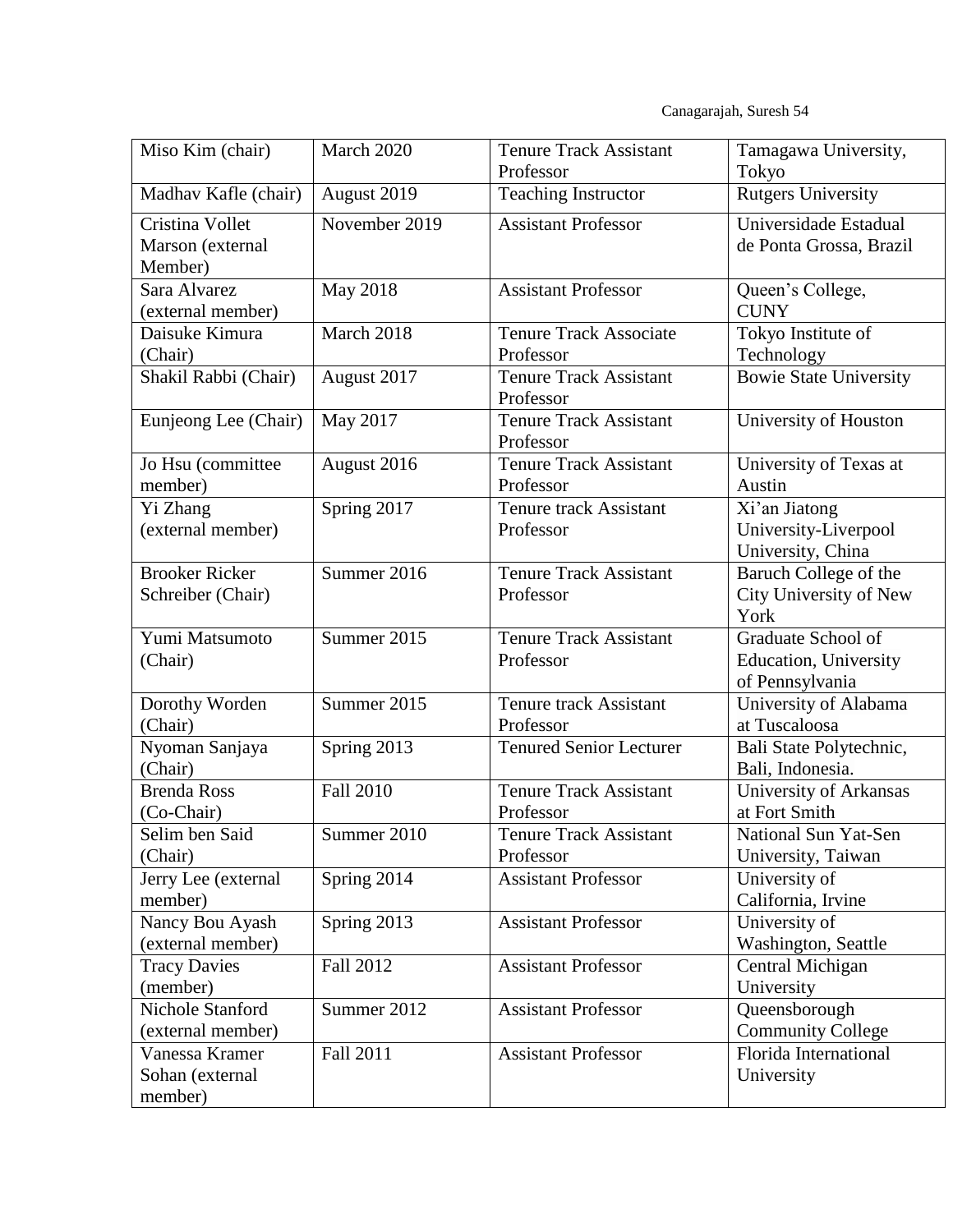Canagarajah, Suresh 55

| Duff Johnson      | Fall 2011     | Tenure track Assistant     | University of Alaska,  |
|-------------------|---------------|----------------------------|------------------------|
| (member)          |               | Professor of English       | Fairbanks              |
| Andrea Parmegiani | December 2008 | <b>Assistant Professor</b> | <b>Bronx Community</b> |
| (external member) |               |                            | College                |

5. Undergraduate student advising:

Supervised Kate Robinson in her Honors Thesis (Schreyer College and English Department), summer 2016. Project Title: "The Role of English in Post-Colonial Sri Lanka."

Supervisor for Ebtesam Al-Thowaini for the Integrated Graduate/Undergraduate Program, English and Applied Linguistics. Project title: "Case Study of the Relationship between Motivation and Language Learning Strategies: Arabic Heritage Language Learners and Non-Heritage Learners."

Supervised the thesis of Buthainah Al-Thowaini for the Integrated Graduate/Undergraduate Program. Project title: "Teachers' Mediation and Students' Uptake in Writing Acquisition."

Buthainah al Towaini won the *Liberal Arts Undergraduate Research Award.* Project title: "*Teachers' Mediation and Students' Uptake in Writing Acquisition." Spring 2009.* Amount: *\$300*

5. Voluntary assistance to students in developing research projects, manuscript preparation, etc.

a. Ben Said, S. (forthcoming). Review of Backhaus, P. *Linguistic Landscapes: A Comparative Study of Urban Multilingualism in Tokyo,* (to appear in the journal *Language Policy*).

This was submitted as a required assignment for the course ApLng. 597f. I provided comments for revision and editing. The revised version has been accepted for publication.

b. Canagarajah, Suresh and Selim ben Said. (forthcoming). "English Language Teaching in the Outer and Expanding Circles." In Janet Maybin and Joan Swan (eds.), *Routledge Companion to English Language Studies*. Oxford, UK: Routlege.

c. Mentored a graduate student in City University of New York in publishing a review article [Fink, Marty. "Linguistic Discrimination as Pedagogical Intervention: Essays for Educational Equality." *International Multilingual Research Journal."* 3.1(2009): 42-6.]

d. Mentored and co-authored article for a handbook with Selim ben Said. Canagarajah, A. S. and Ben Said, S., "Linguistic Imperialism."*.* In Simpson, J. (Ed.), *The Handbook of Applied Linguistics*, Oxford, UK: Routledge. (In production)

e. Mentored and co-authored article with Yumi Matsumoto "Negotiating voice in translingual literacies: From literacy regimes to contact zones" to appear in the *Journal of Multilingual and Multicultural Development*.

6. Mentoring Visiting Scholars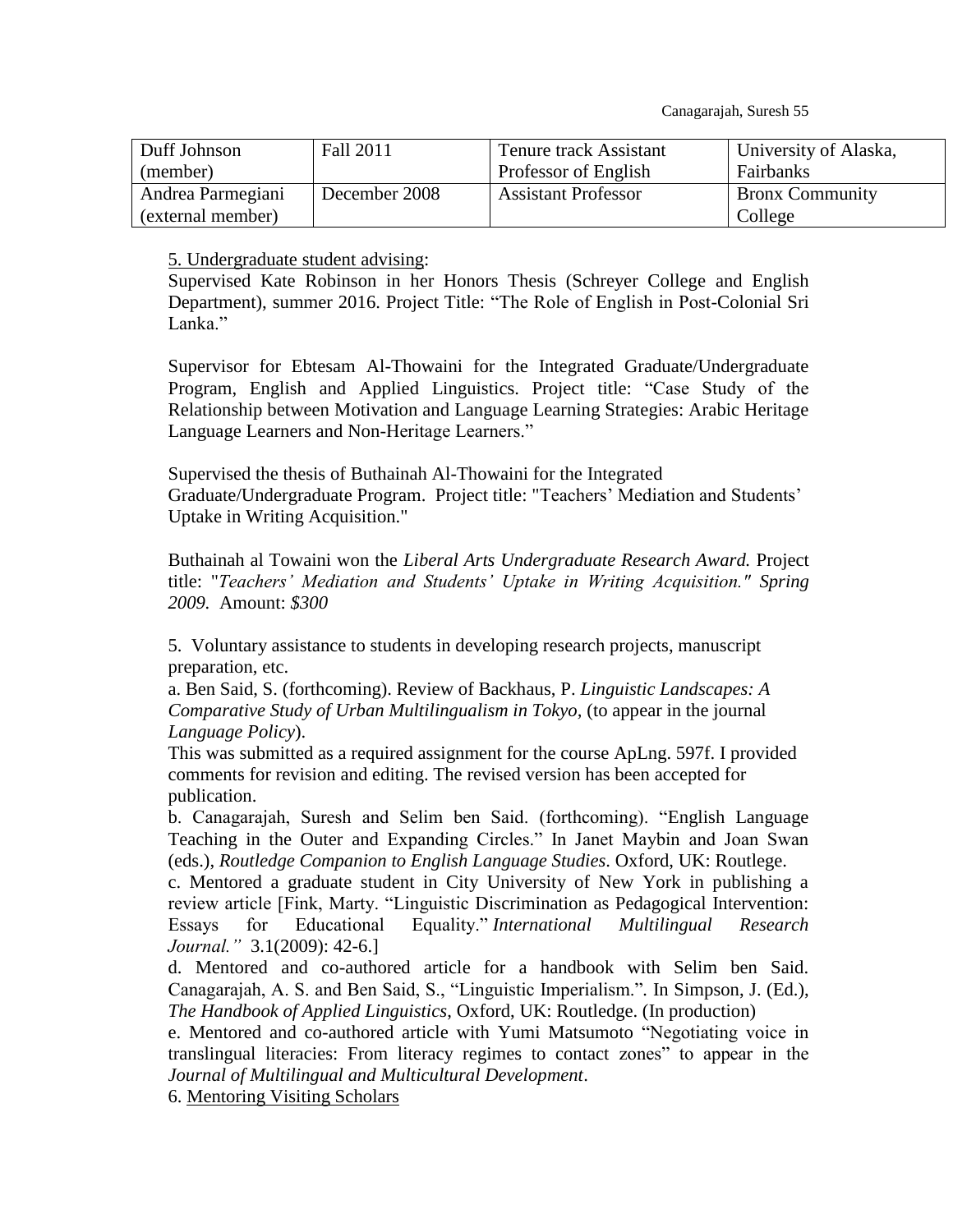-- Mentored Amin Davoodi and Shakiba Razmeh, doctoral students, from Texas A&M University.

-- Mentored Isabel Vollet Marson, faculty member at UFPR - Universidade Federal do Paraná, Brazil. August 2018 to February 2019.

─ Mentored Dr. Sharon Dhanarajah, Visiting scholar from University Putra Malaysia. August 2018 to August 2019.

─ Mentored Seetha Lakshmi, Nanyang Technological University, Singapore, on her sabbatical leave in September 2015.

─ Mentored Robert Sharples, Ph.D candidate Leeds University, UK, Fall 2015. Awarded by White Rose Doctoral Training Centre; University of Sheffield, Interdisciplinary Centre of the Social Sciences (ICoSS).

─ Mentored Leina Jucá, from Departamento de Letras, Universidade Federal de Ouro Preto, Brazil, as Fulbright scholar to Penn State, A/Y 2014-2015.

─ Mentored Asantha Attanayake, Fulbright scholar from Sri Lanka at Penn State University, A/Y 2013-2014.

─ Mentored Hina Ashraf, Fulbright scholar from Pakistan at Penn State University, A/Y 2011-2012.

─ Mentored Demet Yayli, Exchange scholar to Penn State University from Pamukkele University, Turkey, Fall 2007-Spring 2008.

─ Mentored Indika Liyanage, Exchange scholar to Penn State University from Griffith University, Australia, Fall 2008.

─ Mentored M. Shahidulla, Fulbright scholar from Bangladesh at Penn State University, 2009.

─ Mentored Jasmine Luk, faculty member City University of Hong Kong, 2007- 2008.

─ Mentored Isabelle Marston as visiting international scholar on Fulbright from Universidade Estadual de Ponta Grossa, Brazil, A/Y 2018/2019.

─ Mentored Sharon Danarajan as visiting international scholar from Universiti Putra Malaysia, A/Y 2018/2019.

─ Mentored Burcin Kagatci, Fulbright visiting international scholar from METU, Turkey, A/Y 2020/2021

─ External PhD. Dissertation examiner for: Ingrid Beiller (University of Oslo, Norway), and Nallenee Mellakalam (Anna University, Madras) in spring 2021.

─ External dissertation advisor for Ulysses Chen (Department of English, National Chengchee University, Taiwan) for dissertation titled, "Exploring Translanguaging Practices in Teacher-student Writing Conferences." Successfully defended April 2021.

─ External MA thesis advisor for Corey-Levi Joseph Cloyd at Gottingen University, Germany, for thesis titled "Language and Identity Formation among Migrants in Germany: An Analysis of Narrative Language Biographies." Successfully defended May  $1<sup>st</sup>$  2020.

## 7. Other

─ Established an apprenticeship program in academic publishing for graduate students. With voluntary participation, students assist in in-house screening of new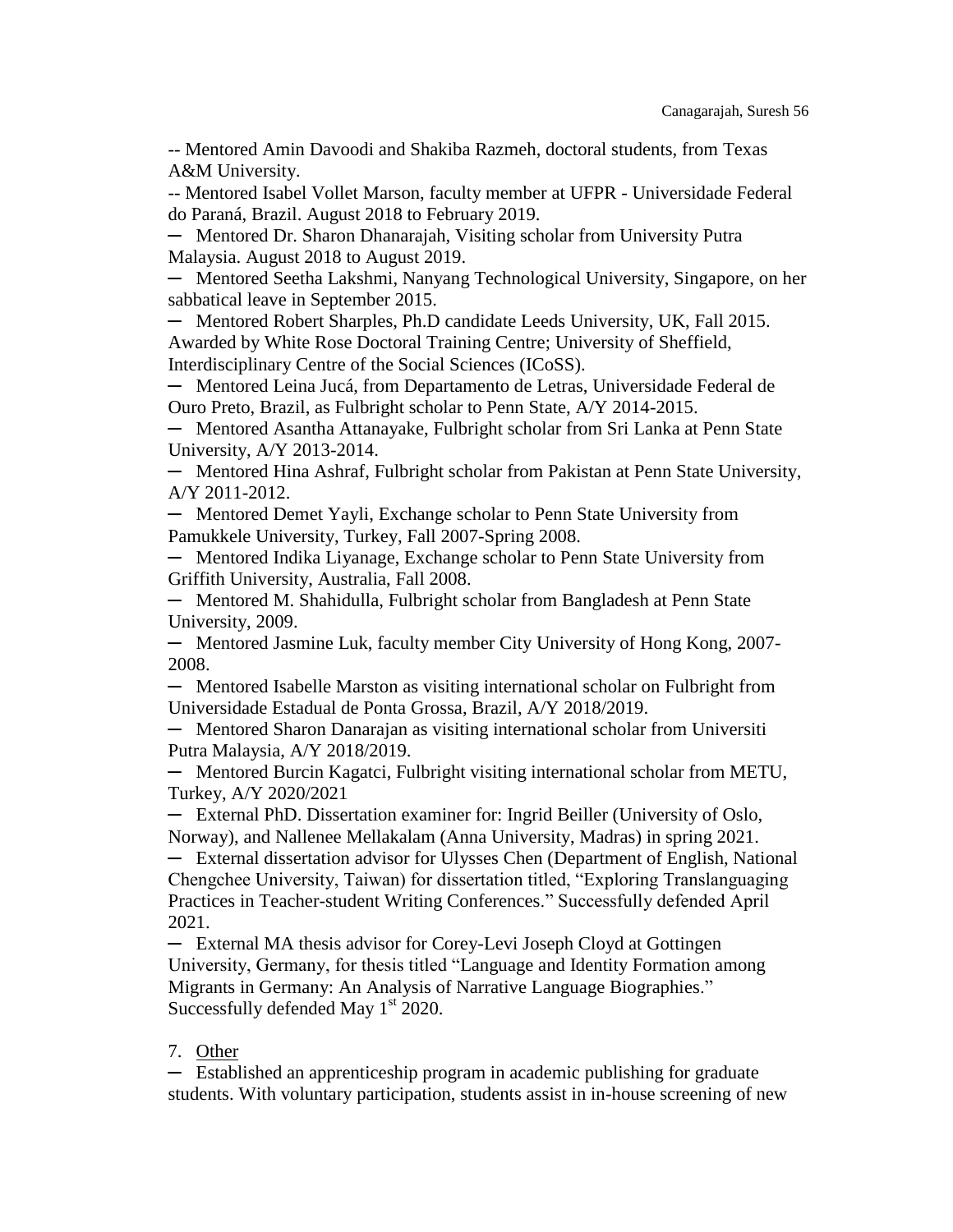manuscripts, proof reading, and facilitating online discussion between authors and readers. The students also meet occasionally to discuss the challenges that arise in reviewing and proofreading material. The names of the students are published on the masthead of TESOL Quarterly, as Editorial Assistants. The following students of PSU participated in this exercise: Chas Brua; Sungwoo Kim; Houxiang Li; Elizabeth Smolcic; and Jie Zhang.

# **12. INSTITUTIONAL SERVICE AT CITY UNIVERSITY OF NEW YORK**

A. Service to the Department:

Member of the Executive Committee, 2002 – 2006. Speaker in the Faculty development workshop on composition, 05/19/2003. Panelist in the symposium "Globalization and English", 03/13/02. Member of the Department committee on Composition, 1996-1998, 2001 present. Chair of the Department committee on Composition,1998-1999,1999-2000.

Member of the Departmental committee on Social and Academic Activities. 1997-1998.

B. Service to the School of Liberal Arts and Sciences:

Elected as the school representative for the College Committee on Research, 1998-1999.

Panelist in the faculty development workshop organized by the school on "Writing and Chinese Students." February 22, 1996.

## C. Service to the College:

Member of the Faculty Senate, Jan. 2001- May 2004. Conducted faculty development workshop on using the web for teaching purposes, Workshop for the Communication Intensive Curriculum (Spring 2001) Conducted faculty development workshop on using the web for the teaching of literature, Workshop for the Communication Intensive Curriculum (Fall 2000) Co-chair of the college committee on Research, 1998-1999.

Academic Co- Chair of the college Ad-Hoc Committee on Academic Skills. 1997-1998.

Member of the Task Force on Technology Hotline, convened by the Provost (July 21,1997)

Member of the committee on Communications Project, convened by the Provost (Jan.7, 1997)

Served the college Ad-Hoc Committee on Academic Skills. 1997-1998. Served in the committee on Academic Computation Policy. 1996-1997. Served the college Ad-Hoc Committee on Academic Skills. 1996-1997. Served in the Task force on ESL Experimental courses (convened by the Provost). Fall 1995.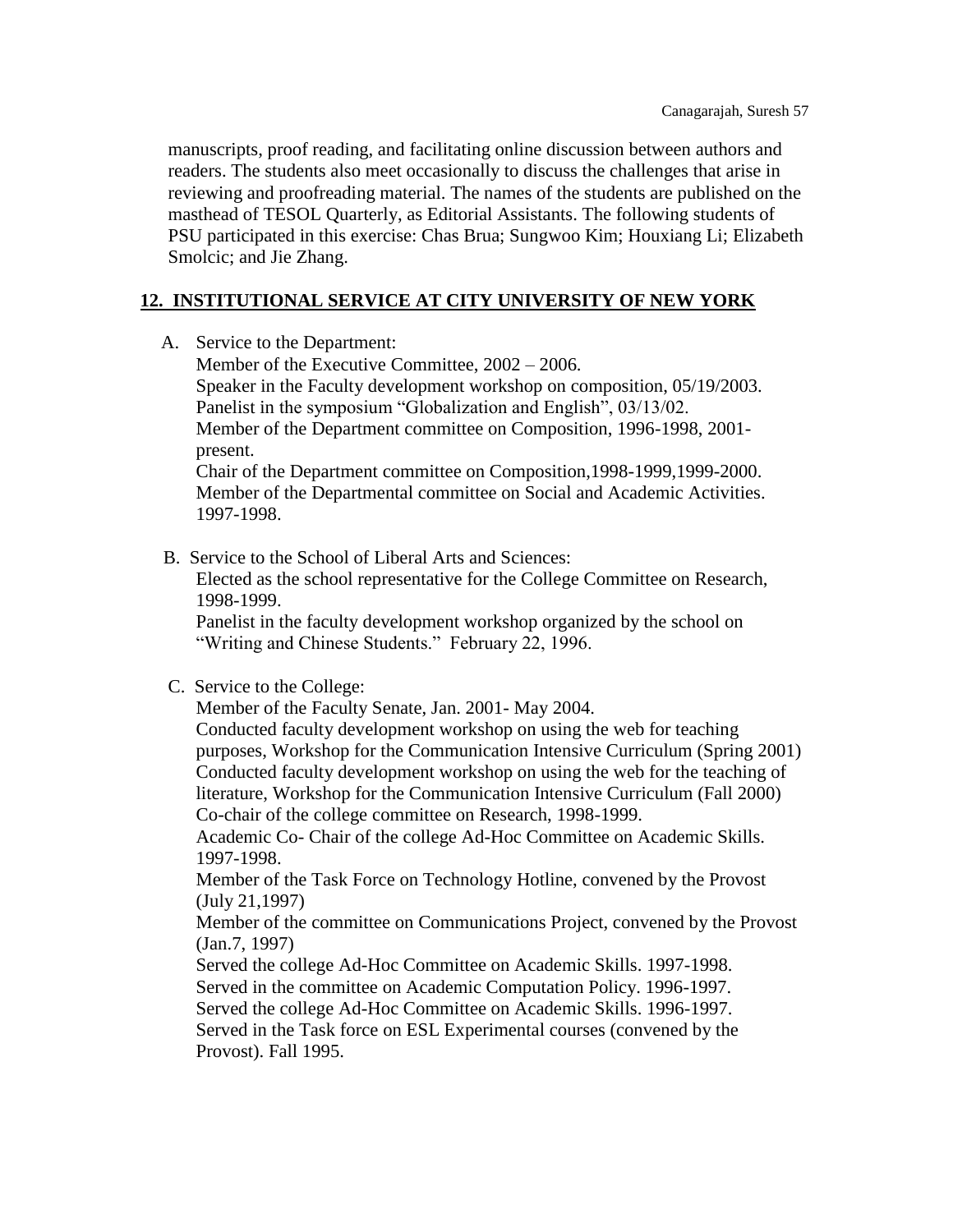D. Service to the Graduate Center:

Mentor for Elizabeth Soqui in the Project Ascend/McNair Fellowship. Thesis title: "South Asian Women Writers: Choices and Consequences." (Summer 2001)

Mentoring new graduate students who teach first-year composition.

E. Service to the University:

Member of the Executive Committee of the University Committee on Research Awards, CUNY. 2000- 2003.

Vice-Chair of the Arts and Humanities disciplinary section in the Research Foundation of CUNY. 2000- 2002.

Liaison for the panel Comparative Literature and Foreign Languages in the Research Foundation of CUNY. 2000- 2003.

Refereeing papers for *College ESL* (published by Instructional Resource Center, Office of Academic Affairs, CUNY). 1995.

#### **13. TEACHING ACTIVITIES AT CUNY GRADUATE CENTER**

Eng. 79000: Seminar in the Teaching of English Composition Eng. 89010: World Englishes [cross-listed as Ling.79200]

#### **14. TEACHING ACTIVITIES AT BARUCH COLLEGE**

- A. Courses taught:
	- Eng. 4015: The Globalization of English
	- Eng. 3840: Literature and Philosophy of South Asia
	- Eng. 8192: Written English for International Students of Business [Graduate Level]
	- Eng. 3030: Contemporary Literature from Asia, Africa, and Latin America
	- Eng. 3036: English Voices from Afar: Post-colonial Literature
	- Eng. 2850: Great Works of Literature

Eng. 5000: The Aesthetics of Calligraphy and its Current Status. [Independent study]

- Eng. 2100: English Writing 1
- Eng. 2150: English Writing II
- Eng. 0132; ESL writing level III
- Eng. 0153 : ESL writing for WAT
- Eng. 0112; ESL writing level II
- B. New Courses/Programs Developed:

Eng. 4015: The Globalization of English.

Serves as the capstone for the Tier iii requirement. Cross-listed with Departments of Communication Studies and Sociology.

ESL courses (Eng.0132) taught as a computer assisted course in a networked class, featuring online discussions, e-mail, word processing, and collaborative online editing/revising.

Eng. 2850 (Great Works course), and Electives (Eng.3036 and 3084) taught with electronic Blackboard and online resources. This involved searching for online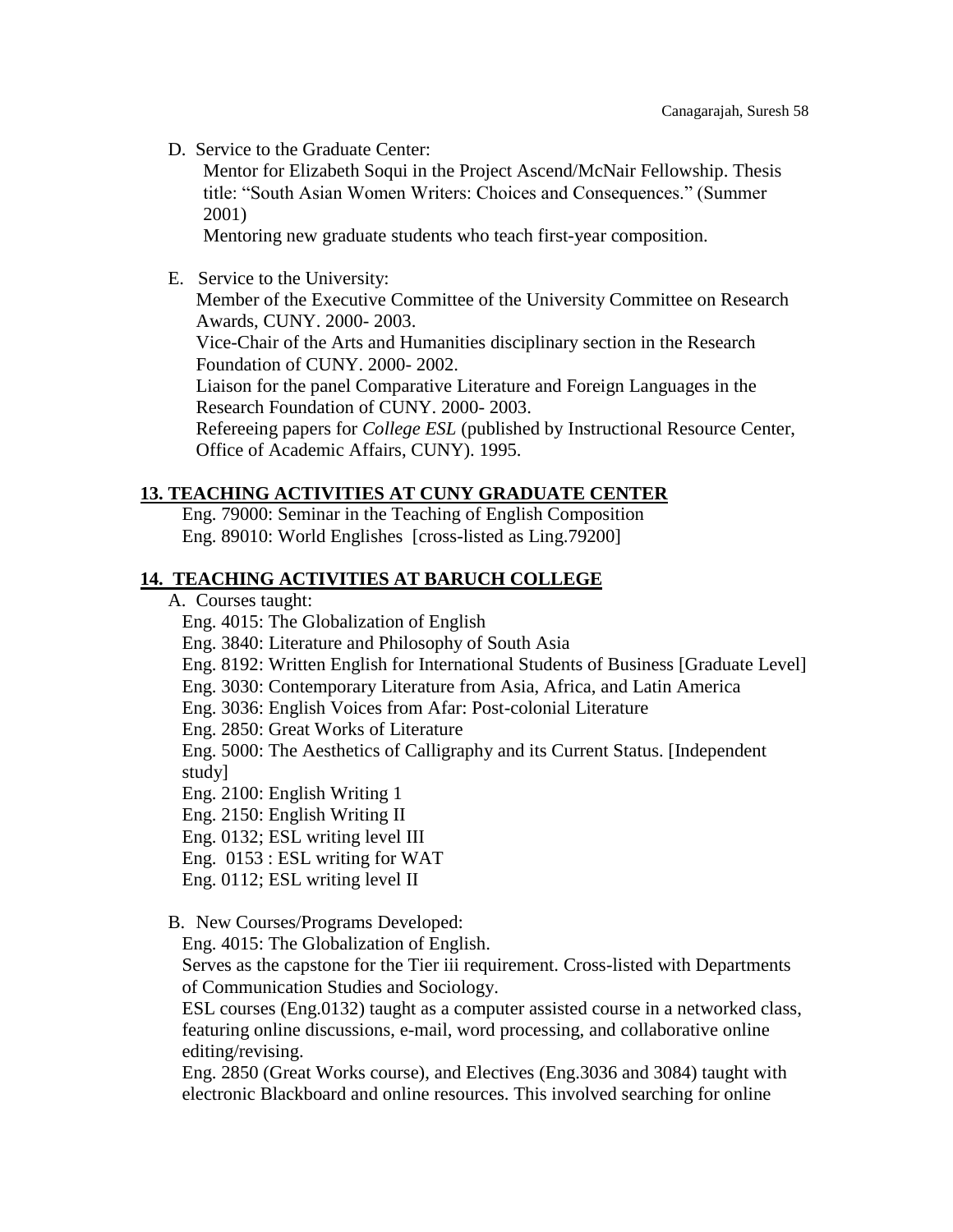resources, and developing teaching materials and activities to encourage electronic research, discussion, and writing.

# **15.\_TEACHING ACTIVITIES AT UNIVERSITY OF JAFFNA:**

## *Undergraduate Level:*

ESL: Level 3: for Commerce and Management ESL: Level 1: English for General Purposes English Literature – Eng.3.2: Post-colonial Writing Drama and Theatre Arts: Modern Drama

*Graduate Level:*

Paper 1: Introduction to Language and Linguistics Paper 2: Applied Linguistic Sciences and Language Teaching Paper 4: Language Teaching Methods English Writing for Academic Purposes

# **16. TEACHING ACTIVITIES AT UNIVERSITY OF TEXAS AT AUSTIN**:

Courses Taught (Undergraduate): Eng. 301Q: Basic Writing for ESL students Eng.301: Basic Writing for Preview Program (Minority students) Eng. 309: Thinking and Writing (advanced composition) Eng. 306: Masterworks of World Literature (Writing courses were taught computer-assisted, using the Daedalus program.)

# **17. TEACHING ACTIVITIES AT BOWLING GREEN STATE UNIVERSITY:**

Courses Taught (Undergraduate): Introduction to Ethnic Studies Ethnic Literature

# **18. POSTGRADUATE EXTERNAL SUPERVISION, ASSESSMENT, MENTORING IN EXTERNAL UNIVERSITIES:**

- ─ External committee member in the dissertation committee for Sara Alvarez, Ph.D University of Louisville, Spring 2018. Title: "Conciencia Bilingüe: The Multilingual and Academic Writing Practices of Undocumented Immigrant Activists."
- ─ External member of the dissertation committee of Yi Zhang, PH.D Florida South University, Spring 2017. Dissertation title: "Heteroglossic Chinese Online Literacy Practices On Micro-Blogging and Video-Sharing Sites."
- ─ External member in the dissertation committee of Jerry Lee, Ph. D English at University of Arizona, Spring 2014.
- ─ External committee member in the dissertation committee of Brad Baurain, Ph.D in Education, University of Nebraska-Lincoln, Fall 2013.
- ─ External member in the dissertation committee of Nancy Bou Ayash, Ph.D English, University of Louisville, Kentucky. 2013 spring.